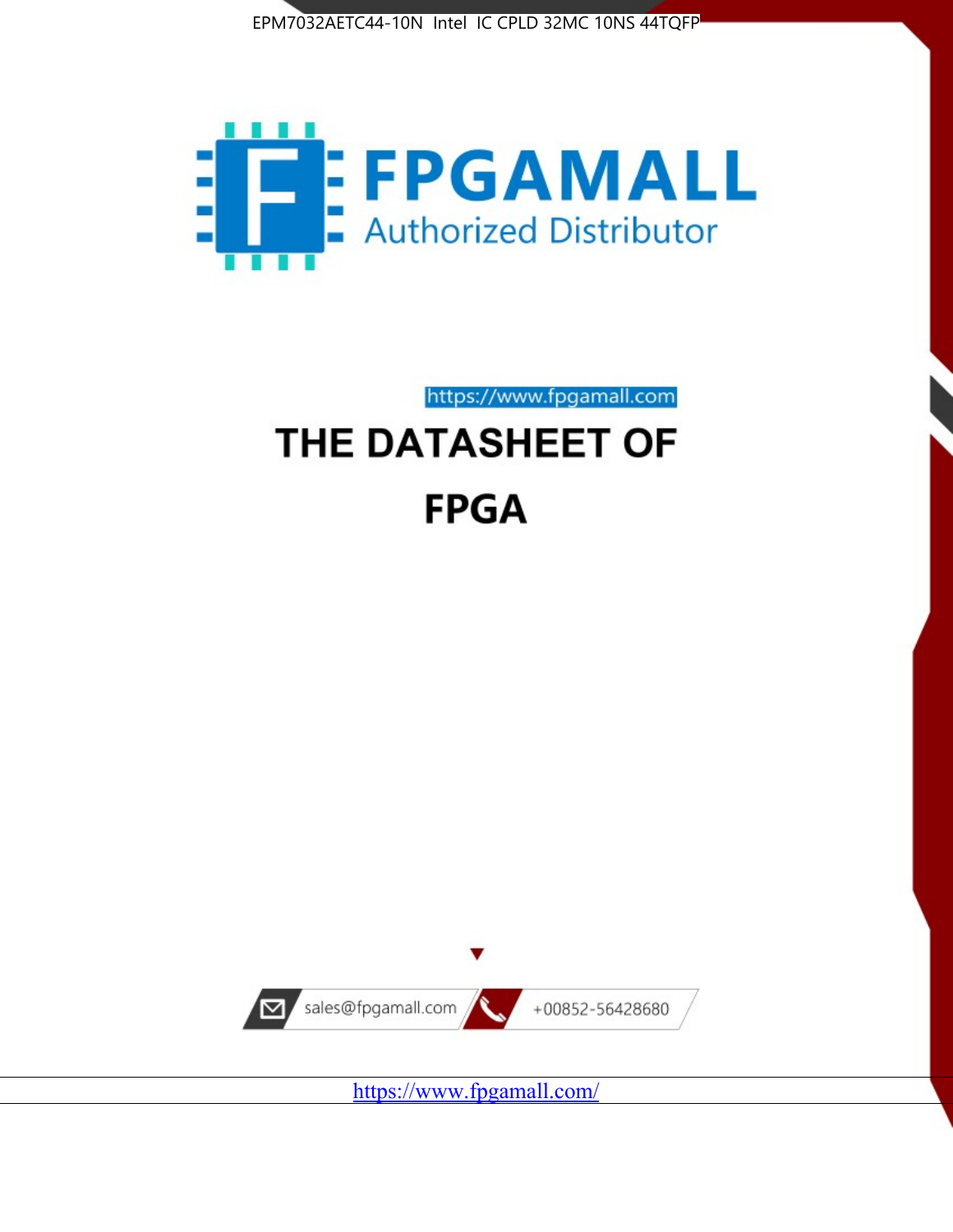**Includes MAX 7000AE**





**Programmable Logic Device**

#### **September 2003, ver. 4.5 Data Sheet** Construction of the Construction of the Construction of the Construction of the Construction of the Construction of the Construction of the Construction of the Construction of the Cons

- **Features...** High-performance 3.3-V EEPROM-based programmable logic devices (PLDs) built on second-generation Multiple Array MatriX (MAX®) architecture (see Table 1)
	- 3.3-V in-system programmability (ISP) through the built-in IEEE Std. 1149.1 Joint Test Action Group (JTAG) interface with advanced pin-locking capability
		- MAX 7000AE device in-system programmability (ISP) circuitry compliant with IEEE Std. 1532
		- EPM7128A and EPM7256A device ISP circuitry compatible with IEEE Std. 1532
	- Built-in boundary-scan test (BST) circuitry compliant with IEEE Std. 1149.1
	- Supports JEDEC Jam Standard Test and Programming Language (STAPL) JESD-71
	- Enhanced ISP features
		- Enhanced ISP algorithm for faster programming (excluding EPM7128A and EPM7256A devices)
		- ISP\_Done bit to ensure complete programming (excluding EPM7128A and EPM7256A devices)
		- Pull-up resistor on I/O pins during in-system programming
	- Pin-compatible with the popular 5.0-V MAX 7000S devices
	- High-density PLDs ranging from 600 to 10,000 usable gates
	- Extended temperature range

For information on in-system programmable 5.0-V MAX 7000 or 2.5-V MAX 7000B devices, see the *MAX 7000 Programmable Logic Device Family Data Sheet* or the *MAX 7000B Programmable Logic Device Family Data Sheet*.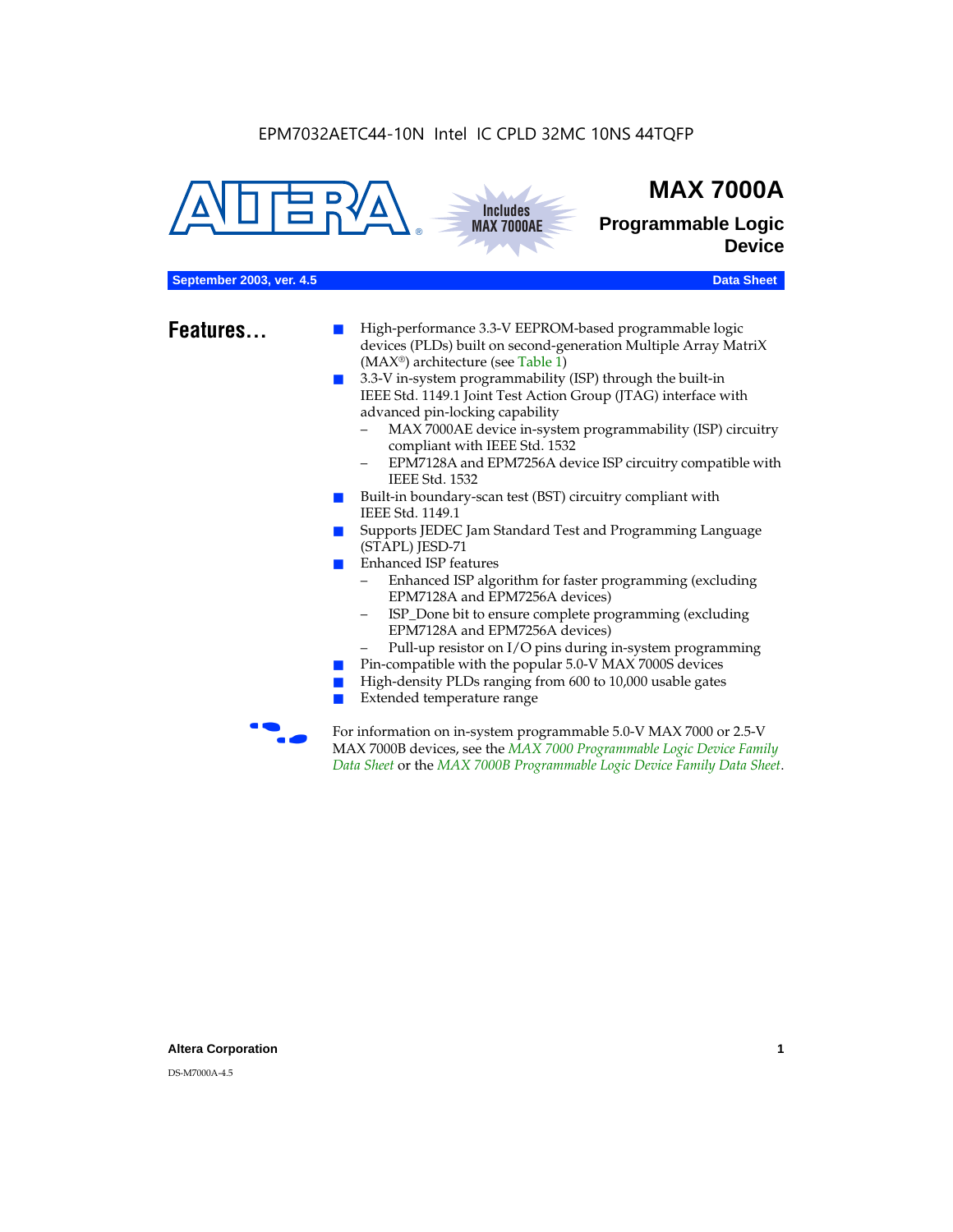| Table 1. MAX 7000A Device Features |                  |                  |                  |                  |                  |  |  |  |
|------------------------------------|------------------|------------------|------------------|------------------|------------------|--|--|--|
| <b>Feature</b>                     | <b>EPM7032AE</b> | <b>EPM7064AE</b> | <b>EPM7128AE</b> | <b>EPM7256AE</b> | <b>EPM7512AE</b> |  |  |  |
| Usable gates                       | 600              | 1,250            | 2,500            | 5,000            | 10,000           |  |  |  |
| Macrocells                         | 32               | 64               | 128              | 256              | 512              |  |  |  |
| Logic array blocks                 | 2                | 4                | 8                | 16               | 32               |  |  |  |
| Maximum user I/O<br>pins           | 36               | 68               | 100              | 164              | 212              |  |  |  |
| $t_{PD}$ (ns)                      | 4.5              | 4.5              | 5.0              | 5.5              | 7.5              |  |  |  |
| $t_{SU}$ (ns)                      | 2.9              | 2.8              | 3.3              | 3.9              | 5.6              |  |  |  |
| $t_{\text{FSU}}$ (ns)              | 2.5              | 2.5              | 2.5              | 2.5              | 3.0              |  |  |  |
| $t_{CO1}$ (ns)                     | 3.0              | 3.1              | 3.4              | 3.5              | 4.7              |  |  |  |
| $f_{CNT}$ (MHz)                    | 227.3            | 222.2            | 192.3            | 172.4            | 116.3            |  |  |  |

### **...and More Features**

- 4.5-ns pin-to-pin logic delays with counter frequencies of up to 227.3 MHz
- $Multivolt<sup>TM</sup> I/O interface enables device core to run at 3.3 V, while$ I/O pins are compatible with 5.0-V, 3.3-V, and 2.5-V logic levels
- Pin counts ranging from 44 to 256 in a variety of thin quad flat pack (TQFP), plastic quad flat pack (PQFP), ball-grid array (BGA), spacesaving FineLine BGATM, and plastic J-lead chip carrier (PLCC) packages
- Supports hot-socketing in MAX 7000AE devices
- Programmable interconnect array (PIA) continuous routing structure for fast, predictable performance
- PCI-compatible
- Bus-friendly architecture, including programmable slew-rate control
- Open-drain output option
- Programmable macrocell registers with individual clear, preset, clock, and clock enable controls
- Programmable power-up states for macrocell registers in MAX 7000AE devices
- Programmable power-saving mode for 50% or greater power reduction in each macrocell
- Configurable expander product-term distribution, allowing up to 32 product terms per macrocell
- Programmable security bit for protection of proprietary designs
- 6 to 10 pin- or logic-driven output enable signals
- Two global clock signals with optional inversion
- Enhanced interconnect resources for improved routability
- Fast input setup times provided by a dedicated path from  $I/O$  pin to macrocell registers
- Programmable output slew-rate control
- Programmable ground pins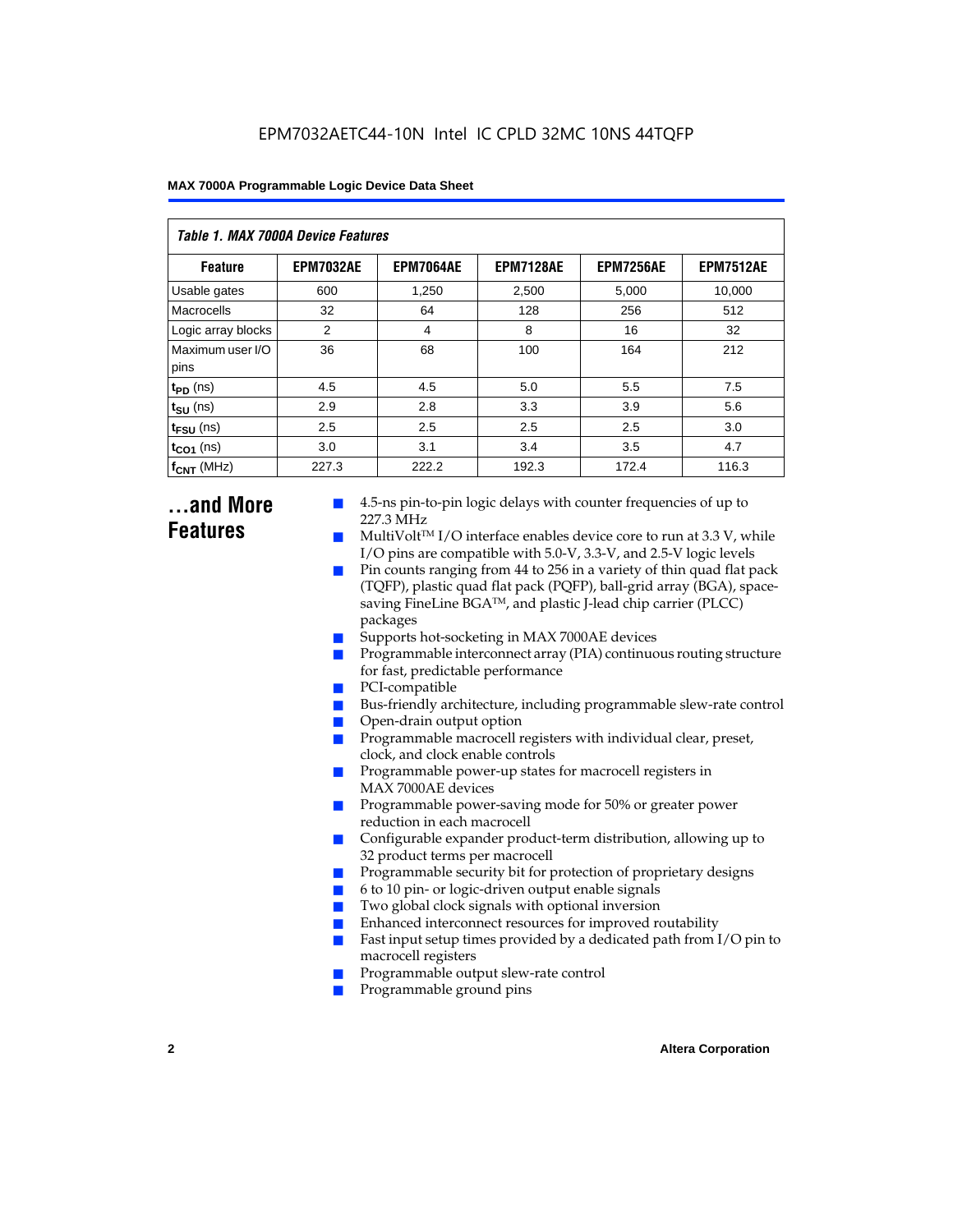- Software design support and automatic place-and-route provided by Altera's development systems for Windows-based PCs and Sun SPARCstation, and HP 9000 Series 700/800 workstations
- Additional design entry and simulation support provided by EDIF 2 0 0 and 3 0 0 netlist files, library of parameterized modules (LPM), Verilog HDL, VHDL, and other interfaces to popular EDA tools from manufacturers such as Cadence, Exemplar Logic, Mentor Graphics, OrCAD, Synopsys, Synplicity, and VeriBest
- Programming support with Altera's Master Programming Unit (MPU), MasterBlaster™ serial/universal serial bus (USB) communications cable, ByteBlasterMVTM parallel port download cable, and BitBlaster™ serial download cable, as well as programming hardware from third-party manufacturers and any JamTM STAPL File (**.jam**), Jam Byte-Code File (**.jbc**), or Serial Vector Format File- (**.svf**) capable in-circuit tester

### **General Description**

MAX 7000A (including MAX 7000AE) devices are high-density, highperformance devices based on Altera's second-generation MAX architecture. Fabricated with advanced CMOS technology, the EEPROMbased MAX 7000A devices operate with a 3.3-V supply voltage and provide 600 to 10,000 usable gates, ISP, pin-to-pin delays as fast as 4.5 ns, and counter speeds of up to 227.3 MHz. MAX 7000A devices in the -4, -5, -6, -7, and some -10 speed grades are compatible with the timing requirements for 33 MHz operation of the PCI Special Interest Group (PCI SIG) *PCI Local Bus Specification, Revision 2.2*. See Table 2.

| Table 2. MAX 7000A Speed Grades |    |                    |    |    |       |       |  |  |
|---------------------------------|----|--------------------|----|----|-------|-------|--|--|
| <b>Device</b>                   |    | <b>Speed Grade</b> |    |    |       |       |  |  |
|                                 | -4 | -5                 | -6 | -7 | $-10$ | $-12$ |  |  |
| EPM7032AE                       |    |                    |    |    |       |       |  |  |
| EPM7064AE                       |    |                    |    |    |       |       |  |  |
| <b>EPM7128A</b>                 |    |                    |    |    |       |       |  |  |
| EPM7128AE                       |    |                    |    |    |       |       |  |  |
| <b>EPM7256A</b>                 |    |                    |    |    |       |       |  |  |
| EPM7256AE                       |    |                    |    |    |       |       |  |  |
| EPM7512AE                       |    |                    |    |    |       |       |  |  |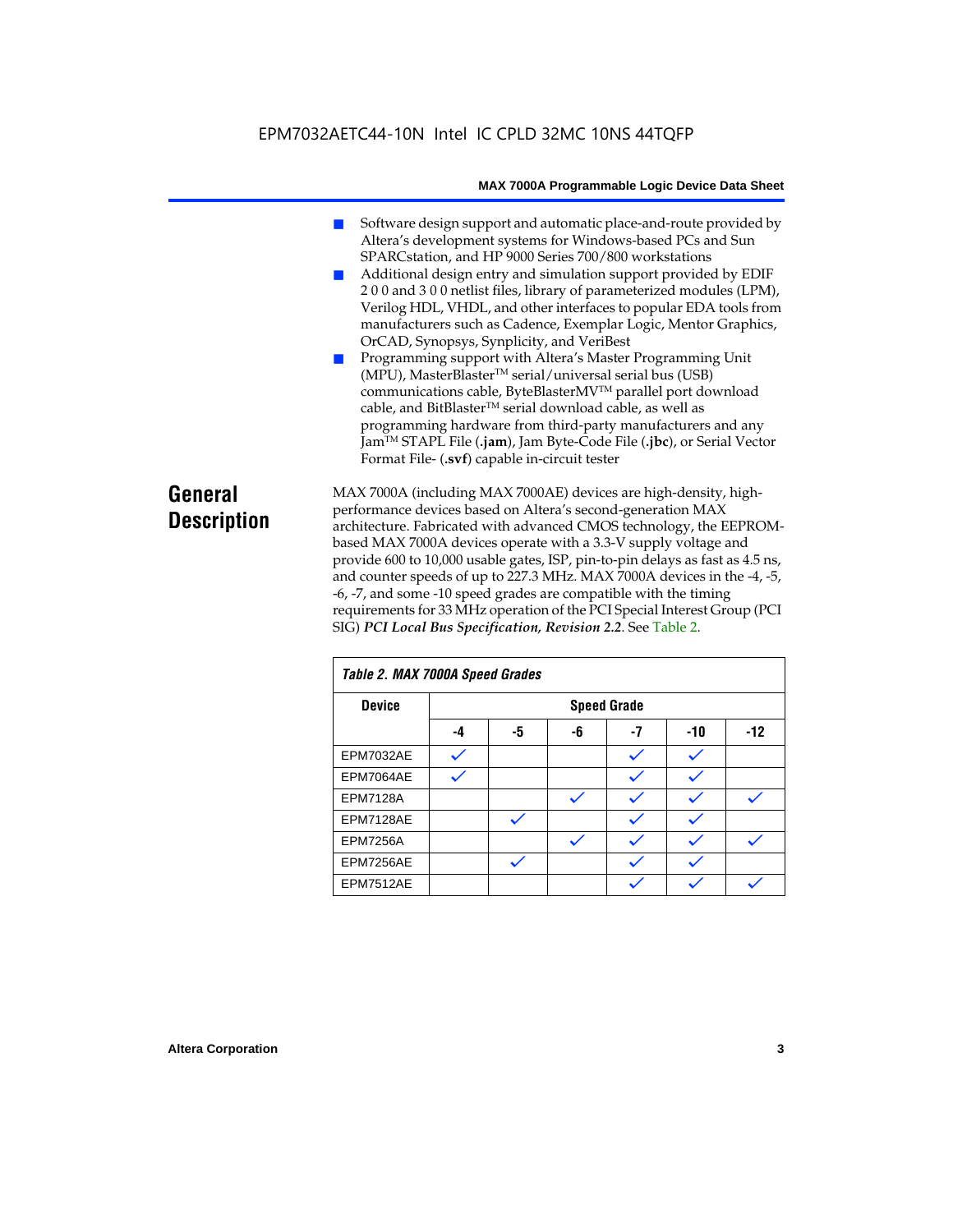The MAX 7000A architecture supports 100% transistor-to-transistor logic (TTL) emulation and high-density integration of SSI, MSI, and LSI logic functions. It easily integrates multiple devices including PALs, GALs, and 22V10s devices. MAX 7000A devices are available in a wide range of packages, including PLCC, BGA, FineLine BGA, Ultra FineLine BGA, PQFP, and TQFP packages. See Table 3 and Table 4.

| Table 3. MAX 7000A Maximum User I/O Pins |             |             | Note (1)                                  |             |                        |                                                  |
|------------------------------------------|-------------|-------------|-------------------------------------------|-------------|------------------------|--------------------------------------------------|
| <b>Device</b>                            | 44-Pin PLCC | 44-Pin TQFP | 49-Pin Ultra<br><b>FineLine</b><br>BGA(2) | 84-Pin PLCC | <b>100-Pin</b><br>TQFP | $100-Pin$<br><b>FineLine</b><br><b>BGA</b> $(3)$ |
| <b>EPM7032AE</b>                         | 36          | 36          |                                           |             |                        |                                                  |
| EPM7064AE                                | 36          | 36          | 41                                        |             | 68                     | 68                                               |
| <b>EPM7128A</b>                          |             |             |                                           | 68          | 84                     | 84                                               |
| EPM7128AE                                |             |             |                                           | 68          | 84                     | 84                                               |
| <b>EPM7256A</b>                          |             |             |                                           |             | 84                     |                                                  |
| EPM7256AE                                |             |             |                                           |             | 84                     | 84                                               |
| <b>EPM7512AE</b>                         |             |             |                                           |             |                        |                                                  |

| Table 4. MAX 7000A Maximum User I/O Pins<br>Note (1) |              |                                     |              |             |                            |  |  |
|------------------------------------------------------|--------------|-------------------------------------|--------------|-------------|----------------------------|--|--|
| <b>Device</b>                                        | 144-Pin TQFP | 169-Pin Ultra<br>FineLine BGA $(2)$ | 208-Pin PQFP | 256-Pin BGA | 256-Pin FineLine<br>BGA(3) |  |  |
| EPM7032AE                                            |              |                                     |              |             |                            |  |  |
| EPM7064AE                                            |              |                                     |              |             |                            |  |  |
| <b>EPM7128A</b>                                      | 100          |                                     |              |             | 100                        |  |  |
| EPM7128AE                                            | 100          | 100                                 |              |             | 100                        |  |  |
| <b>EPM7256A</b>                                      | 120          |                                     | 164          |             | 164                        |  |  |
| EPM7256AE                                            | 120          |                                     | 164          |             | 164                        |  |  |
| EPM7512AE                                            | 120          |                                     | 176          | 212         | 212                        |  |  |

#### *Notes to tables:*

- (1) When the IEEE Std. 1149.1 (JTAG) interface is used for in-system programming or boundary-scan testing, four I/O pins become JTAG pins.
- (2) All Ultra FineLine BGA packages are footprint-compatible via the SameFrame<sup>TM</sup> feature. Therefore, designers can design a board to support a variety of devices, providing a flexible migration path across densities and pin counts. Device migration is fully supported by Altera development tools. See "SameFrame Pin-Outs" on page 15 for more details.
- (3) All FineLine BGA packages are footprint-compatible via the SameFrame feature. Therefore, designers can design a board to support a variety of devices, providing a flexible migration path across densities and pin counts. Device migration is fully supported by Altera development tools. See "SameFrame Pin-Outs" on page 15 for more details.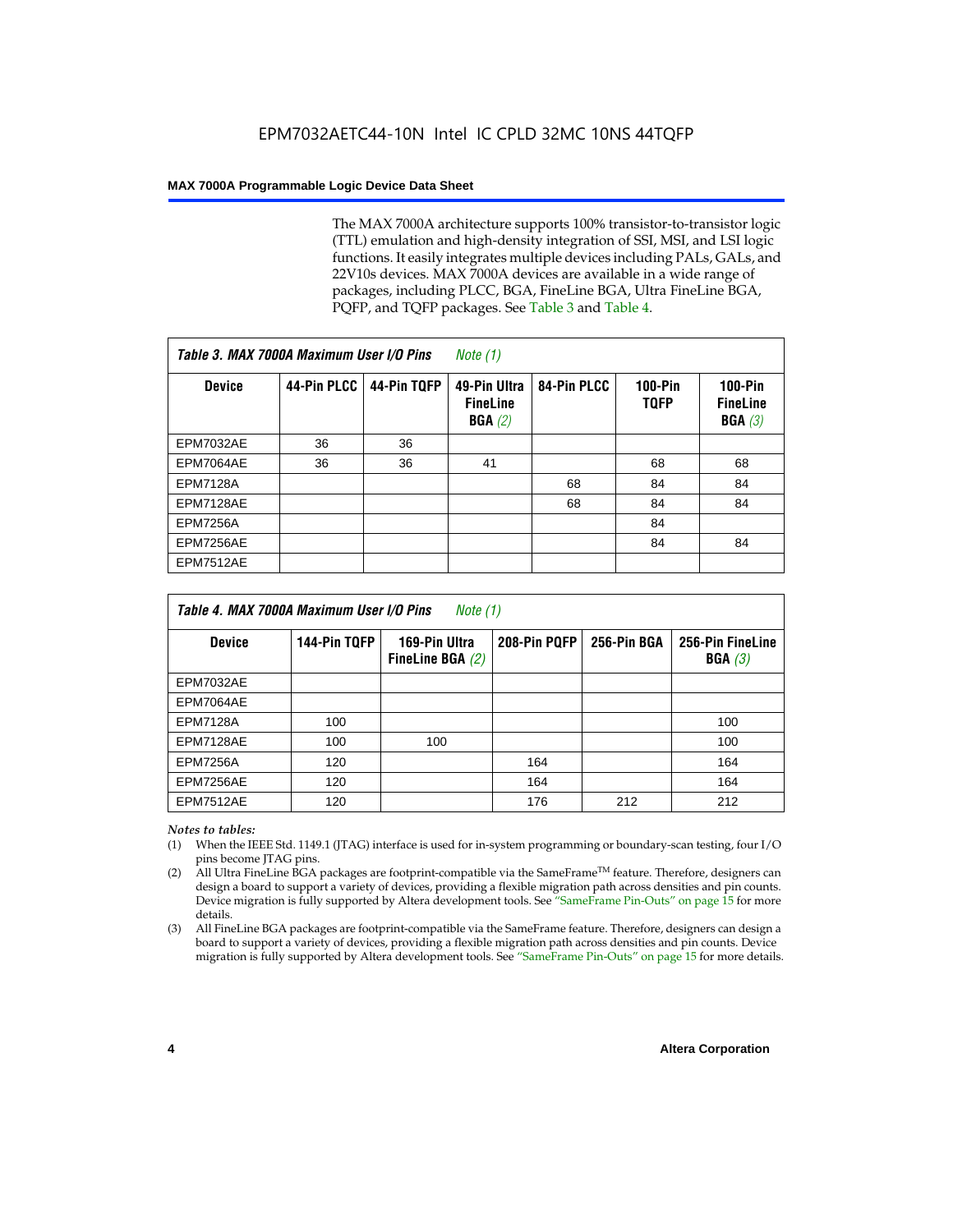MAX 7000A devices use CMOS EEPROM cells to implement logic functions. The user-configurable MAX 7000A architecture accommodates a variety of independent combinatorial and sequential logic functions. The devices can be reprogrammed for quick and efficient iterations during design development and debug cycles, and can be programmed and erased up to 100 times.

MAX 7000A devices contain from 32 to 512 macrocells that are combined into groups of 16 macrocells, called logic array blocks (LABs). Each macrocell has a programmable-AND/fixed-OR array and a configurable register with independently programmable clock, clock enable, clear, and preset functions. To build complex logic functions, each macrocell can be supplemented with both shareable expander product terms and highspeed parallel expander product terms, providing up to 32 product terms per macrocell.

MAX 7000A devices provide programmable speed/power optimization. Speed-critical portions of a design can run at high speed/full power, while the remaining portions run at reduced speed/low power. This speed/power optimization feature enables the designer to configure one or more macrocells to operate at 50% or lower power while adding only a nominal timing delay. MAX 7000A devices also provide an option that reduces the slew rate of the output buffers, minimizing noise transients when non-speed-critical signals are switching. The output drivers of all MAX 7000A devices can be set for 2.5 V or 3.3 V, and all input pins are 2.5-V, 3.3-V, and 5.0-V tolerant, allowing MAX 7000A devices to be used in mixed-voltage systems.

MAX 7000A devices are supported by Altera development systems, which are integrated packages that offer schematic, text—including VHDL, Verilog HDL, and the Altera Hardware Description Language (AHDL)—and waveform design entry, compilation and logic synthesis, simulation and timing analysis, and device programming. The software provides EDIF 2 0 0 and 3 0 0, LPM, VHDL, Verilog HDL, and other interfaces for additional design entry and simulation support from other industry-standard PC- and UNIX-workstation-based EDA tools. The software runs on Windows-based PCs, as well as Sun SPARCstation, and HP 9000 Series 700/800 workstations.

**For more information on development tools, see the** *MAX+PLUS II Programmable Logic Development System & Software Data Sheet* and the *Quartus Programmable Logic Development System & Software Data Sheet*.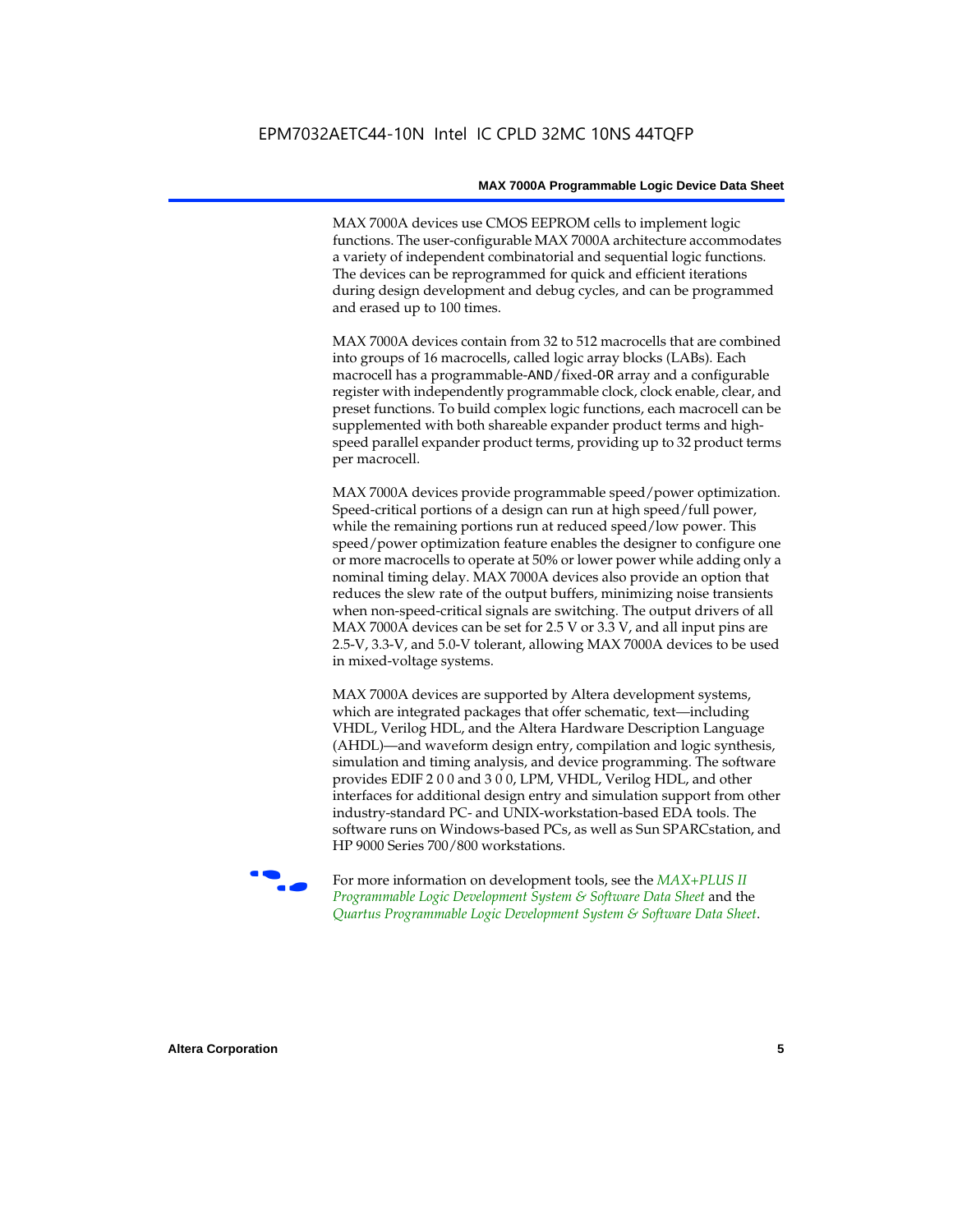### **Functional Description**

The MAX 7000A architecture includes the following elements:

- Logic array blocks (LABs)
- Macrocells
- Expander product terms (shareable and parallel)
- Programmable interconnect array
- I/O control blocks

The MAX 7000A architecture includes four dedicated inputs that can be used as general-purpose inputs or as high-speed, global control signals (clock, clear, and two output enable signals) for each macrocell and I/O pin. Figure 1 shows the architecture of MAX 7000A devices.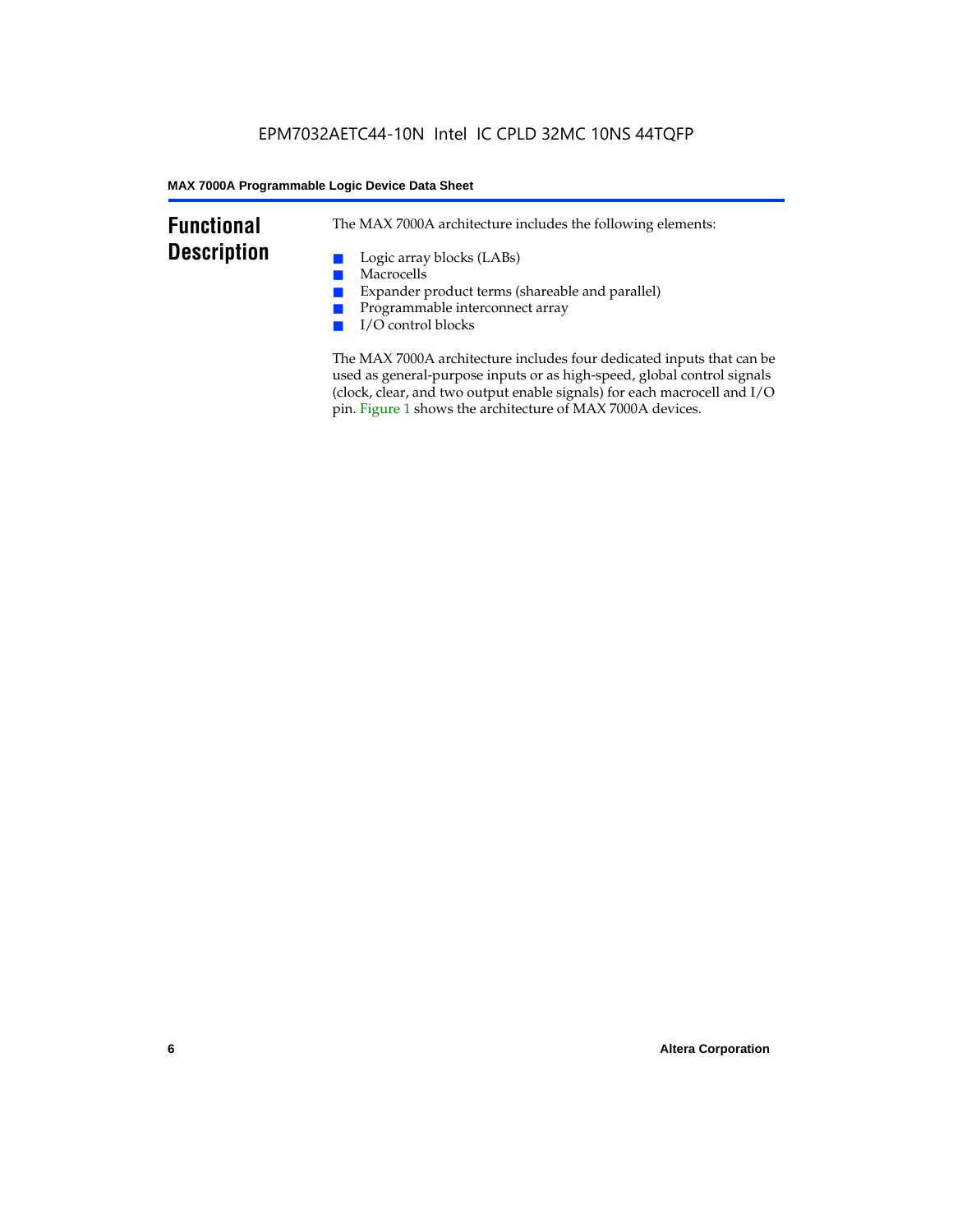

#### *Figure 1. MAX 7000A Device Block Diagram*

#### *Note:*

(1) EPM7032AE, EPM7064AE, EPM7128A, EPM7128AE, EPM7256A, and EPM7256AE devices have six output enables. EPM7512AE devices have 10 output enables.

#### **Logic Array Blocks**

The MAX 7000A device architecture is based on the linking of high-performance LABs. LABs consist of 16-macrocell arrays, as shown in Figure 1. Multiple LABs are linked together via the PIA, a global bus that is fed by all dedicated input pins, I/O pins, and macrocells.

Each LAB is fed by the following signals:

- 36 signals from the PIA that are used for general logic inputs
- Global controls that are used for secondary register functions
- Direct input paths from  $I/O$  pins to the registers that are used for fast setup times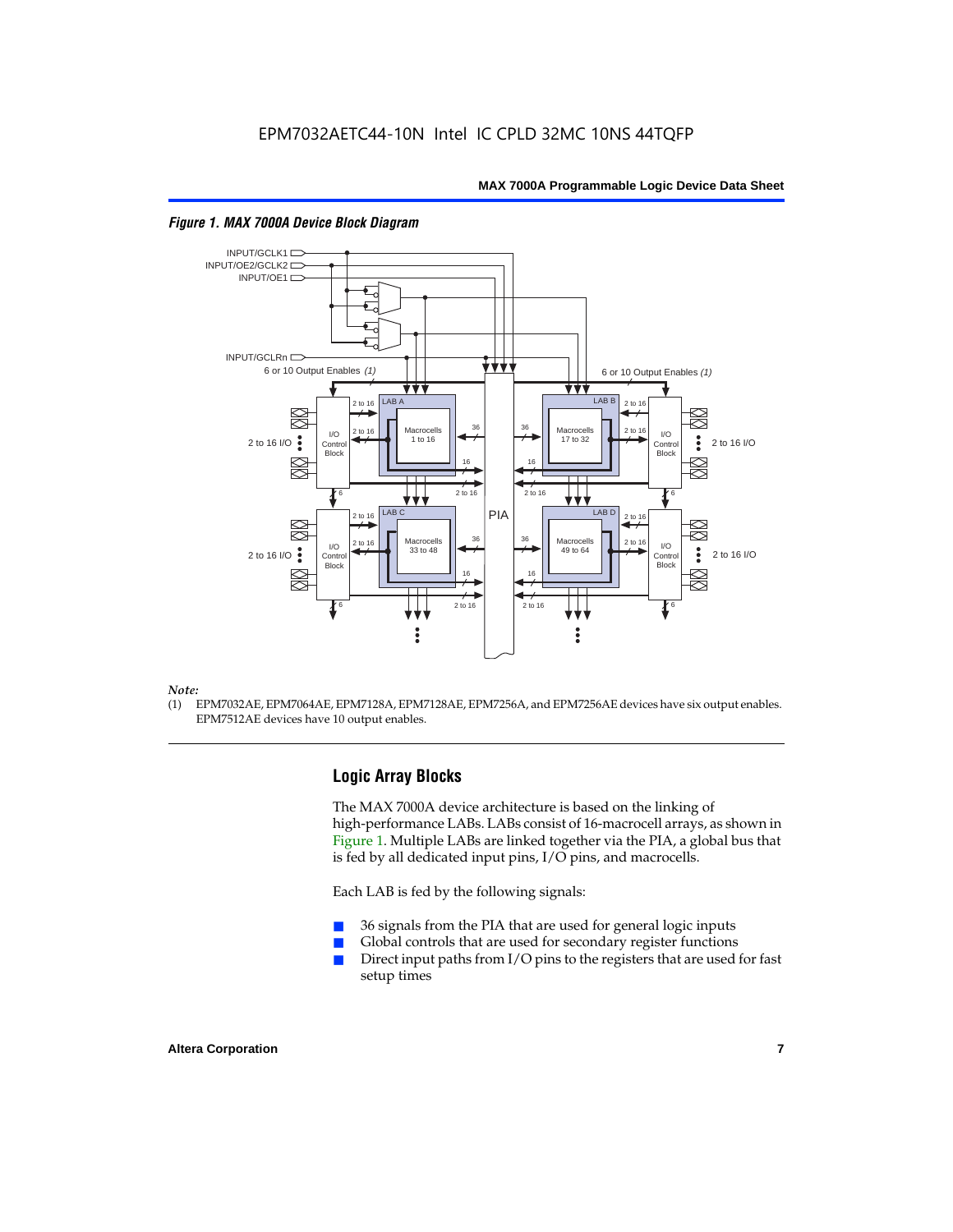#### **Macrocells**

MAX 7000A macrocells can be individually configured for either sequential or combinatorial logic operation. The macrocells consist of three functional blocks: the logic array, the product-term select matrix, and the programmable register. Figure 2 shows a MAX 7000A macrocell.



Combinatorial logic is implemented in the logic array, which provides five product terms per macrocell. The product-term select matrix allocates these product terms for use as either primary logic inputs (to the OR and XOR gates) to implement combinatorial functions, or as secondary inputs to the macrocell's register preset, clock, and clock enable control functions.

Two kinds of expander product terms ("expanders") are available to supplement macrocell logic resources:

- Shareable expanders, which are inverted product terms that are fed back into the logic array
- Parallel expanders, which are product terms borrowed from adjacent macrocells

The Altera development system automatically optimizes product-term allocation according to the logic requirements of the design.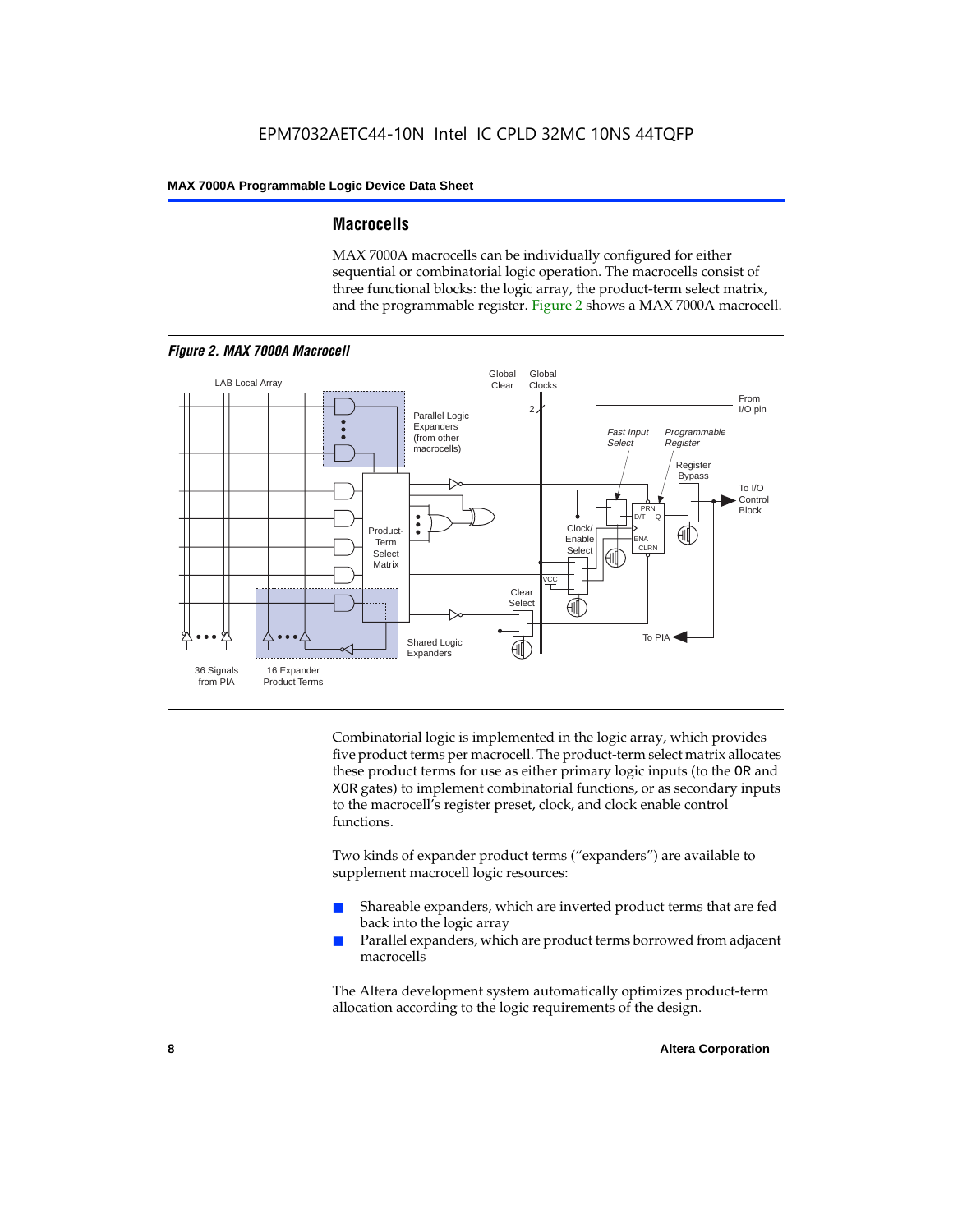For registered functions, each macrocell flipflop can be individually programmed to implement D, T, JK, or SR operation with programmable clock control. The flipflop can be bypassed for combinatorial operation. During design entry, the designer specifies the desired flipflop type; the Altera software then selects the most efficient flipflop operation for each registered function to optimize resource utilization.

Each programmable register can be clocked in three different modes:

- Global clock signal. This mode achieves the fastest clock-to-output performance.
- Global clock signal enabled by an active-high clock enable. A clock enable is generated by a product term. This mode provides an enable on each flipflop while still achieving the fast clock-to-output performance of the global clock.
- Array clock implemented with a product term. In this mode, the flipflop can be clocked by signals from buried macrocells or I/O pins.

Two global clock signals are available in MAX 7000A devices. As shown in Figure 1, these global clock signals can be the true or the complement of either of the global clock pins, GCLK1 or GCLK2.

Each register also supports asynchronous preset and clear functions. As shown in Figure 2, the product-term select matrix allocates product terms to control these operations. Although the product-term-driven preset and clear from the register are active high, active-low control can be obtained by inverting the signal within the logic array. In addition, each register clear function can be individually driven by the active-low dedicated global clear pin (GCLRn). Upon power-up, each register in a MAX 7000AE device may be set to either a high or low state. This power-up state is specified at design entry. Upon power-up, each register in EPM7128A and EPM7256A devices are set to a low state.

All MAX 7000A I/O pins have a fast input path to a macrocell register. This dedicated path allows a signal to bypass the PIA and combinatorial logic and be clocked to an input D flipflop with an extremely fast (as low as 2.5 ns) input setup time.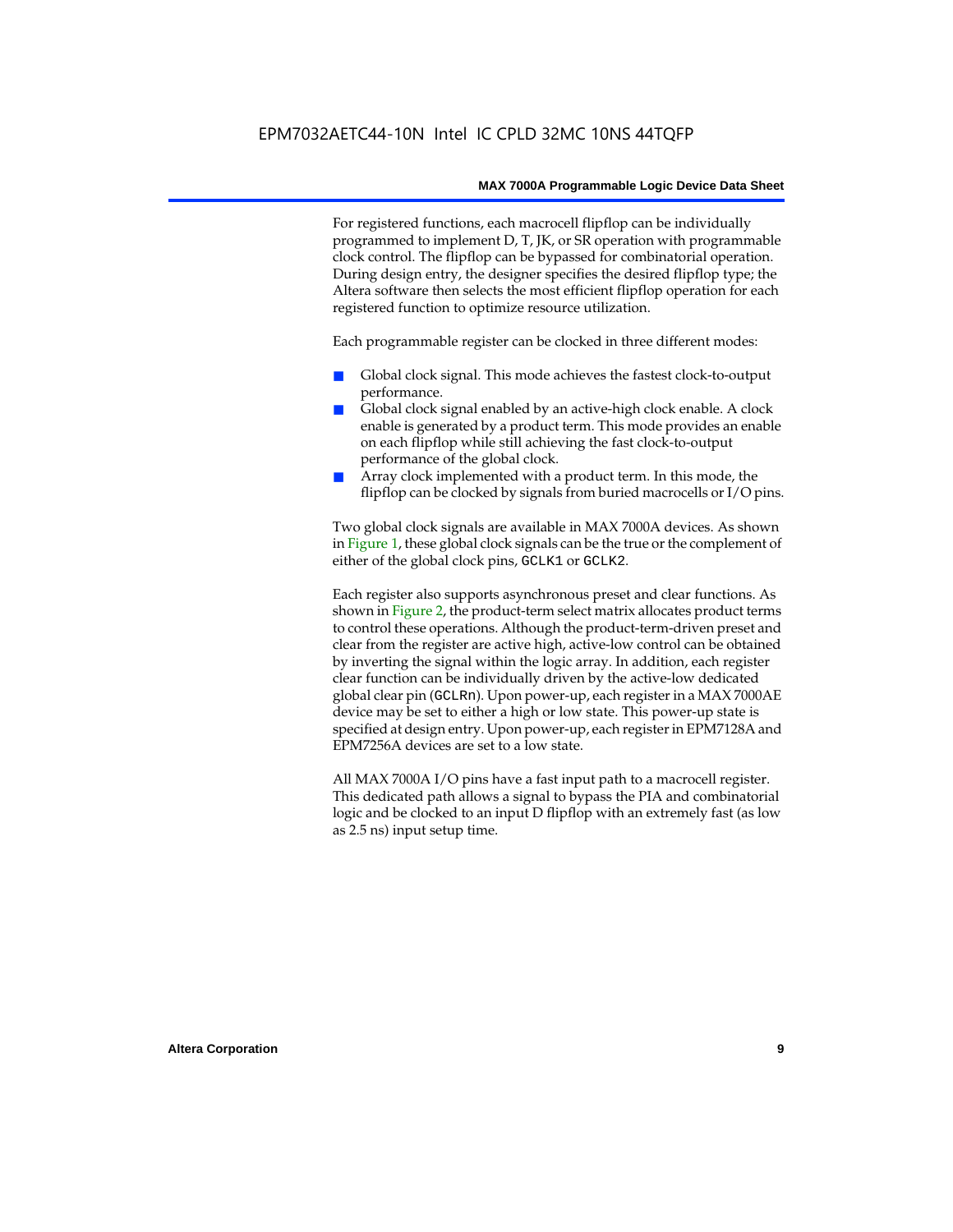#### **Expander Product Terms**

Although most logic functions can be implemented with the five product terms available in each macrocell, more complex logic functions require additional product terms. Another macrocell can be used to supply the required logic resources. However, the MAX 7000A architecture also offers both shareable and parallel expander product terms that provide additional product terms directly to any macrocell in the same LAB. These expanders help ensure that logic is synthesized with the fewest possible logic resources to obtain the fastest possible speed.

#### *Shareable Expanders*

Each LAB has 16 shareable expanders that can be viewed as a pool of uncommitted single product terms (one from each macrocell) with inverted outputs that feed back into the logic array. Each shareable expander can be used and shared by any or all macrocells in the LAB to build complex logic functions. A small delay  $(t_{SFXP})$  is incurred when shareable expanders are used. Figure 3 shows how shareable expanders can feed multiple macrocells.





*Shareable expanders can be shared by any or all macrocells in an LAB.*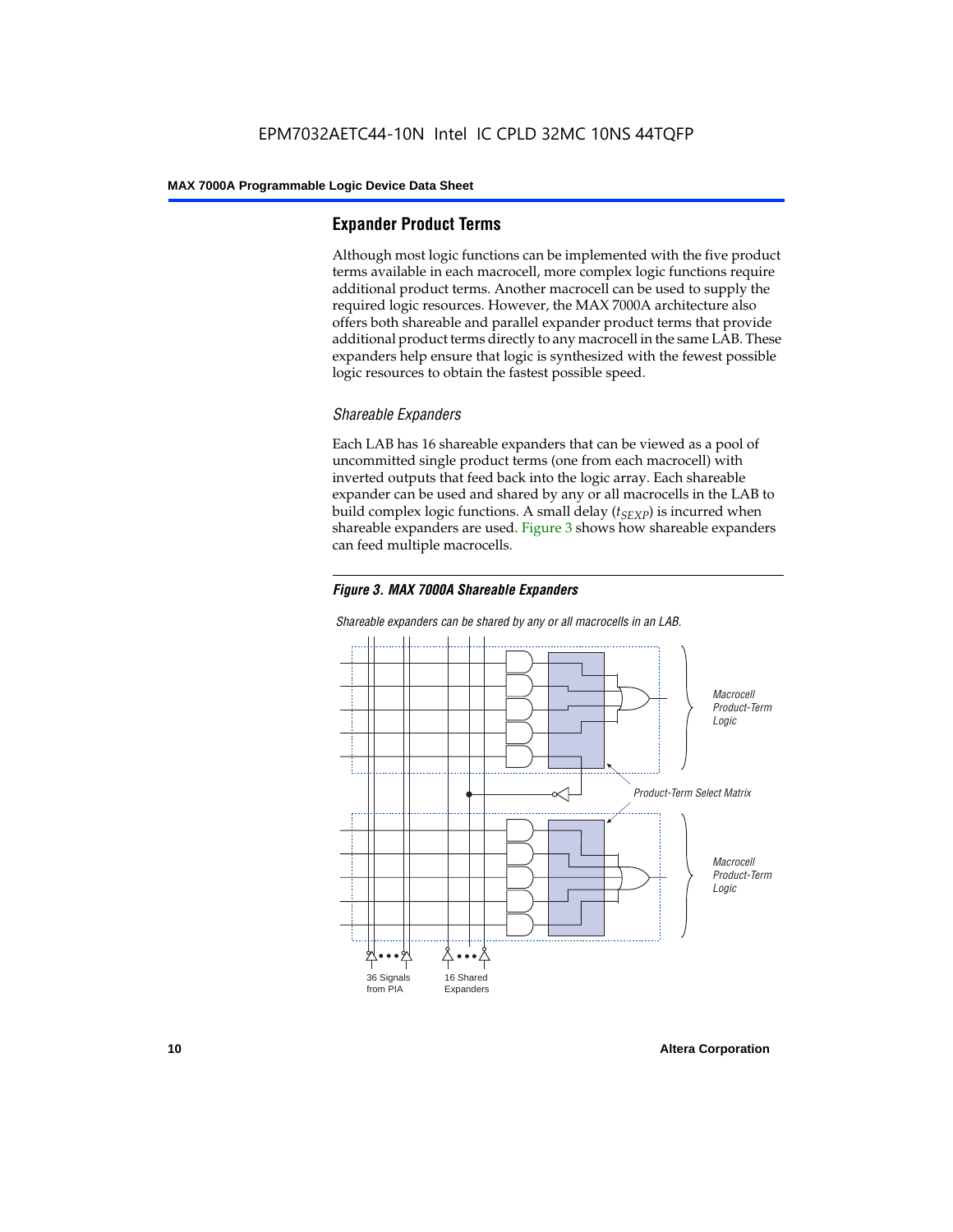#### *Parallel Expanders*

Parallel expanders are unused product terms that can be allocated to a neighboring macrocell to implement fast, complex logic functions. Parallel expanders allow up to 20 product terms to directly feed the macrocell OR logic, with five product terms provided by the macrocell and 15 parallel expanders provided by neighboring macrocells in the LAB.

The compiler can allocate up to three sets of up to five parallel expanders to the macrocells that require additional product terms. Each set of five parallel expanders incurs a small, incremental timing delay (*t<sub>PEXP</sub>*). For example, if a macrocell requires 14 product terms, the compiler uses the five dedicated product terms within the macrocell and allocates two sets of parallel expanders; the first set includes five product terms, and the second set includes four product terms, increasing the total delay by  $2 \times t_{PEXP}$ .

Two groups of eight macrocells within each LAB (e.g., macrocells 1 through 8 and 9 through 16) form two chains to lend or borrow parallel expanders. A macrocell borrows parallel expanders from lowernumbered macrocells. For example, macrocell 8 can borrow parallel expanders from macrocell 7, from macrocells 7 and 6, or from macrocells 7, 6, and 5. Within each group of eight, the lowest-numbered macrocell can only lend parallel expanders, and the highest-numbered macrocell can only borrow them. Figure 4 shows how parallel expanders can be borrowed from a neighboring macrocell.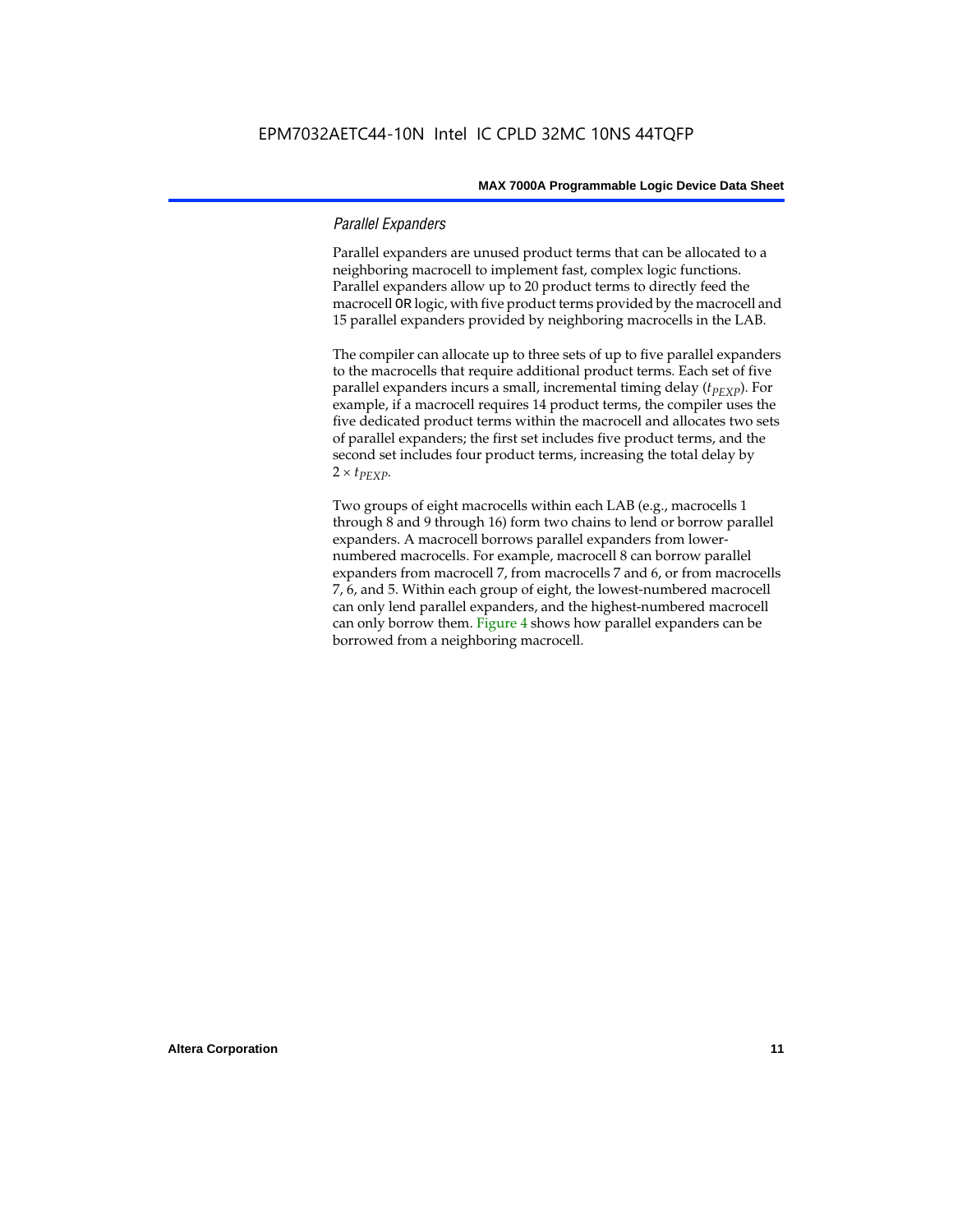#### *Figure 4. MAX 7000A Parallel Expanders*



*Unused product terms in a macrocell can be allocated to a neighboring macrocell.*

#### **Programmable Interconnect Array**

Logic is routed between LABs on the PIA. This global bus is a programmable path that connects any signal source to any destination on the device. All MAX 7000A dedicated inputs, I/O pins, and macrocell outputs feed the PIA, which makes the signals available throughout the entire device. Only the signals required by each LAB are actually routed from the PIA into the LAB. Figure 5 shows how the PIA signals are routed into the LAB. An EEPROM cell controls one input to a 2-input AND gate, which selects a PIA signal to drive into the LAB.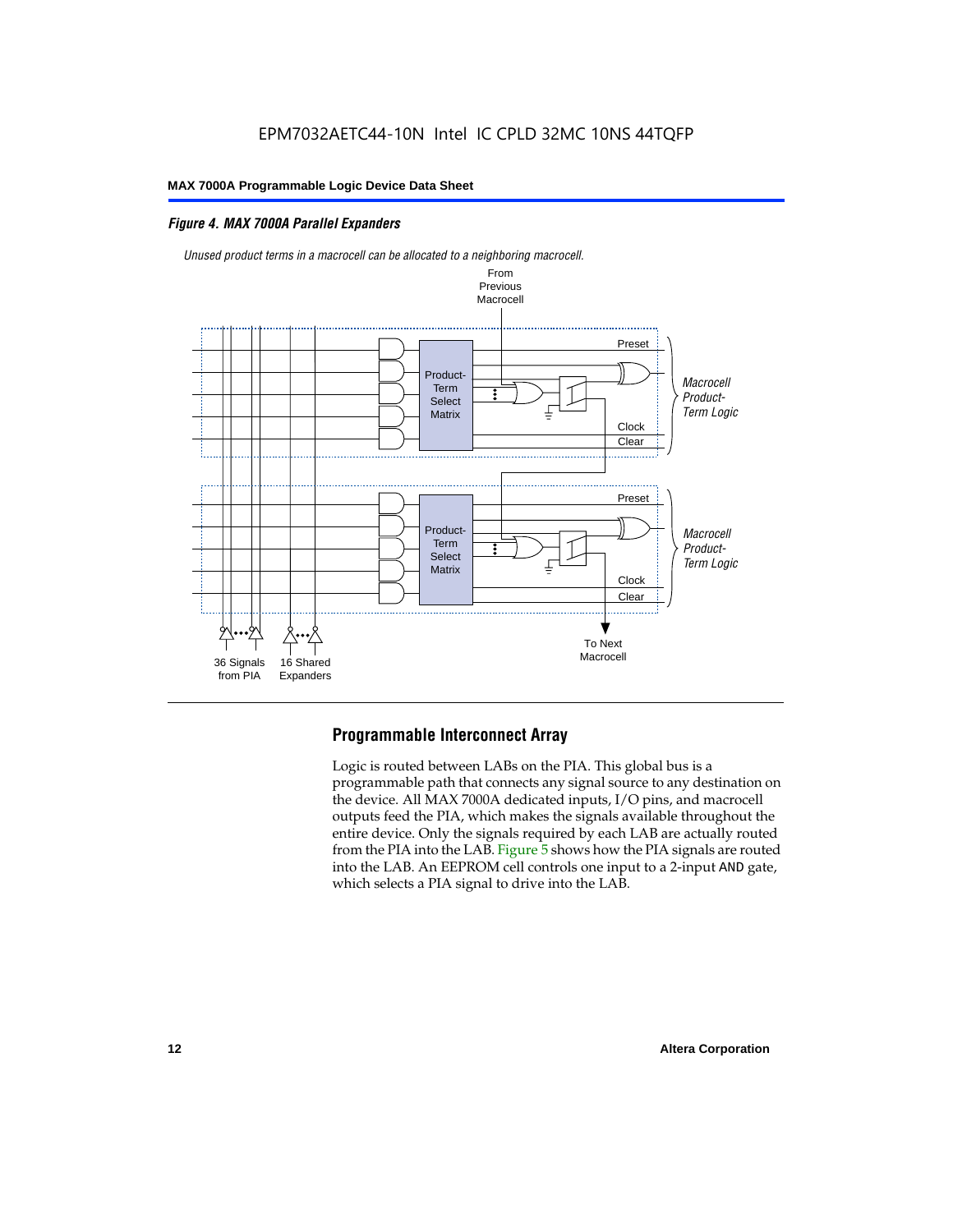

While the routing delays of channel-based routing schemes in masked or FPGAs are cumulative, variable, and path-dependent, the MAX 7000A PIA has a predictable delay. The PIA makes a design's timing performance easy to predict.

#### **I/O Control Blocks**

The I/O control block allows each I/O pin to be individually configured for input, output, or bidirectional operation. All I/O pins have a tri-state buffer that is individually controlled by one of the global output enable signals or directly connected to ground or  $V_{CC}$ . Figure 6 shows the I/O control block for MAX 7000A devices. The I/O control block has 6 or 10 global output enable signals that are driven by the true or complement of two output enable signals, a subset of the I/O pins, or a subset of the I/O macrocells.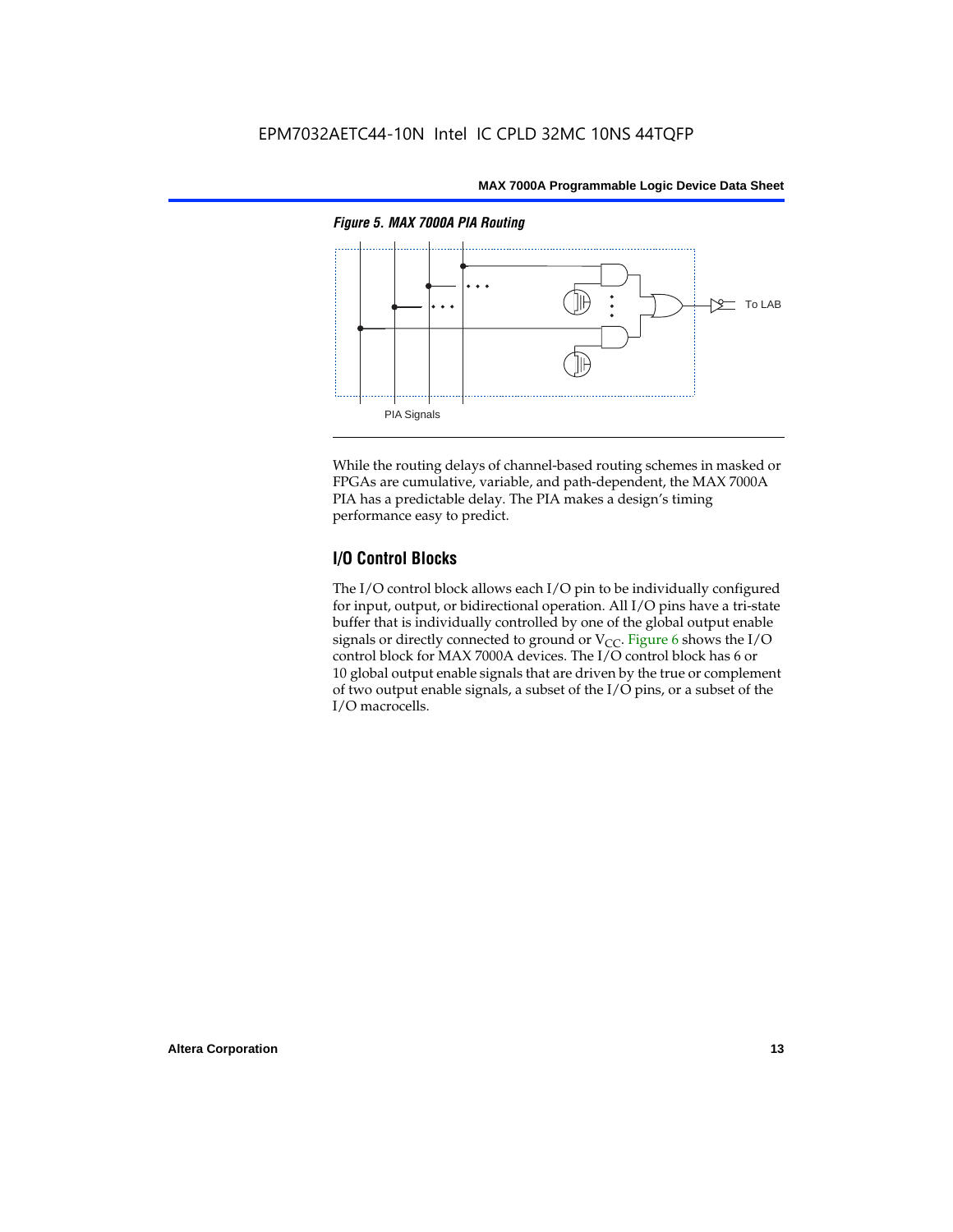



#### *Note:*

(1) EPM7032AE, EPM7064AE, EPM7128A, EPM7128AE, EPM7256A, and EPM7256AE devices have six output enable signals. EPM7512AE devices have 10 output enable signals.

> When the tri-state buffer control is connected to ground, the output is tri-stated (high impedance) and the I/O pin can be used as a dedicated input. When the tri-state buffer control is connected to  $V_{CC}$ , the output is enabled.

The MAX 7000A architecture provides dual I/O feedback, in which macrocell and pin feedbacks are independent. When an I/O pin is configured as an input, the associated macrocell can be used for buried logic.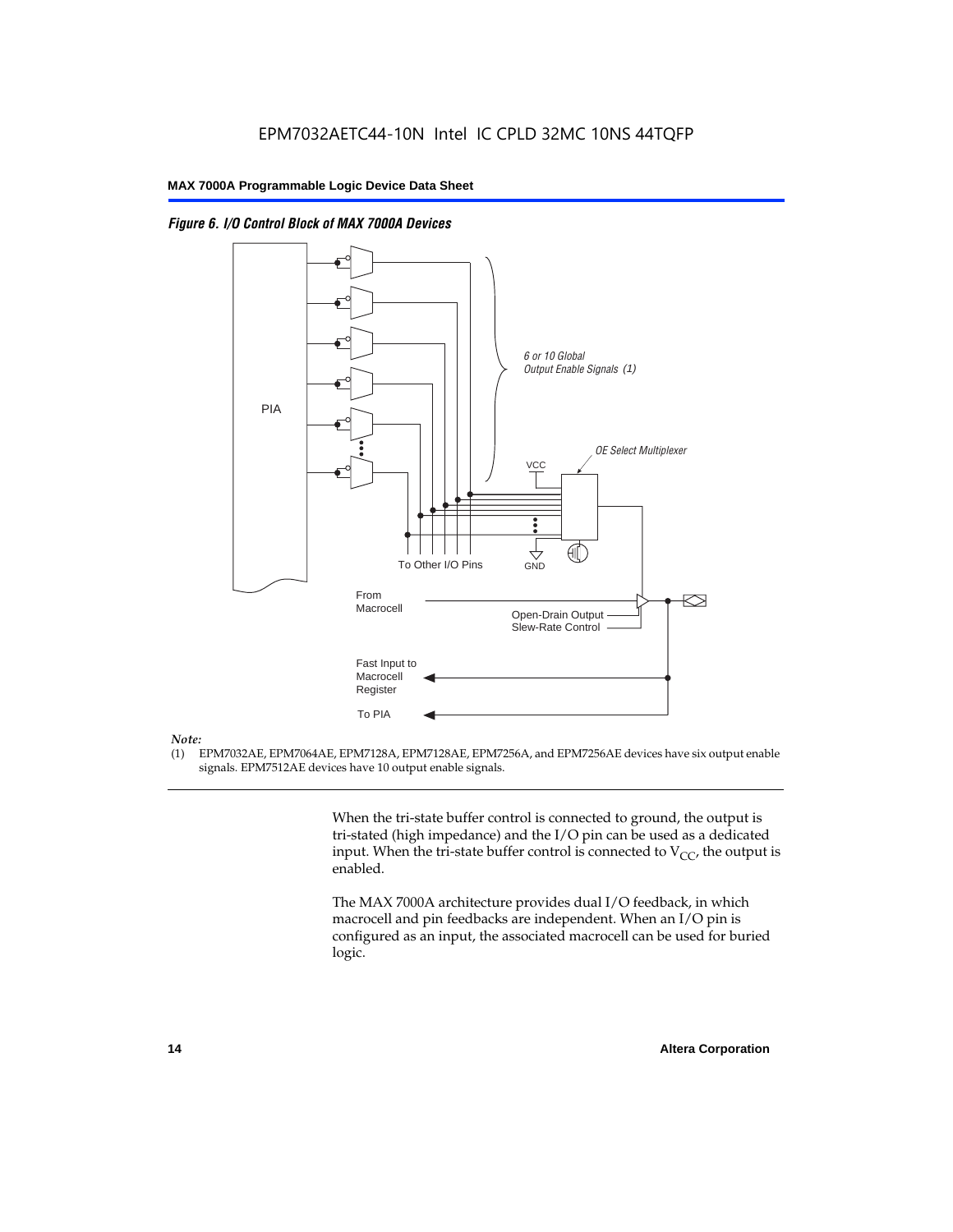### **SameFrame Pin-Outs**

MAX 7000A devices support the SameFrame pin-out feature for FineLine BGA packages. The SameFrame pin-out feature is the arrangement of balls on FineLine BGA packages such that the lower-ballcount packages form a subset of the higher-ball-count packages. SameFrame pin-outs provide the flexibility to migrate not only from device to device within the same package, but also from one package to another. A given printed circuit board (PCB) layout can support multiple device density/package combinations. For example, a single board layout can support a range of devices from an EPM7128AE device in a 100-pin FineLine BGA package to an EPM7512AE device in a 256-pin FineLine BGA package.

The Altera design software provides support to design PCBs with SameFrame pin-out devices. Devices can be defined for present and future use. The software generates pin-outs describing how to lay out a board to take advantage of this migration (see Figure 7).





Designed for 256-Pin FineLine BGA Package Printed Circuit Board



100-Pin FineLine BGA Package (Reduced I/O Count or Logic Requirements) 256-Pin FineLine BGA Package (Increased I/O Count or Logic Requirements)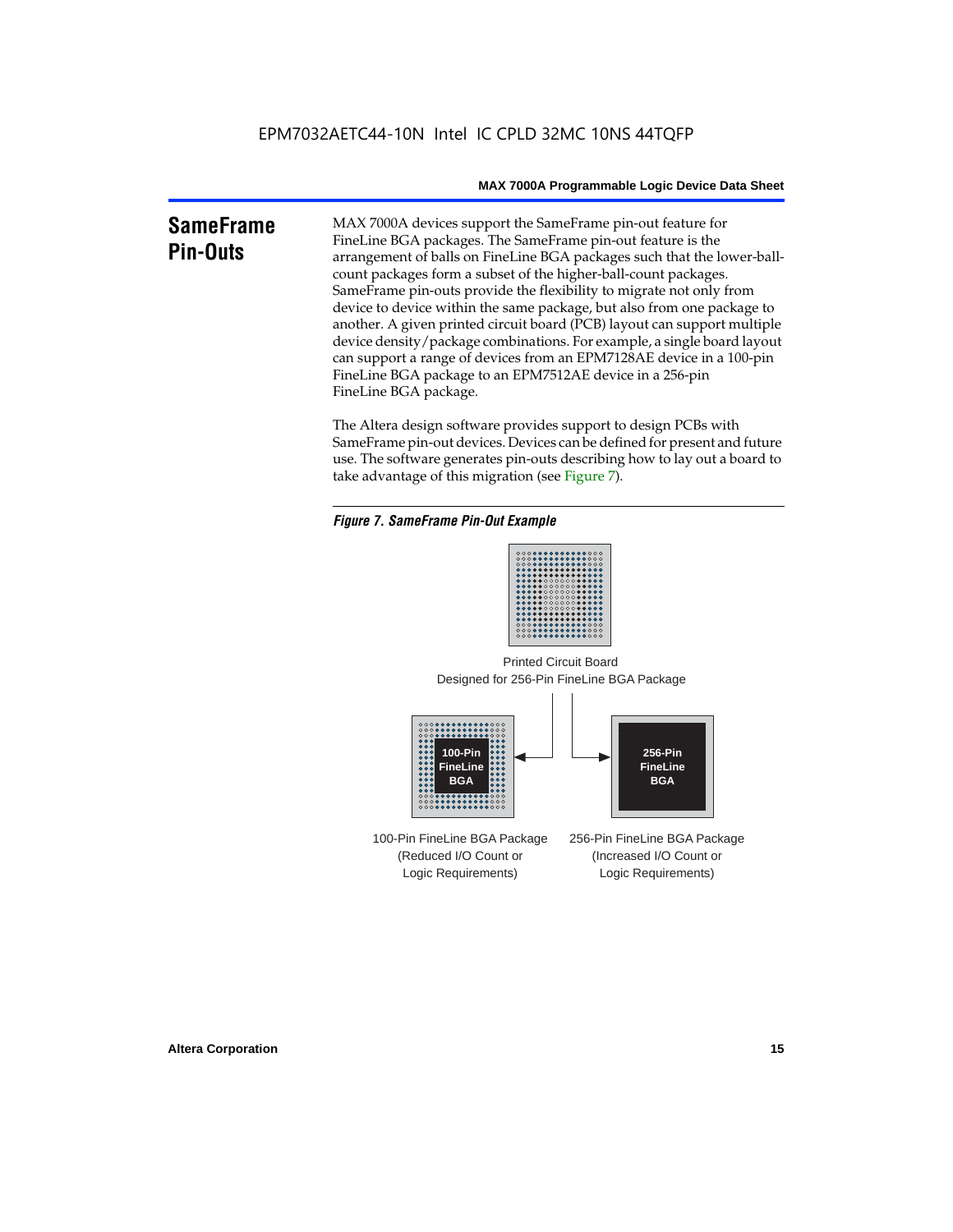### **In-System Programmability**

MAX 7000A devices can be programmed in-system via an industrystandard 4-pin IEEE Std. 1149.1 (JTAG) interface. ISP offers quick, efficient iterations during design development and debugging cycles. The MAX 7000A architecture internally generates the high programming voltages required to program EEPROM cells, allowing in-system programming with only a single 3.3-V power supply. During in-system programming, the I/O pins are tri-stated and weakly pulled-up to eliminate board conflicts. The pull-up value is nominally 50 k $\Omega$ .

MAX 7000AE devices have an enhanced ISP algorithm for faster programming. These devices also offer an ISP\_Done bit that provides safe operation when in-system programming is interrupted. This ISP\_Done bit, which is the last bit programmed, prevents all I/O pins from driving until the bit is programmed. This feature is only available in EPM7032AE, EPM7064AE, EPM7128AE, EPM7256AE, and EPM7512AE devices.

ISP simplifies the manufacturing flow by allowing devices to be mounted on a PCB with standard pick-and-place equipment before they are programmed. MAX 7000A devices can be programmed by downloading the information via in-circuit testers, embedded processors, the Altera MasterBlaster serial/USB communications cable, ByteBlasterMV parallel port download cable, and BitBlaster serial download cable. Programming the devices after they are placed on the board eliminates lead damage on high-pin-count packages (e.g., QFP packages) due to device handling. MAX 7000A devices can be reprogrammed after a system has already shipped to the field. For example, product upgrades can be performed in the field via software or modem.

In-system programming can be accomplished with either an adaptive or constant algorithm. An adaptive algorithm reads information from the unit and adapts subsequent programming steps to achieve the fastest possible programming time for that unit. A constant algorithm uses a predefined (non-adaptive) programming sequence that does not take advantage of adaptive algorithm programming time improvements. Some in-circuit testers cannot program using an adaptive algorithm. Therefore, a constant algorithm must be used. MAX 7000AE devices can be programmed with either an adaptive or constant (non-adaptive) algorithm. EPM7128A and EPM7256A device can only be programmed with an adaptive algorithm; users programming these two devices on platforms that cannot use an adaptive algorithm should use EPM7128AE and EPM7256AE devices.

The Jam Standard Test and Programming Language (STAPL), JEDEC standard JESD 71, can be used to program MAX 7000A devices with incircuit testers, PCs, or embedded processors.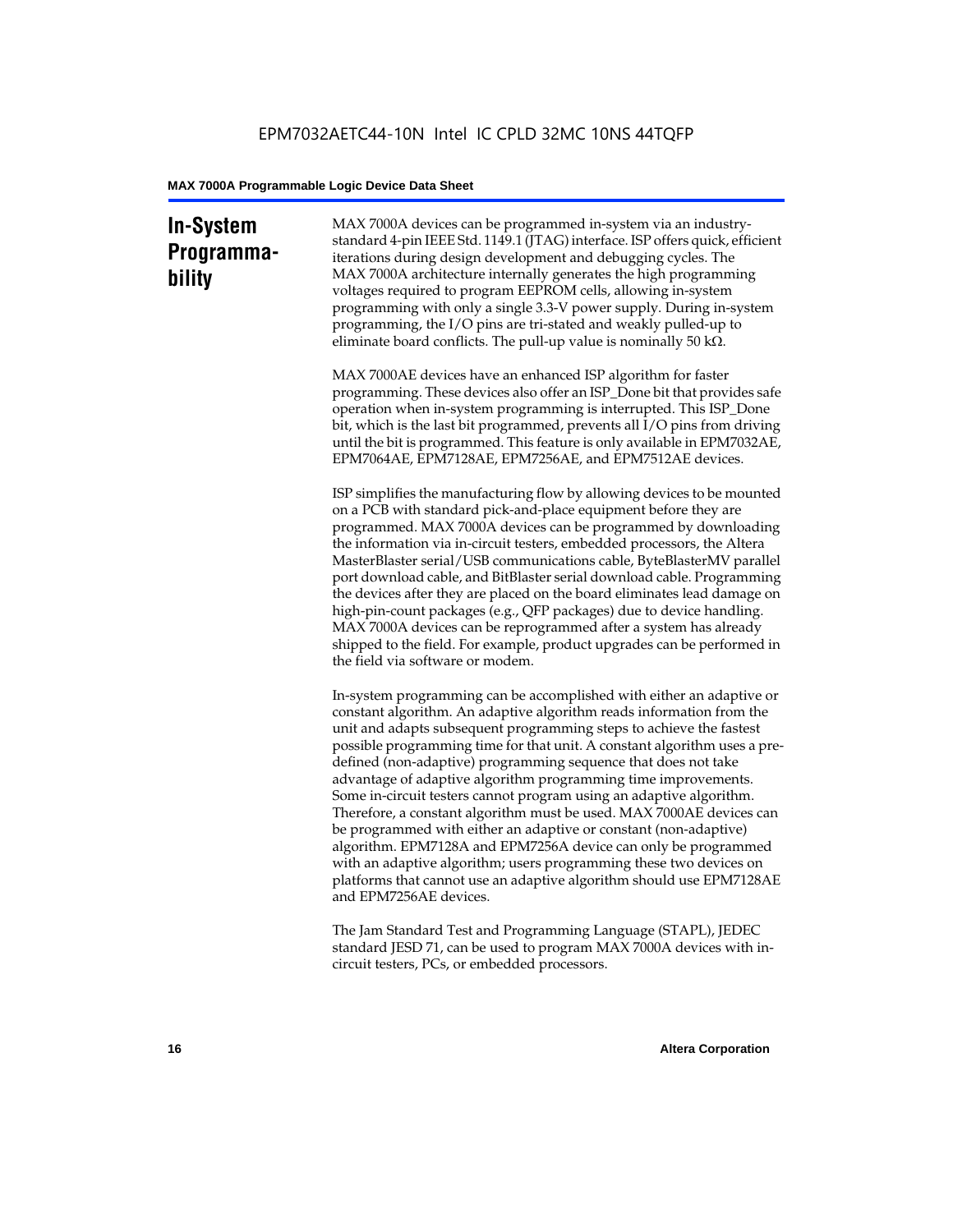

f For more information on using the Jam STAPL language, see *Application Note 88 (Using the Jam Language for ISP & ICR via an Embedded Processor)*  and *Application Note 122 (Using Jam STAPL for ISP & ICR via an Embedded Processor)*.

ISP circuitry in MAX 7000AE devices is compliant with the IEEE Std. 1532 specification. The IEEE Std. 1532 is a standard developed to allow concurrent ISP between multiple PLD vendors.

### **Programming Sequence**

During in-system programming, instructions, addresses, and data are shifted into the MAX 7000A device through the TDI input pin. Data is shifted out through the TDO output pin and compared against the expected data.

Programming a pattern into the device requires the following six ISP stages. A stand-alone verification of a programmed pattern involves only stages 1, 2, 5, and 6.

- 1. *Enter ISP*. The enter ISP stage ensures that the I/O pins transition smoothly from user mode to ISP mode. The enter ISP stage requires 1 ms.
- 2. *Check ID*. Before any program or verify process, the silicon ID is checked. The time required to read this silicon ID is relatively small compared to the overall programming time.
- 3. *Bulk Erase*. Erasing the device in-system involves shifting in the instructions to erase the device and applying one erase pulse of 100 ms.
- 4. *Program*. Programming the device in-system involves shifting in the address and data and then applying the programming pulse to program the EEPROM cells. This process is repeated for each EEPROM address.
- 5. *Verify*. Verifying an Altera device in-system involves shifting in addresses, applying the read pulse to verify the EEPROM cells, and shifting out the data for comparison. This process is repeated for each EEPROM address.
- 6. *Exit ISP*. An exit ISP stage ensures that the I/O pins transition smoothly from ISP mode to user mode. The exit ISP stage requires 1 ms.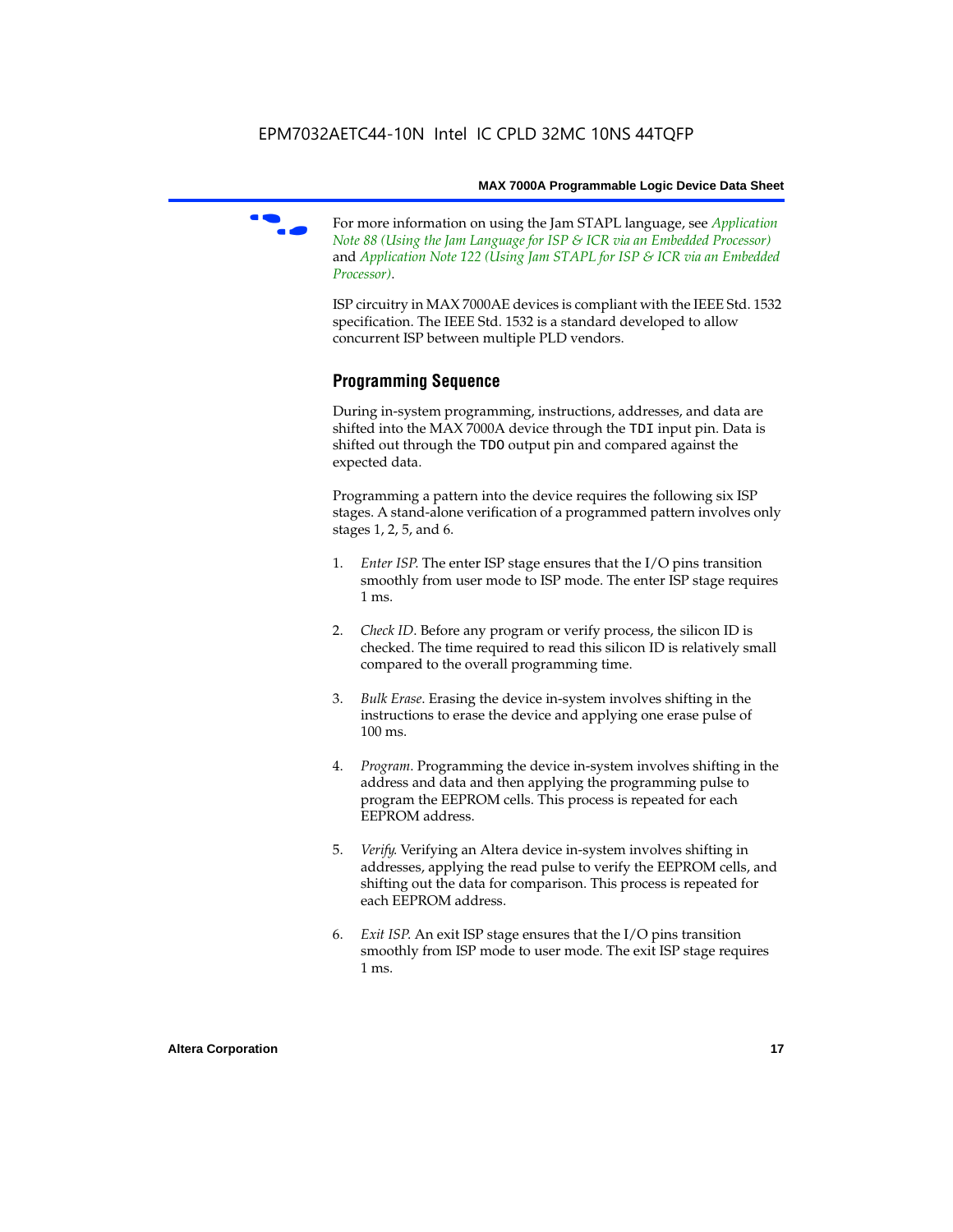#### **Programming Times**

The time required to implement each of the six programming stages can be broken into the following two elements:

- A pulse time to erase, program, or read the EEPROM cells.
- A shifting time based on the test clock (TCK) frequency and the number of TCK cycles to shift instructions, address, and data into the device.

By combining the pulse and shift times for each of the programming stages, the program or verify time can be derived as a function of the TCK frequency, the number of devices, and specific target device(s). Because different ISP-capable devices have a different number of EEPROM cells, both the total fixed and total variable times are unique for a single device.

#### *Programming a Single MAX 7000A Device*

The time required to program a single MAX 7000A device in-system can be calculated from the following formula:

$$
t_{PROG} = t_{PPULSE} + \frac{c_{ycle_{PTCK}}}{f_{TCK}}
$$
  
where:  $t_{PROG}$  = Programming time  
 $t_{PPULSE}$  = Sum of the fixed times to erase, program, and  
verify the EEPROM cells  
 $C_{ycle_{PTCK}}$  = Number of TCK cycles to program a device  
 $f_{TCK}$  = TCK frequency

The ISP times for a stand-alone verification of a single MAX 7000A device can be calculated from the following formula:

| $t_{VER} = t_{VPULSE} + \frac{Cycle_{VTCK}}{f_{TCK}}$ |                                                                                                                                    |
|-------------------------------------------------------|------------------------------------------------------------------------------------------------------------------------------------|
| where: $t_{VFR}$<br>$t_{VPULSE}$                      | $=$ Verify time<br>= Sum of the fixed times to verify the EEPROM cells<br>$Cycle_{VTCK}$ = Number of TCK cycles to verify a device |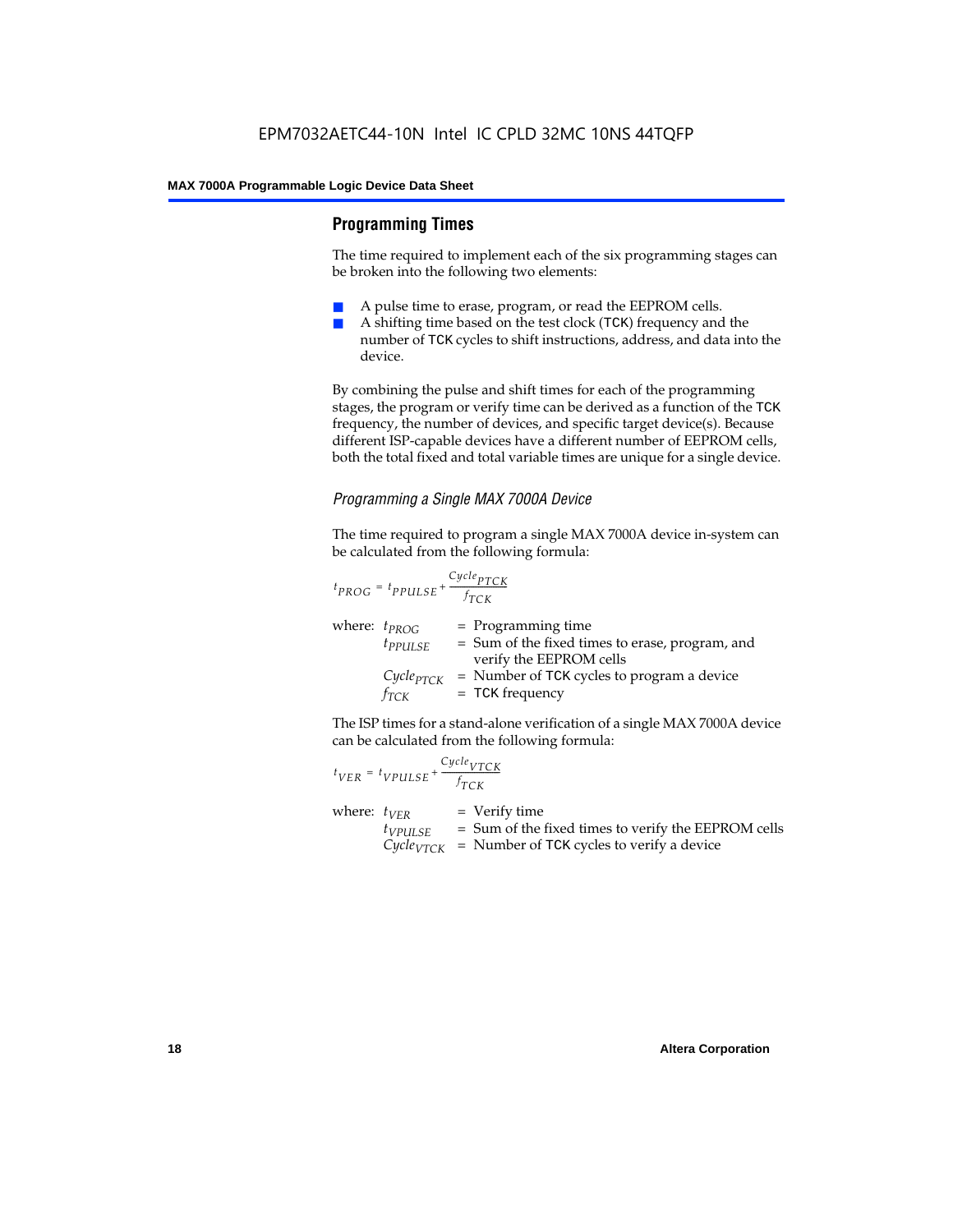The programming times described in Tables 5 through 7 are associated with the worst-case method using the enhanced ISP algorithm.

| Table 5. MAX 7000A t <sub>PULSE</sub> & Cycle <sub>TCK</sub> Values |                 |                       |                 |                                 |  |  |  |  |
|---------------------------------------------------------------------|-----------------|-----------------------|-----------------|---------------------------------|--|--|--|--|
| <b>Device</b>                                                       |                 | Programming           |                 | <b>Stand-Alone Verification</b> |  |  |  |  |
|                                                                     | $t_{PPULSE}(s)$ | Cycle <sub>PTCK</sub> | $t_{VPULSE}(s)$ | Cycle <sub>vTCK</sub>           |  |  |  |  |
| <b>EPM7032AE</b>                                                    | 2.00            | 55,000                | 0.002           | 18,000                          |  |  |  |  |
| EPM7064AE                                                           | 2.00            | 105,000               | 0.002           | 35,000                          |  |  |  |  |
| EPM7128AE                                                           | 2.00            | 205,000               | 0.002           | 68,000                          |  |  |  |  |
| EPM7256AE                                                           | 2.00            | 447,000               | 0.002           | 149.000                         |  |  |  |  |
| <b>EPM7512AE</b>                                                    | 2.00            | 890,000               | 0.002           | 297,000                         |  |  |  |  |
| EPM7128A (1)                                                        | 5.11            | 832,000               | 0.03            | 528,000                         |  |  |  |  |
| EPM7256A (1)                                                        | 6.43            | 1.603.000             | 0.03            | 1,024,000                       |  |  |  |  |

Tables 6 and 7 show the in-system programming and stand alone verification times for several common test clock frequencies.

| Table 6. MAX 7000A In-System Programming Times for Different Test Clock Frequencies |               |                  |       |       |         |                |                |               |   |
|-------------------------------------------------------------------------------------|---------------|------------------|-------|-------|---------|----------------|----------------|---------------|---|
| <b>Device</b>                                                                       |               | f <sub>тск</sub> |       |       |         |                |                |               |   |
|                                                                                     | <b>10 MHz</b> | 5 MHz            | 2 MHz | 1 MHz | 500 kHz | <b>200 kHz</b> | <b>100 kHz</b> | <b>50 kHz</b> |   |
| <b>EPM7032AE</b>                                                                    | 2.01          | 2.01             | 2.03  | 2.06  | 2.11    | 2.28           | 2.55           | 3.10          | s |
| EPM7064AE                                                                           | 2.01          | 2.02             | 2.05  | 2.11  | 2.21    | 2.53           | 3.05           | 4.10          | s |
| EPM7128AE                                                                           | 2.02          | 2.04             | 2.10  | 2.21  | 2.41    | 3.03           | 4.05           | 6.10          | s |
| EPM7256AE                                                                           | 2.05          | 2.09             | 2.23  | 2.45  | 2.90    | 4.24           | 6.47           | 10.94         | s |
| <b>EPM7512AE</b>                                                                    | 2.09          | 2.18             | 2.45  | 2.89  | 3.78    | 6.45           | 10.90          | 19.80         | s |
| EPM7128A (1)                                                                        | 5.19          | 5.27             | 5.52  | 5.94  | 6.77    | 9.27           | 13.43          | 21.75         | s |
| EPM7256A (1)                                                                        | 6.59          | 6.75             | 7.23  | 8.03  | 9.64    | 14.45          | 22.46          | 38.49         | s |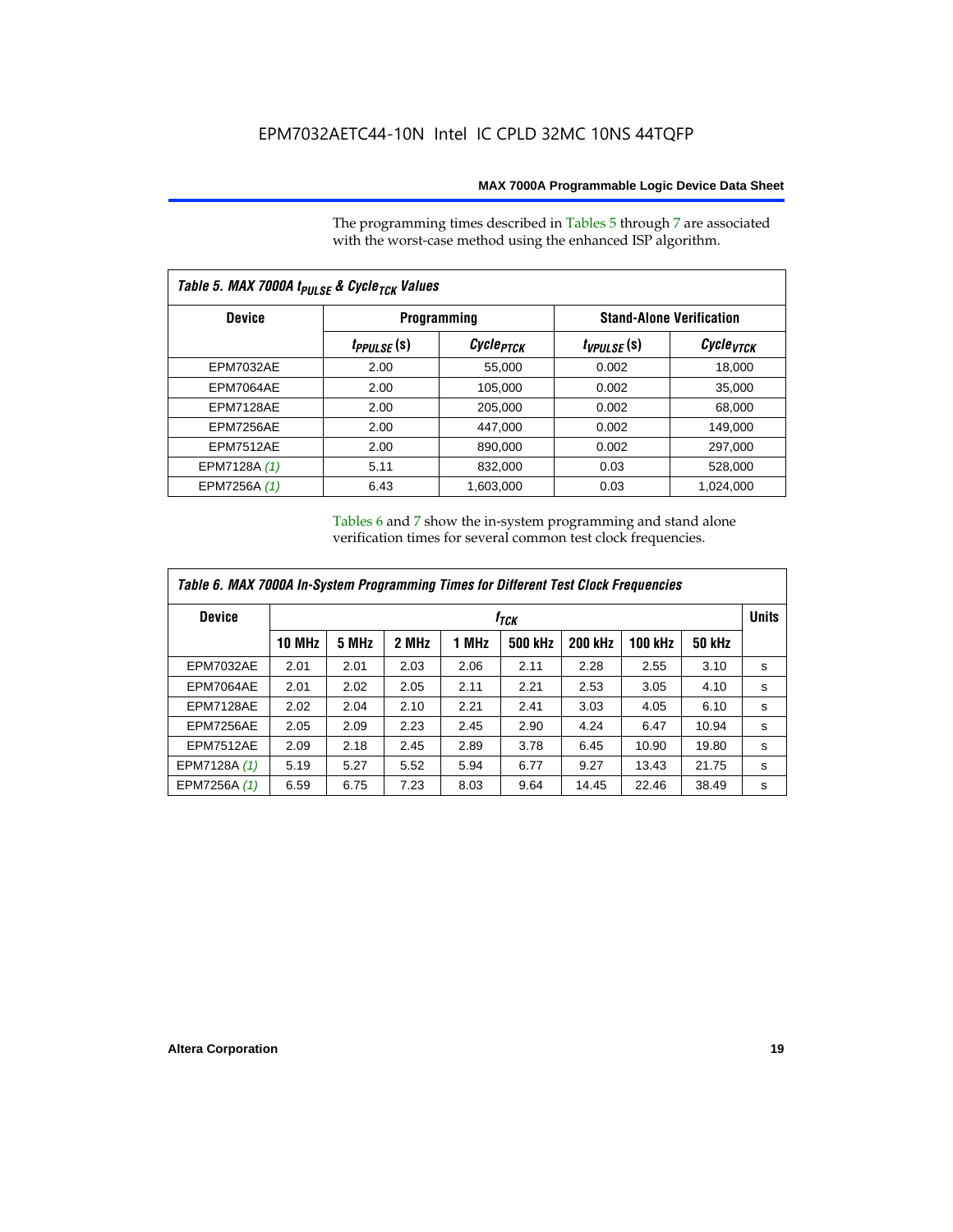| Table 7. MAX 7000A Stand-Alone Verification Times for Different Test Clock Frequencies |               |                           |       |       |                |                |                |               |   |
|----------------------------------------------------------------------------------------|---------------|---------------------------|-------|-------|----------------|----------------|----------------|---------------|---|
| <b>Device</b>                                                                          |               | <b>Units</b><br>$f_{TCK}$ |       |       |                |                |                |               |   |
|                                                                                        | <b>10 MHz</b> | 5 MHz                     | 2 MHz | 1 MHz | <b>500 kHz</b> | <b>200 kHz</b> | <b>100 kHz</b> | <b>50 kHz</b> |   |
| <b>EPM7032AE</b>                                                                       | 0.00          | 0.01                      | 0.01  | 0.02  | 0.04           | 0.09           | 0.18           | 0.36          | s |
| <b>EPM7064AE</b>                                                                       | 0.01          | 0.01                      | 0.02  | 0.04  | 0.07           | 0.18           | 0.35           | 0.70          | s |
| EPM7128AE                                                                              | 0.01          | 0.02                      | 0.04  | 0.07  | 0.14           | 0.34           | 0.68           | 1.36          | s |
| EPM7256AE                                                                              | 0.02          | 0.03                      | 0.08  | 0.15  | 0.30           | 0.75           | 1.49           | 2.98          | s |
| <b>EPM7512AE</b>                                                                       | 0.03          | 0.06                      | 0.15  | 0.30  | 0.60           | 1.49           | 2.97           | 5.94          | s |
| EPM7128A (1)                                                                           | 0.08          | 0.14                      | 0.29  | 0.56  | 1.09           | 2.67           | 5.31           | 10.59         | s |
| EPM7256A (1)                                                                           | 0.13          | 0.24                      | 0.54  | 1.06  | 2.08           | 5.15           | 10.27          | 20.51         | s |

#### *Note to tables:*

(1) EPM7128A and EPM7256A devices can only be programmed with an adaptive algorithm; users programming these two devices on platforms that cannot use an adaptive algorithm should use EPM7128AE and EPM7256AE devices.

### **Programming with External Hardware**

MAX 7000A devices can be programmed on Windows-based PCs with an Altera Logic Programmer card, the MPU, and the appropriate device adapter. The MPU performs continuity checks to ensure adequate electrical contact between the adapter and the device.



For more information, see the *Altera Programming Hardware Data Sheet*.

The Altera software can use text- or waveform-format test vectors created with the Altera Text Editor or Waveform Editor to test the programmed device. For added design verification, designers can perform functional testing to compare the functional device behavior with the results of simulation.

Data I/O, BP Microsystems, and other programming hardware manufacturers provide programming support for Altera devices.



For more information, see *Programming Hardware Manufacturers*.

### **IEEE Std. 1149.1 (JTAG) Boundary-Scan Support**

MAX 7000A devices include the JTAG BST circuitry defined by IEEE Std. 1149.1. Table 8 describes the JTAG instructions supported by MAX 7000A devices. The pin-out tables, available from the Altera web site (**http://www.altera.com**), show the location of the JTAG control pins for each device. If the JTAG interface is not required, the JTAG pins are available as user I/O pins.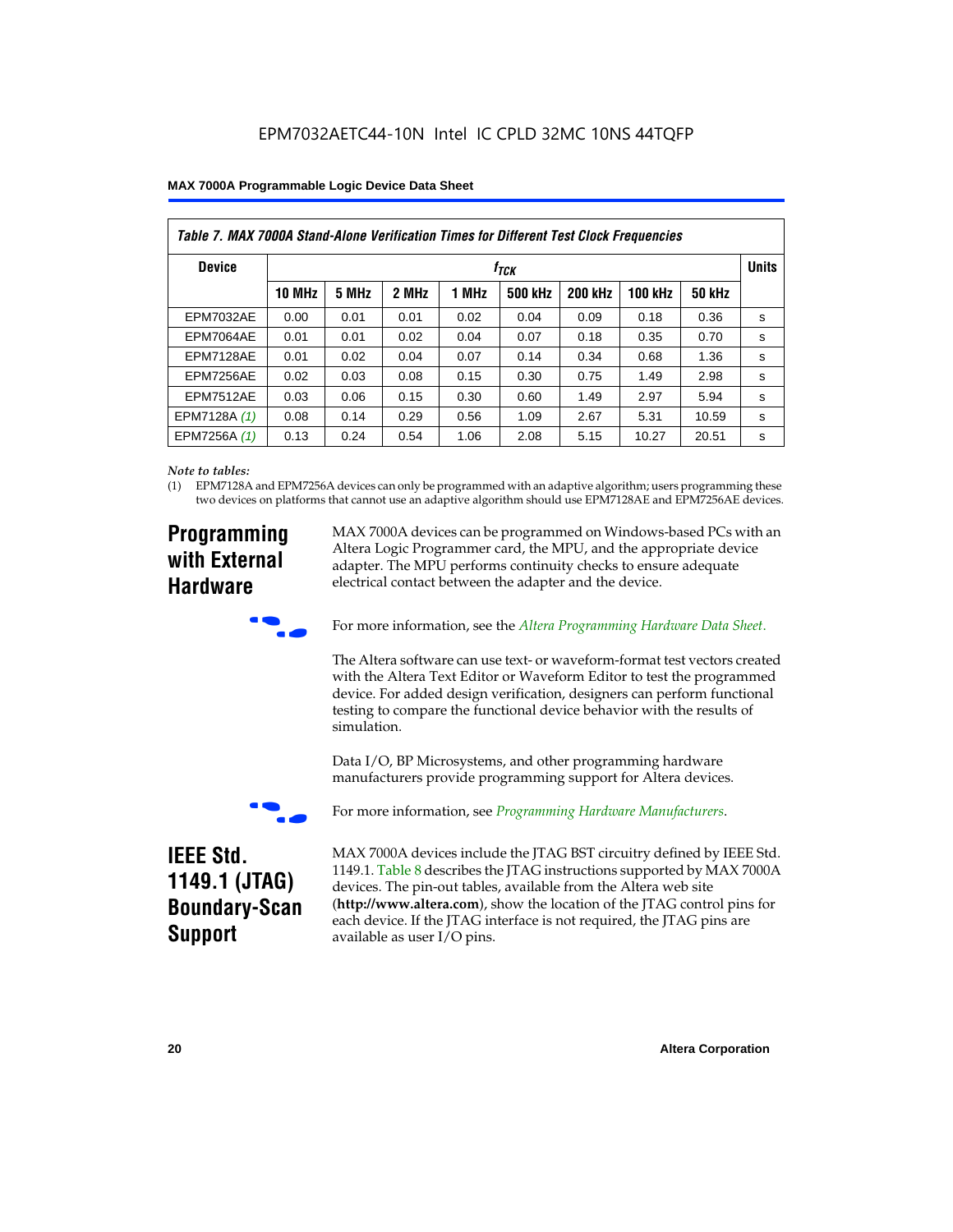| Table 8. MAX 7000A JTAG Instructions |                                                                                                                                                                                                                                                            |  |  |  |  |
|--------------------------------------|------------------------------------------------------------------------------------------------------------------------------------------------------------------------------------------------------------------------------------------------------------|--|--|--|--|
| <b>JTAG Instruction</b>              | <b>Description</b>                                                                                                                                                                                                                                         |  |  |  |  |
| SAMPLE/PRELOAD                       | Allows a snapshot of signals at the device pins to be captured and examined during<br>normal device operation, and permits an initial data pattern output at the device pins                                                                               |  |  |  |  |
| <b>EXTEST</b>                        | Allows the external circuitry and board-level interconnections to be tested by forcing a<br>test pattern at the output pins and capturing test results at the input pins                                                                                   |  |  |  |  |
| <b>BYPASS</b>                        | Places the 1-bit bypass register between the TDI and TDO pins, which allows the BST<br>data to pass synchronously through a selected device to adjacent devices during normal<br>device operation                                                          |  |  |  |  |
| <b>IDCODE</b>                        | Selects the IDCODE register and places it between the TDI and TDO pins, allowing the<br><b>IDCODE</b> to be serially shifted out of TDO                                                                                                                    |  |  |  |  |
| <b>USERCODE</b>                      | Selects the 32-bit USERCODE register and places it between the TDI and TDO pins,<br>allowing the USERCODE value to be shifted out of TDO. The USERCODE instruction is<br>available for MAX 7000AE devices only                                             |  |  |  |  |
| <b>UESCODE</b>                       | These instructions select the user electronic signature (UESCODE) and allow the<br>UESCODE to be shifted out of TDO, UESCODE instructions are available for EPM7128A<br>and EPM7256A devices only.                                                         |  |  |  |  |
| <b>ISP Instructions</b>              | These instructions are used when programming MAX 7000A devices via the JTAG ports<br>with the MasterBlaster, ByteBlasterMV, or BitBlaster download cable, or using a Jam<br>STAPL File, JBC File, or SVF File via an embedded processor or test equipment. |  |  |  |  |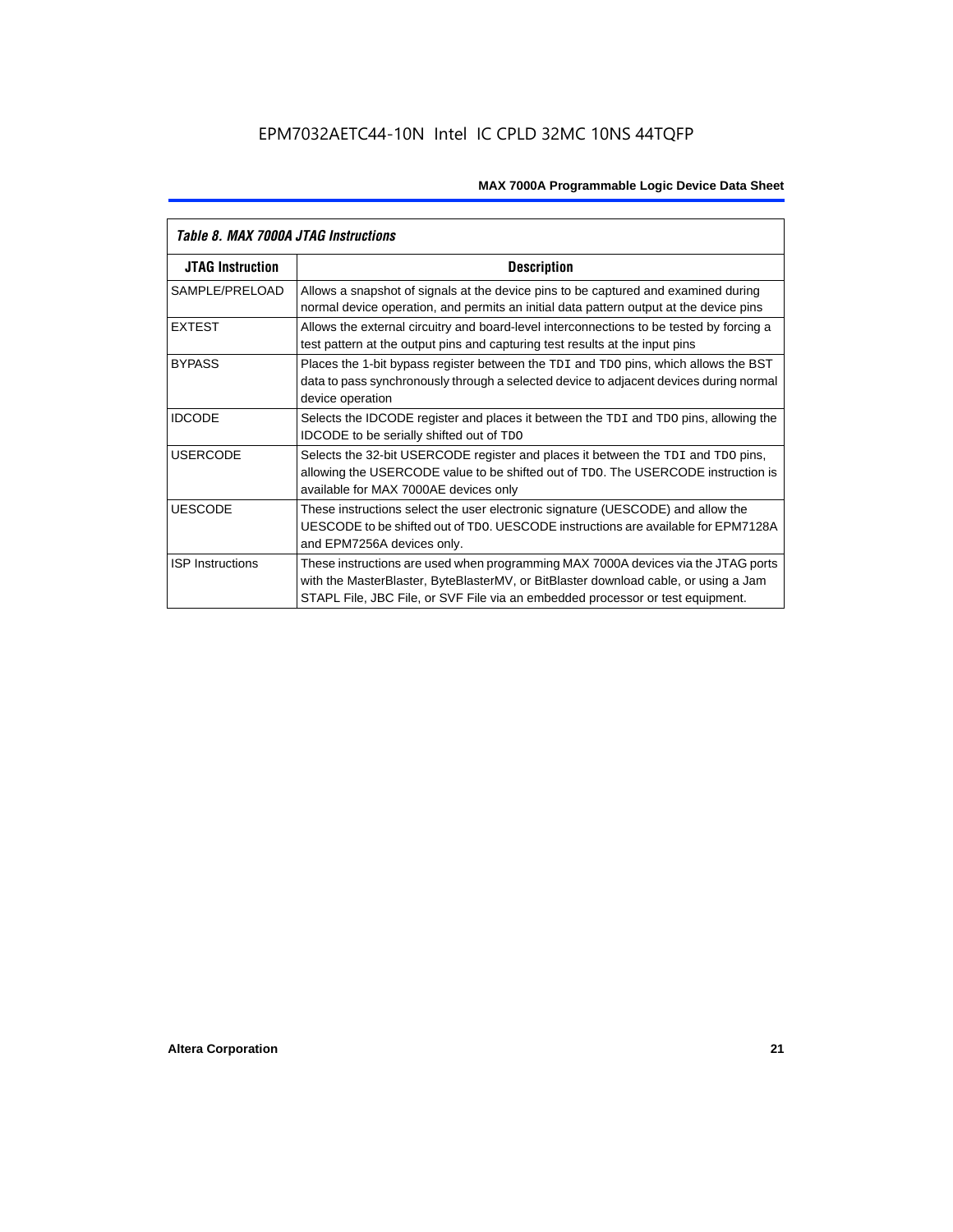The instruction register length of MAX 7000A devices is 10 bits. The user electronic signature (UES) register length in MAX 7000A devices is 16 bits. The MAX 7000AE USERCODE register length is 32 bits. Tables 9 and 10 show the boundary-scan register length and device IDCODE information for MAX 7000A devices.

| Table 9. MAX 7000A Boundary-Scan Register Length |                                      |  |  |  |  |
|--------------------------------------------------|--------------------------------------|--|--|--|--|
| <b>Device</b>                                    | <b>Boundary-Scan Register Length</b> |  |  |  |  |
| <b>EPM7032AE</b>                                 | 96                                   |  |  |  |  |
| EPM7064AE                                        | 192                                  |  |  |  |  |
| <b>EPM7128A</b>                                  | 288                                  |  |  |  |  |
| EPM7128AE                                        | 288                                  |  |  |  |  |
| <b>EPM7256A</b>                                  | 480                                  |  |  |  |  |
| EPM7256AE                                        | 480                                  |  |  |  |  |
| EPM7512AE                                        | 624                                  |  |  |  |  |

| Table 10. 32-Bit MAX 7000A Device IDCODE<br>Note $(1)$ |                     |                         |                                                    |                  |  |  |  |  |  |
|--------------------------------------------------------|---------------------|-------------------------|----------------------------------------------------|------------------|--|--|--|--|--|
| <b>Device</b>                                          |                     | <b>IDCODE (32 Bits)</b> |                                                    |                  |  |  |  |  |  |
|                                                        | Version<br>(4 Bits) | Part Number (16 Bits)   | <b>Manufacturer's</b><br><b>Identity (11 Bits)</b> | 1 (1 Bit)<br>(2) |  |  |  |  |  |
| <b>EPM7032AE</b>                                       | 0001                | 0111 0000 0011 0010     | 00001101110                                        | 1                |  |  |  |  |  |
| EPM7064AE                                              | 0001                | 0111 0000 0110<br>0100  | 00001101110                                        | 1                |  |  |  |  |  |
| <b>EPM7128A</b>                                        | 0000                | 0111 0001 0010<br>1000  | 00001101110                                        | $\mathbf{1}$     |  |  |  |  |  |
| EPM7128AE                                              | 0001                | 0111 0001 0010<br>1000  | 00001101110                                        | 1                |  |  |  |  |  |
| <b>EPM7256A</b>                                        | 0000                | 0010 0101 0110<br>0111  | 00001101110                                        | 1                |  |  |  |  |  |
| EPM7256AE                                              | 0001                | 0111 0010 0101 0110     | 00001101110                                        | 1                |  |  |  |  |  |
| <b>EPM7512AE</b>                                       | 0001                | 0101 0001 0010<br>0111  | 00001101110                                        | 1                |  |  |  |  |  |

#### *Notes:*

(1) The most significant bit (MSB) is on the left.

(2) The least significant bit (LSB) for all JTAG IDCODEs is 1.



**f See Application Note 39 (IEEE 1149.1 (JTAG) Boundary-Scan Testing in Altera** *Devices)* for more information on JTAG BST.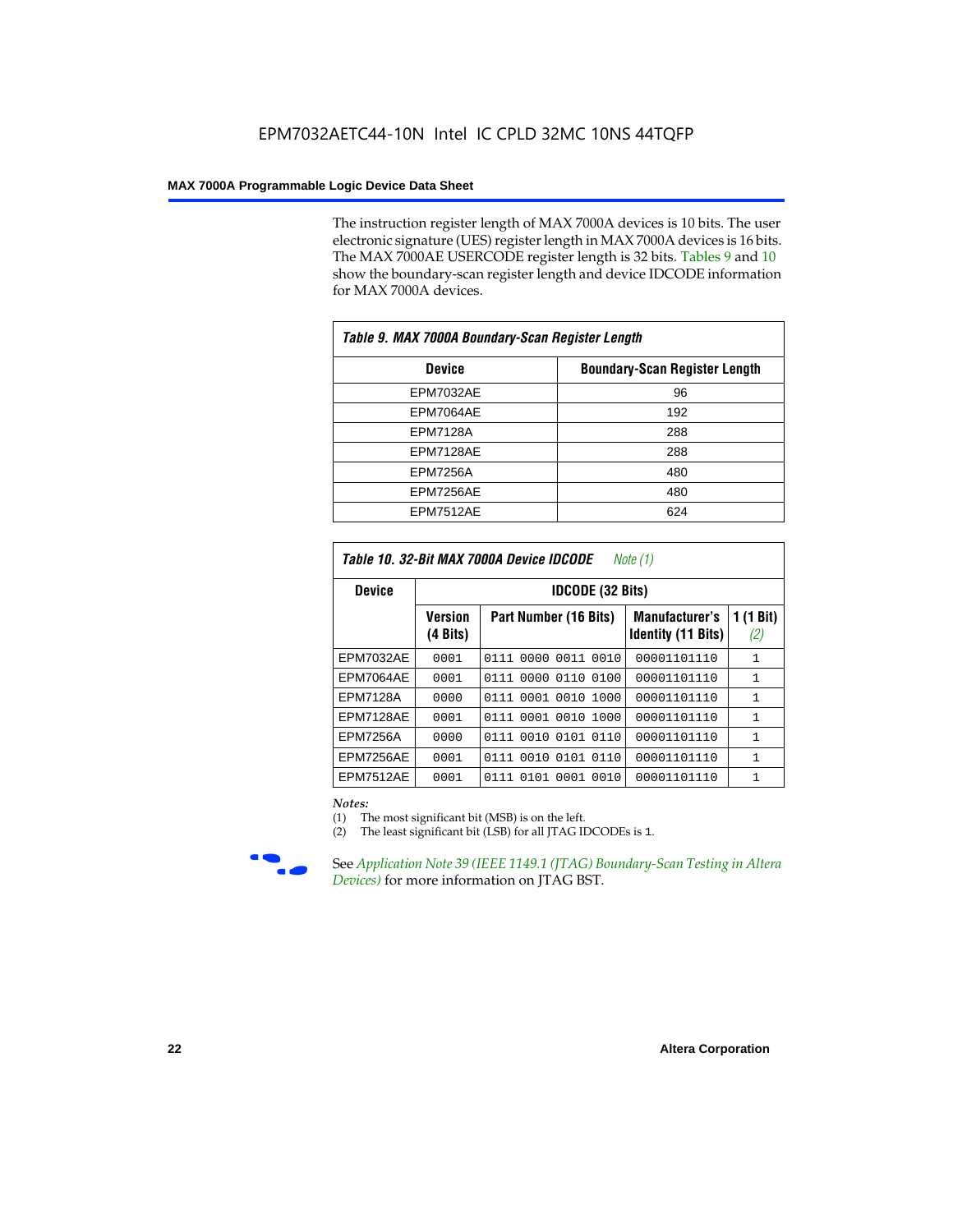Figure 8 shows timing information for the JTAG signals.



*Figure 8. MAX 7000A JTAG Waveforms*

Table 11 shows the JTAG timing parameters and values for MAX 7000A devices.

| Table 11. JTAG Timing Parameters & Values for MAX 7000A Devices Note (1) |                                                |     |            |             |  |  |  |
|--------------------------------------------------------------------------|------------------------------------------------|-----|------------|-------------|--|--|--|
| Symbol                                                                   | <b>Parameter</b>                               | Min | <b>Max</b> | <b>Unit</b> |  |  |  |
| t <sub>JCP</sub>                                                         | TCK clock period                               | 100 |            | ns          |  |  |  |
| t <sub>JCH</sub>                                                         | TCK clock high time                            | 50  |            | ns          |  |  |  |
| tjcl                                                                     | TCK clock low time                             | 50  |            | ns          |  |  |  |
| t <sub>JPSU</sub>                                                        | JTAG port setup time                           | 20  |            | ns          |  |  |  |
| t <sub>JPH</sub>                                                         | JTAG port hold time                            | 45  |            | ns          |  |  |  |
| tjpco                                                                    | JTAG port clock to output                      |     | 25         | ns          |  |  |  |
| t <sub>JPZX</sub>                                                        | JTAG port high impedance to valid output       |     | 25         | ns          |  |  |  |
| t <sub>JPXZ</sub>                                                        | JTAG port valid output to high impedance       |     | 25         | ns          |  |  |  |
| tjssu                                                                    | Capture register setup time                    | 20  |            | ns          |  |  |  |
| $t_{JSH}$                                                                | Capture register hold time                     | 45  |            | ns          |  |  |  |
| t <sub>JSCO</sub>                                                        | Update register clock to output                |     | 25         | ns          |  |  |  |
| t <sub>JSZX</sub>                                                        | Update register high impedance to valid output |     | 25         | ns          |  |  |  |
| t <sub>JSXZ</sub>                                                        | Update register valid output to high impedance |     | 25         | ns          |  |  |  |

*Note:*

(1) Timing parameters shown in this table apply for all specified VCCIO levels.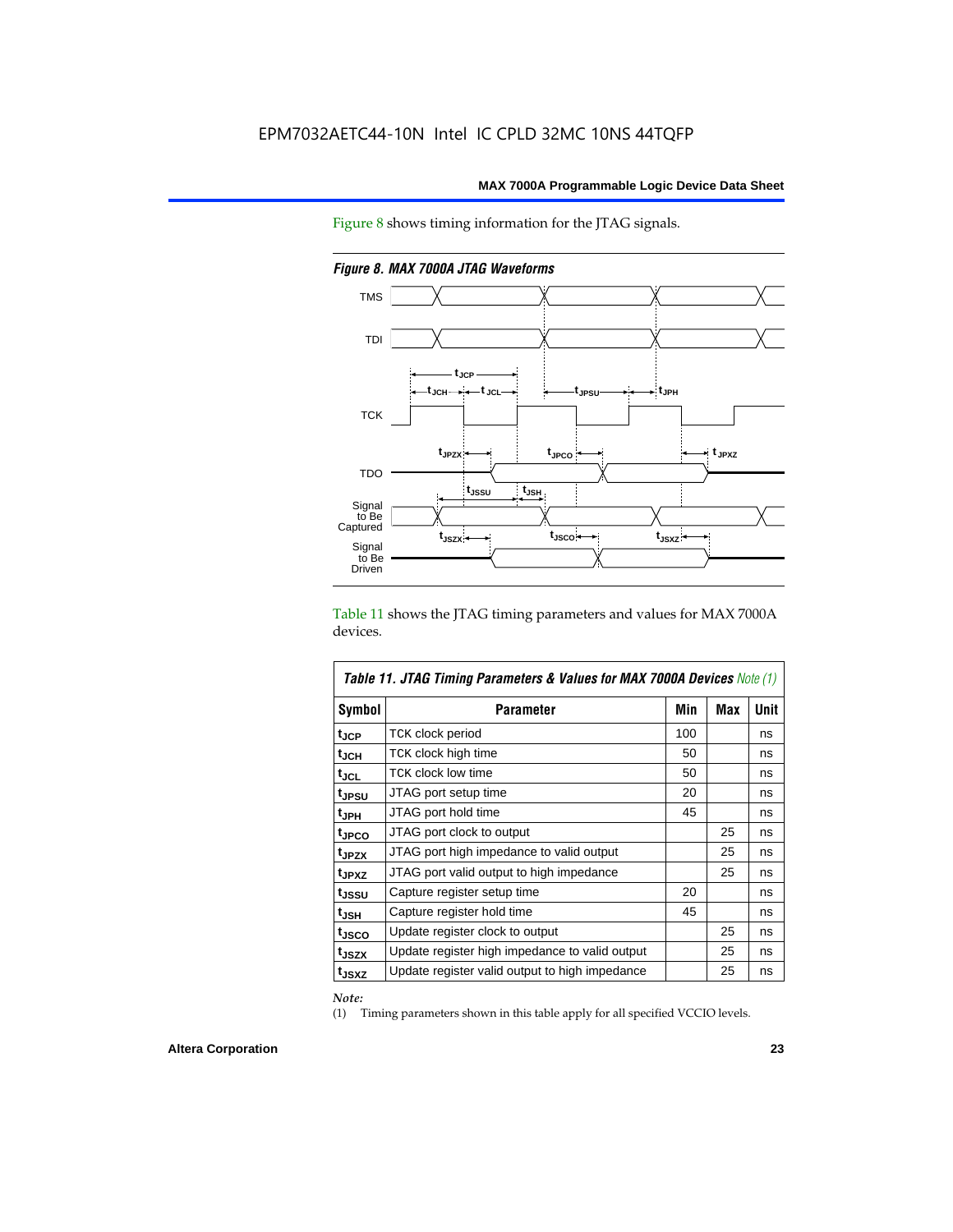### **Programmable Speed/Power Control**

MAX 7000A devices offer a power-saving mode that supports low-power operation across user-defined signal paths or the entire device. This feature allows total power dissipation to be reduced by 50% or more because most logic applications require only a small fraction of all gates to operate at maximum frequency.

The designer can program each individual macrocell in a MAX 7000A device for either high-speed (i.e., with the Turbo  $Bit^{TM}$  option turned on) or low-power operation (i.e., with the Turbo Bit option turned off). As a result, speed-critical paths in the design can run at high speed, while the remaining paths can operate at reduced power. Macrocells that run at low power incur a nominal timing delay adder ( $t_{LPA}$ ) for the  $t_{LAD}$ ,  $t_{LAC}$ ,  $t_{IC}$ ,  $t_{EN}$ ,  $t_{SEXP}$ ,  $t_{ACL}$ , and  $t_{CPPW}$  parameters.

### **Output Configuration**

MAX 7000A device outputs can be programmed to meet a variety of system-level requirements.

### **MultiVolt I/O Interface**

The MAX 7000A device architecture supports the MultiVolt I/O interface feature, which allows MAX 7000A devices to connect to systems with differing supply voltages. MAX 7000A devices in all packages can be set for 2.5-V, 3.3-V, or 5.0-V I/O pin operation. These devices have one set of VCC pins for internal operation and input buffers (VCCINT), and another set for I/O output drivers (VCCIO).

The VCCIO pins can be connected to either a 3.3-V or 2.5-V power supply, depending on the output requirements. When the VCCIO pins are connected to a 2.5-V power supply, the output levels are compatible with 2.5-V systems. When the VCCIO pins are connected to a 3.3-V power supply, the output high is at 3.3 V and is therefore compatible with 3.3-V or 5.0-V systems. Devices operating with  $V_{\text{CCIO}}$  levels lower than 3.0 V incur a slightly greater timing delay of  $t_{OD2}$  instead of  $t_{OD1}$ . Inputs can always be driven by 2.5-V, 3.3-V, or 5.0-V signals.

| Table 12. MAX 7000A MultiVolt I/O Support |     |                  |     |     |                          |     |  |  |  |
|-------------------------------------------|-----|------------------|-----|-----|--------------------------|-----|--|--|--|
| V <sub>CCIO</sub> Voltage                 |     | Input Signal (V) |     |     | <b>Output Signal (V)</b> |     |  |  |  |
|                                           | 2.5 | 3.3              | 5.0 | 2.5 | 3.3                      | 5.0 |  |  |  |
| 2.5                                       |     |                  |     |     |                          |     |  |  |  |
| 3.3                                       |     |                  |     |     |                          |     |  |  |  |

Table 12 describes the MAX 7000A MultiVolt I/O support.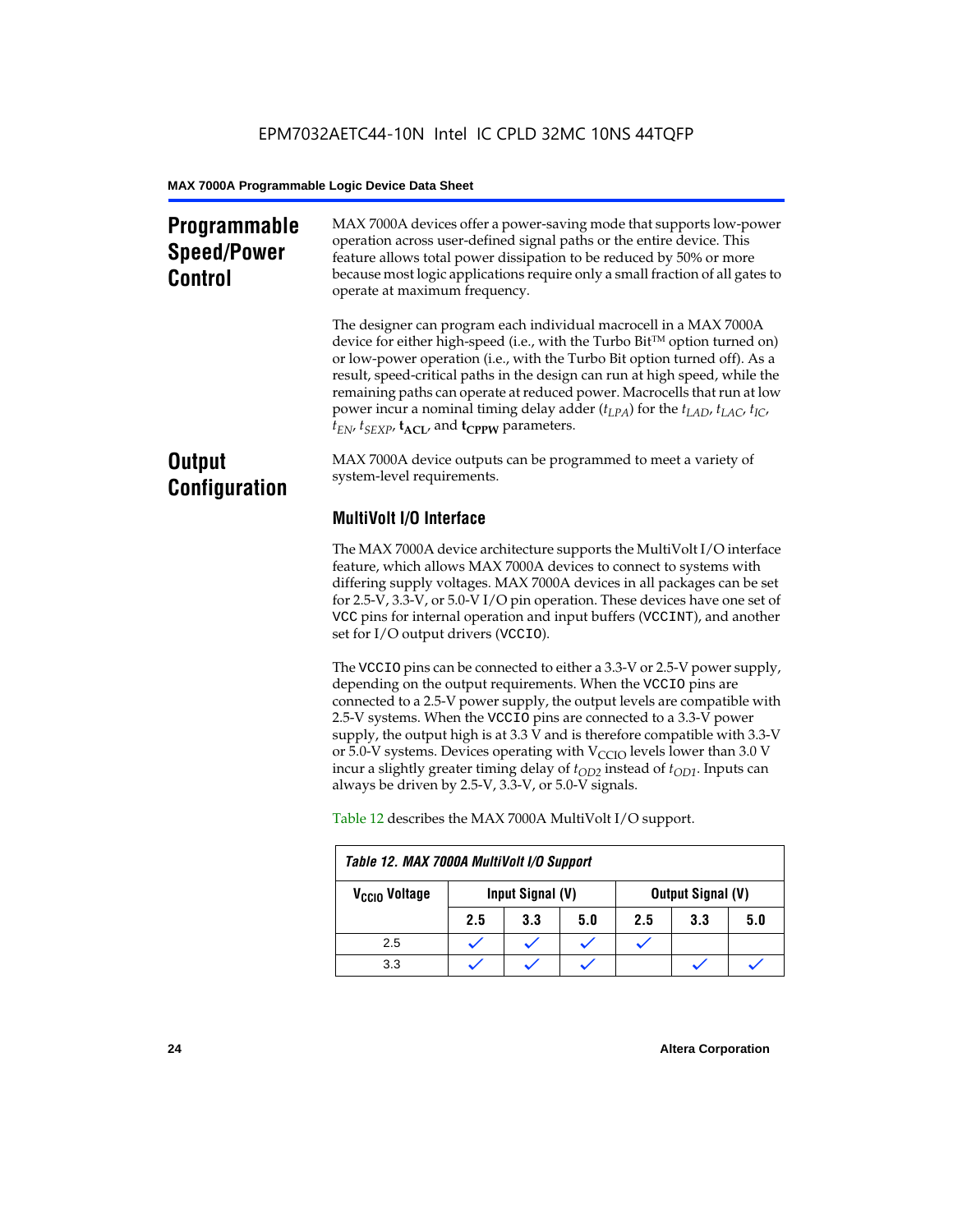#### **Open-Drain Output Option**

MAX 7000A devices provide an optional open-drain (equivalent to open-collector) output for each I/O pin. This open-drain output enables the device to provide system-level control signals (e.g., interrupt and write enable signals) that can be asserted by any of several devices. This output can also provide an additional wired-OR plane.

Open-drain output pins on MAX 7000A devices (with a pull-up resistor to the 5.0-V supply) can drive 5.0-V CMOS input pins that require a high  $V<sub>IH</sub>$ . When the open-drain pin is active, it will drive low. When the pin is inactive, the resistor will pull up the trace to  $5.0$  V to meet CMOS V<sub>OH</sub> requirements. The open-drain pin will only drive low or tri-state; it will never drive high. The rise time is dependent on the value of the pull-up resistor and load impedance. The  $I_{OL}$  current specification should be considered when selecting a pull-up resistor.

### **Programmable Ground Pins**

Each unused I/O pin on MAX 7000A devices may be used as an additional ground pin. In EPM7128A and EPM7256A devices, utilizing unused I/O pins as additional ground pins requires using the associated macrocell. In MAX 7000AE devices, this programmable ground feature does not require the use of the associated macrocell; therefore, the buried macrocell is still available for user logic.

#### **Slew-Rate Control**

The output buffer for each MAX 7000A I/O pin has an adjustable output slew rate that can be configured for low-noise or high-speed performance. A faster slew rate provides high-speed transitions for high-performance systems. However, these fast transitions may introduce noise transients into the system. A slow slew rate reduces system noise, but adds a nominal delay of 4 to 5 ns. When the configuration cell is turned off, the slew rate is set for low-noise performance. Each I/O pin has an individual EEPROM bit that controls the slew rate, allowing designers to specify the slew rate on a pin-by-pin basis. The slew rate control affects both the rising and falling edges of the output signal.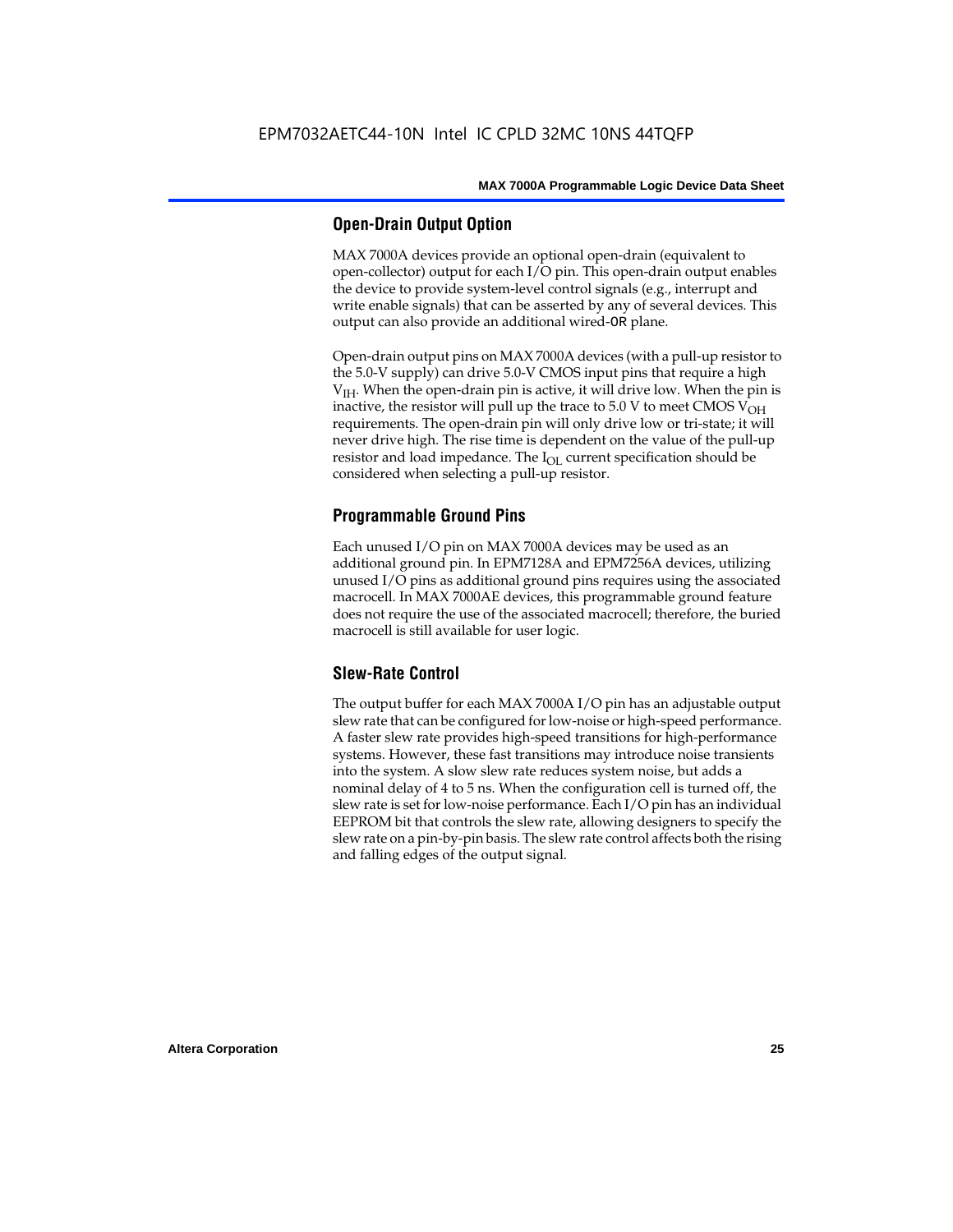| <b>Power</b><br>Sequencing &<br><b>Hot-Socketing</b> | Because MAX 7000A devices can be used in a mixed-voltage environment,<br>they have been designed specifically to tolerate any possible power-up<br>sequence. The $V_{\text{CCIO}}$ and $V_{\text{CCINT}}$ power planes can be powered in any<br>order.                                                                                                                                                                                                                                     |
|------------------------------------------------------|--------------------------------------------------------------------------------------------------------------------------------------------------------------------------------------------------------------------------------------------------------------------------------------------------------------------------------------------------------------------------------------------------------------------------------------------------------------------------------------------|
|                                                      | Signals can be driven into MAX 7000AE devices before and during power-<br>up (and power-down) without damaging the device. Additionally,<br>MAX 7000AE devices do not drive out during power-up. Once operating<br>conditions are reached, MAX 7000AE devices operate as specified by the<br>user.                                                                                                                                                                                         |
|                                                      | MAX 7000AE device I/O pins will not source or sink more than 300 µA of<br>DC current during power-up. All pins can be driven up to 5.75 V during<br>hot-socketing, except the OE1 and GLCRn pins. The OE1 and GLCRn pins<br>can be driven up to 3.6 V during hot-socketing. After $V_{\text{CCINT}}$ and $V_{\text{CCIO}}$<br>reach the recommended operating conditions, these two pins are 5.0-V<br>tolerant.                                                                            |
|                                                      | EPM7128A and EPM7256A devices do not support hot-socketing and may<br>drive out during power-up.                                                                                                                                                                                                                                                                                                                                                                                           |
| <b>Design Security</b>                               | All MAX 7000A devices contain a programmable security bit that controls<br>access to the data programmed into the device. When this bit is<br>programmed, a design implemented in the device cannot be copied or<br>retrieved. This feature provides a high level of design security because<br>programmed data within EEPROM cells is invisible. The security bit that<br>controls this function, as well as all other programmed data, is reset only<br>when the device is reprogrammed. |
| <b>Generic Testing</b>                               | MAX 7000A devices are fully tested. Complete testing of each<br>programmable EEPROM bit and all internal logic elements ensures 100%<br>programming yield. AC test measurements are taken under conditions<br>equivalent to those shown in Figure 9. Test patterns can be used and then<br>erased during early stages of the production flow.                                                                                                                                              |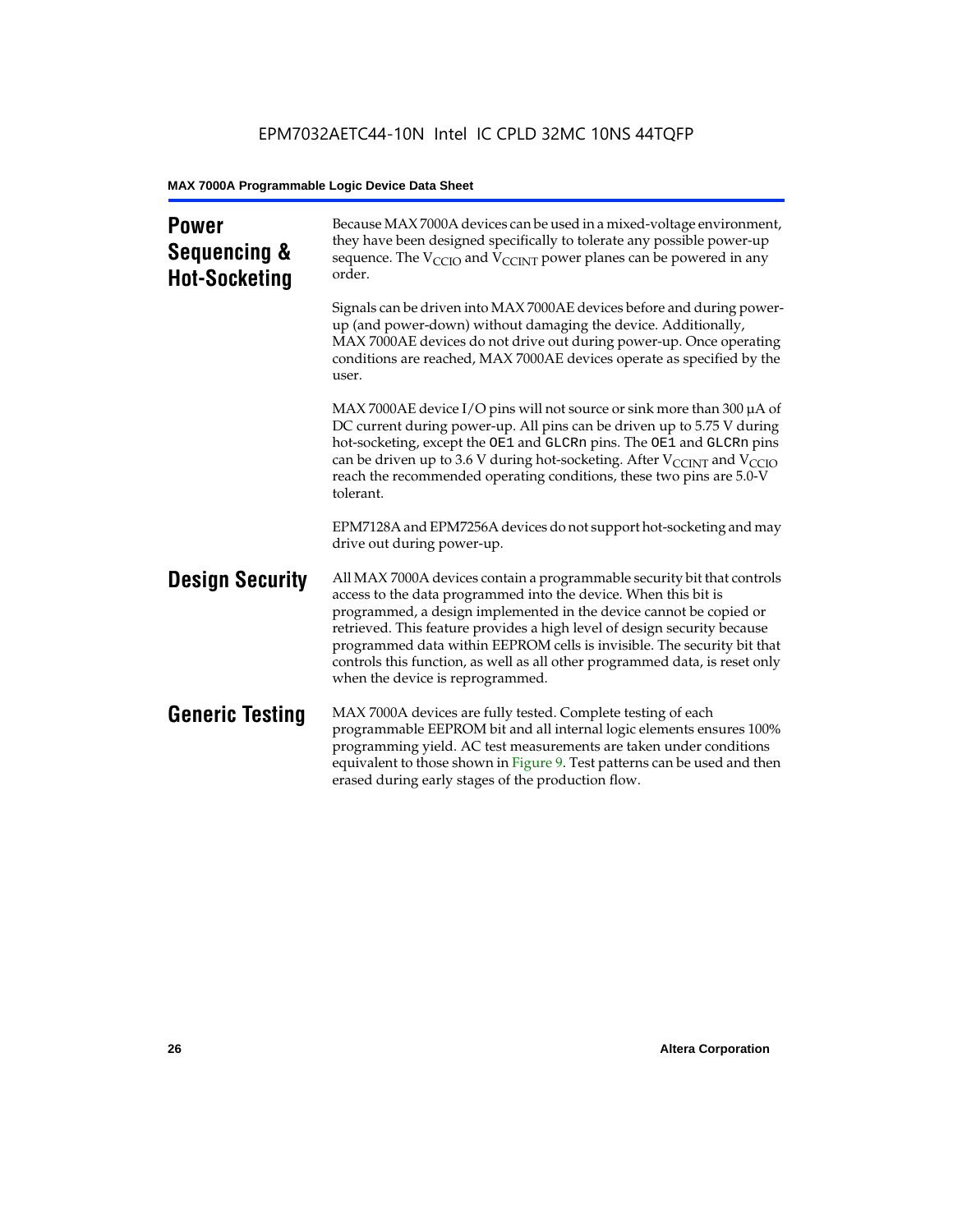#### *Figure 9. MAX 7000A AC Test Conditions*

*3.3-V outputs.*



### **Operating Conditions**

Tables 13 through 16 provide information on absolute maximum ratings, recommended operating conditions, operating conditions, and capacitance for MAX 7000A devices.

|                | Table 13. MAX 7000A Device Absolute Maximum Ratings<br>Note $(1)$ |                                                           |        |      |              |  |  |  |  |  |  |
|----------------|-------------------------------------------------------------------|-----------------------------------------------------------|--------|------|--------------|--|--|--|--|--|--|
| Symbol         | <b>Parameter</b>                                                  | <b>Conditions</b>                                         | Min    | Max  | Unit         |  |  |  |  |  |  |
| $V_{CC}$       | Supply voltage                                                    | With respect to ground $(2)$                              | $-0.5$ | 4.6  | V            |  |  |  |  |  |  |
| V <sub>1</sub> | DC input voltage                                                  |                                                           | $-2.0$ | 5.75 | V            |  |  |  |  |  |  |
| $I_{OUT}$      | DC output current, per pin                                        |                                                           | $-25$  | 25   | mA           |  |  |  |  |  |  |
| $T_{STG}$      | Storage temperature                                               | No bias                                                   | $-65$  | 150  | $^{\circ}$ C |  |  |  |  |  |  |
| $T_A$          | Ambient temperature                                               | Under bias                                                | $-65$  | 135  | ° C          |  |  |  |  |  |  |
| $T_{\rm J}$    | Junction temperature                                              | BGA, FineLine BGA, PQFP, and<br>TQFP packages, under bias |        | 135  | $^{\circ}$ C |  |  |  |  |  |  |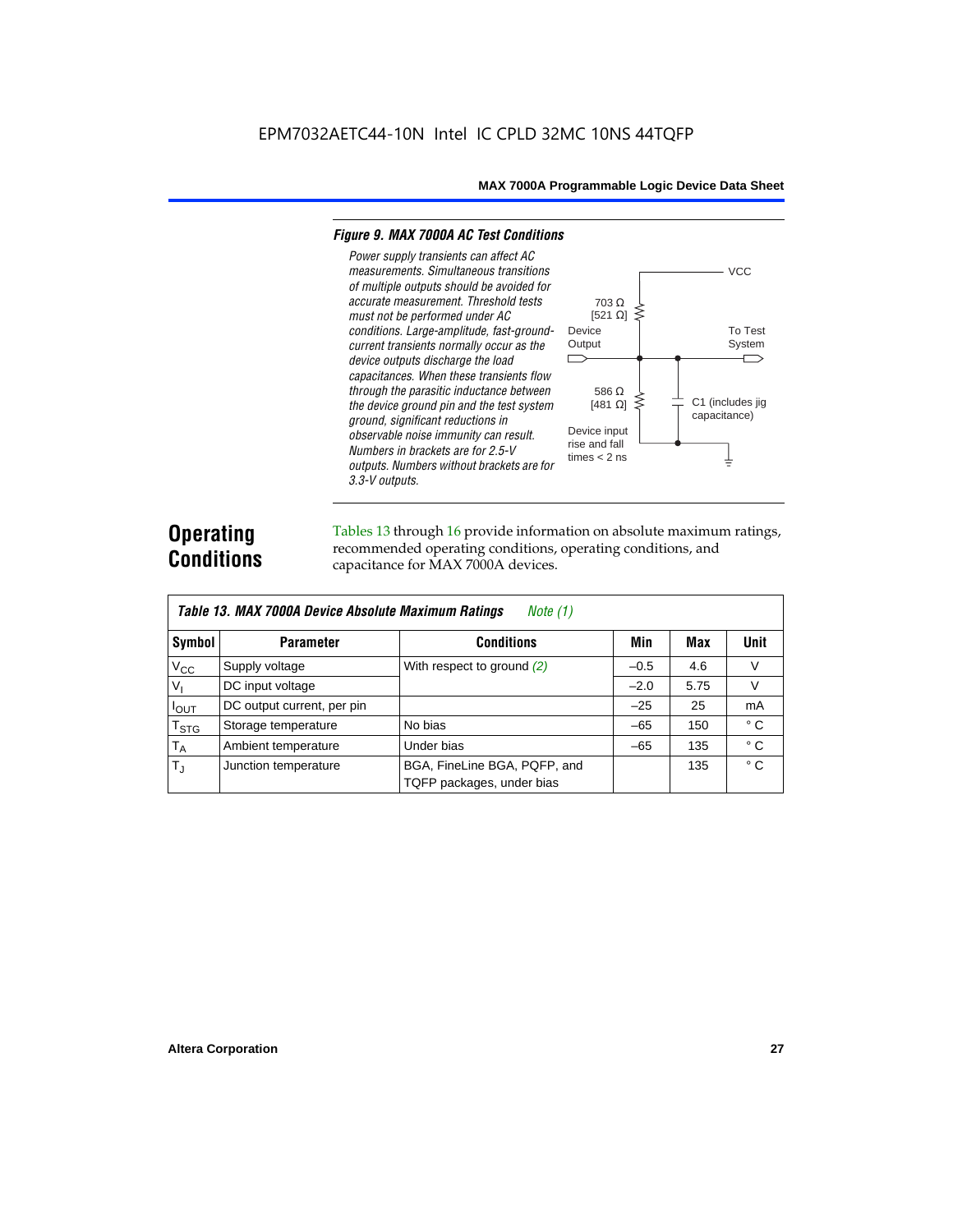### EPM7032AETC44-10N Intel IC CPLD 32MC 10NS 44TQFP

|                             | <b>Table 14. MAX 7000A Device Recommended Operating Conditions</b> |                      |          |                   |              |  |  |  |  |  |
|-----------------------------|--------------------------------------------------------------------|----------------------|----------|-------------------|--------------|--|--|--|--|--|
| Symbol                      | <b>Parameter</b>                                                   | <b>Conditions</b>    | Min      | Max               | Unit         |  |  |  |  |  |
| <b>V<sub>CCINT</sub></b>    | Supply voltage for internal logic<br>and input buffers             | (3), (13)            | 3.0      | 3.6               | $\vee$       |  |  |  |  |  |
| V <sub>CCIO</sub>           | Supply voltage for output<br>drivers, 3.3-V operation              | (3)                  | 3.0      | 3.6               | $\vee$       |  |  |  |  |  |
|                             | Supply voltage for output<br>drivers, 2.5-V operation              | (3)                  | 2.3      | 2.7               | $\vee$       |  |  |  |  |  |
| $V_{\text{CCISP}}$          | Supply voltage during in-<br>system programming                    |                      | 3.0      | 3.6               | $\vee$       |  |  |  |  |  |
| $V_{I}$                     | Input voltage                                                      | (4)                  | $-0.5$   | 5.75              | $\vee$       |  |  |  |  |  |
| $V_{\rm O}$                 | Output voltage                                                     |                      | $\Omega$ | V <sub>CCIO</sub> | $\vee$       |  |  |  |  |  |
| $T_A$                       | Ambient temperature                                                | Commercial range     | $\Omega$ | 70                | $^{\circ}$ C |  |  |  |  |  |
|                             |                                                                    | Industrial range (5) | $-40$    | 85                | $^{\circ}$ C |  |  |  |  |  |
| $T_{\rm J}$                 | Junction temperature                                               | Commercial range     | $\Omega$ | 90                | $^{\circ}$ C |  |  |  |  |  |
|                             |                                                                    | Industrial range (5) | $-40$    | 105               | $^{\circ}$ C |  |  |  |  |  |
|                             |                                                                    | Extended range (5)   | $-40$    | 130               | $^{\circ}$ C |  |  |  |  |  |
| $\mathfrak{t}_{\mathsf{R}}$ | Input rise time                                                    |                      |          | 40                | ns           |  |  |  |  |  |
| $\mathfrak{t}_{\mathsf{F}}$ | Input fall time                                                    |                      |          | 40                | ns           |  |  |  |  |  |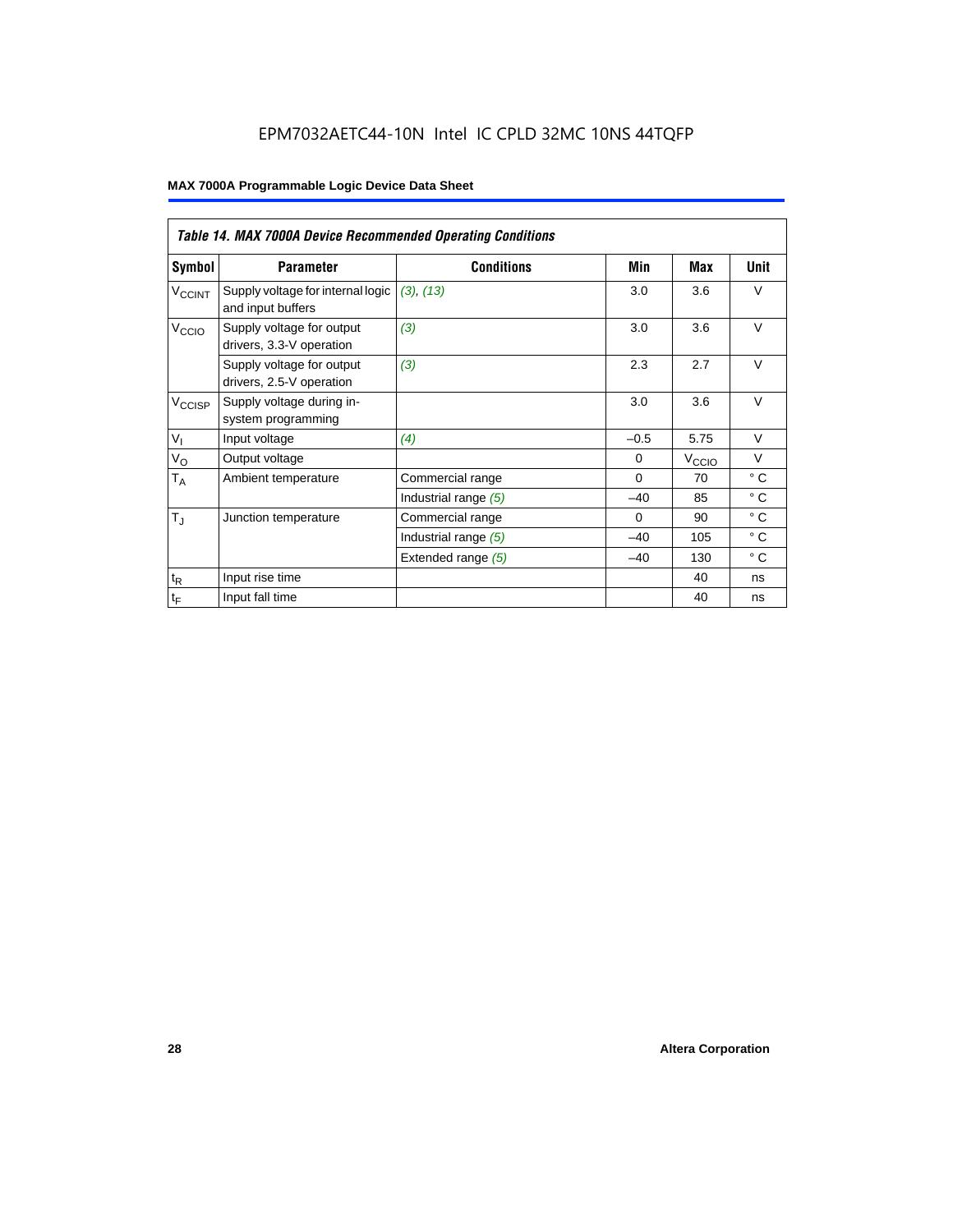|                            | Table 15. MAX 7000A Device DC Operating Conditions<br><i>Note</i> $(6)$ |                                                                             |                         |      |           |  |  |  |  |  |
|----------------------------|-------------------------------------------------------------------------|-----------------------------------------------------------------------------|-------------------------|------|-----------|--|--|--|--|--|
| Symbol                     | <b>Parameter</b>                                                        | <b>Conditions</b>                                                           | Min                     | Max  | Unit      |  |  |  |  |  |
| $\mathsf{V}_{\mathsf{IH}}$ | High-level input voltage                                                |                                                                             | 1.7                     | 5.75 | $\vee$    |  |  |  |  |  |
| $V_{IL}$                   | Low-level input voltage                                                 |                                                                             | $-0.5$                  | 0.8  | V         |  |  |  |  |  |
| $V_{OH}$                   | 3.3-V high-level TTL output<br>voltage                                  | $I_{OH} = -8$ mA DC, $V_{CCIO} = 3.00$ V (7)                                | 2.4                     |      | V         |  |  |  |  |  |
|                            | 3.3-V high-level CMOS output<br>voltage                                 | $I_{OH} = -0.1$ mA DC, $V_{CCD} = 3.00$ V<br>(7)                            | $V_{\text{CCIO}} - 0.2$ |      | $\vee$    |  |  |  |  |  |
|                            | 2.5-V high-level output voltage                                         | $I_{OH}$ = -100 µA DC, $V_{CCIO}$ = 2.30 V<br>(7)                           | 2.1                     |      | V         |  |  |  |  |  |
|                            |                                                                         | $I_{OH} = -1$ mA DC, $V_{CCIO} = 2.30$ V (7)                                | 2.0                     |      | $\vee$    |  |  |  |  |  |
|                            |                                                                         | $I_{OH} = -2$ mA DC, $V_{CCIO} = 2.30$ V (7)                                | 1.7                     |      | $\vee$    |  |  |  |  |  |
| $V_{OL}$                   | 3.3-V low-level TTL output<br>voltage                                   | $I_{\text{OI}}$ = 8 mA DC, $V_{\text{CCl}}$ = 3.00 V (8)                    |                         | 0.45 | $\vee$    |  |  |  |  |  |
|                            | 3.3-V low-level CMOS output<br>voltage                                  | $I_{\text{OI}} = 0.1 \text{ mA DC}$ , $V_{\text{CCl}} = 3.00 \text{ V}$ (8) |                         | 0.2  | V         |  |  |  |  |  |
|                            | 2.5-V low-level output voltage                                          | $I_{OL}$ = 100 µA DC, $V_{CCIO}$ = 2.30 V (8)                               |                         | 0.2  | $\vee$    |  |  |  |  |  |
|                            |                                                                         | $I_{OL}$ = 1 mA DC, $V_{CCIO}$ = 2.30 V (8)                                 |                         | 0.4  | $\vee$    |  |  |  |  |  |
|                            |                                                                         | $I_{OL}$ = 2 mA DC, $V_{CCIO}$ = 2.30 V (8)                                 |                         | 0.7  | $\vee$    |  |  |  |  |  |
| $\mathsf{I}_1$             | Input leakage current                                                   | $V_1 = -0.5$ to 5.5 V (9)                                                   | $-10$                   | 10   | μA        |  |  |  |  |  |
| $I_{OZ}$                   | Tri-state output off-state<br>current                                   | $V_1 = -0.5$ to 5.5 V (9)                                                   | $-10$                   | 10   | μA        |  |  |  |  |  |
| $R_{ISP}$                  | Value of I/O pin pull-up resistor                                       | $V_{\text{CCIO}} = 3.0$ to 3.6 V (10)                                       | 20                      | 50   | $k\Omega$ |  |  |  |  |  |
|                            | during in-system programming                                            | $V_{\text{CCIO}}$ = 2.3 to 2.7 V (10)                                       | 30                      | 80   | $k\Omega$ |  |  |  |  |  |
|                            | or during power-up                                                      | $V_{\text{CCIO}} = 2.3$ to 3.6 V (11)                                       | 20                      | 74   | $k\Omega$ |  |  |  |  |  |

| Table 16. MAX 7000A Device Capacitance | Note (12) |
|----------------------------------------|-----------|
|                                        |           |

| Symbol    | <b>Parameter</b>      | <b>Conditions</b>                   | Min | Max | Unit |
|-----------|-----------------------|-------------------------------------|-----|-----|------|
| $C_{IN}$  | Input pin capacitance | $V_{IN} = 0$ V, f = 1.0 MHz         |     |     | рF   |
| $v_{1/0}$ | I/O pin capacitance   | $V_{\text{OUT}} = 0 V, f = 1.0 MHz$ |     |     | рF   |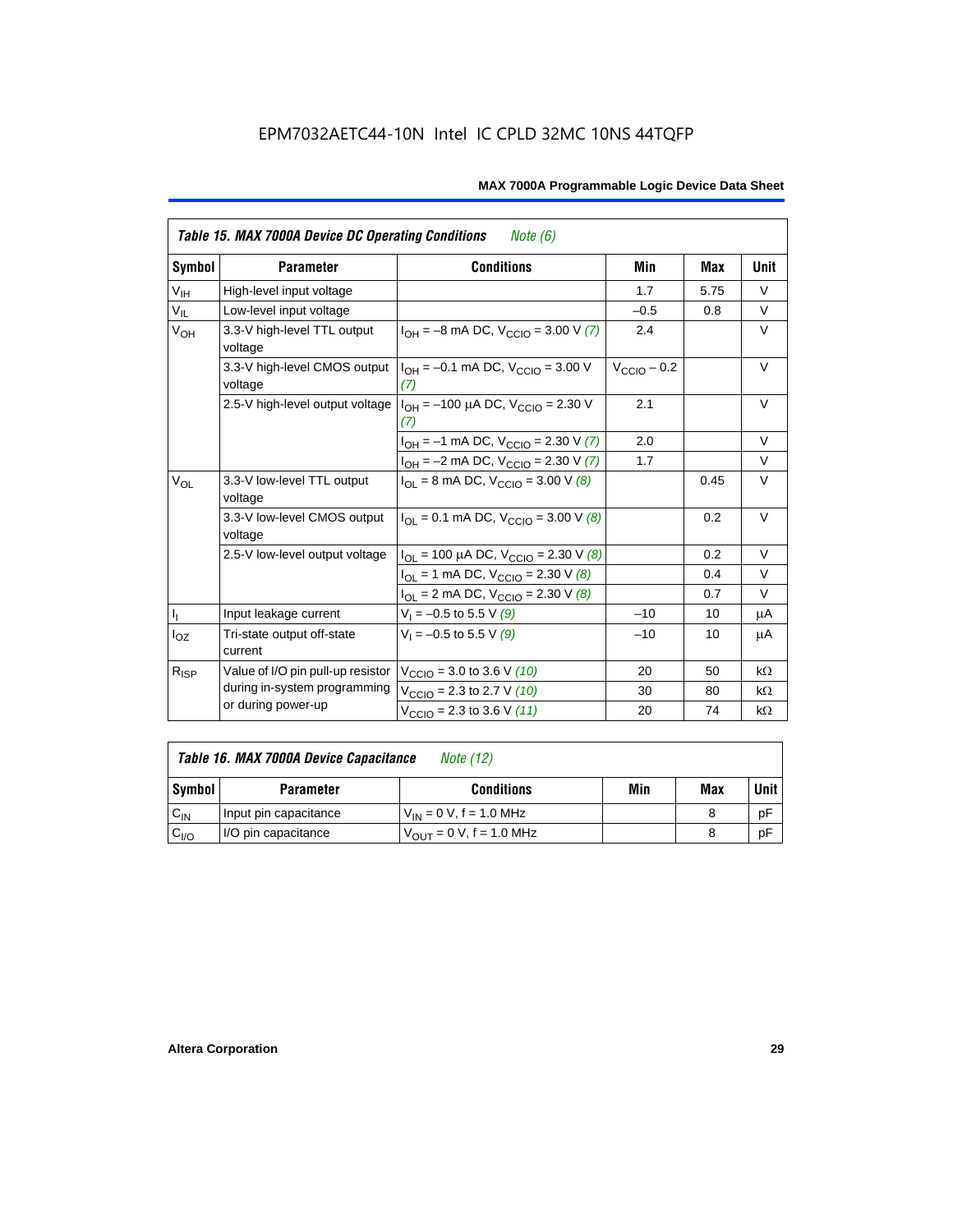#### *Notes to tables:*

- (1) See the *Operating Requirements for Altera Devices Data Sheet.*
- Minimum DC input voltage is –0.5 V. During transitions, the inputs may undershoot to –2.0 V for input currents less than 100 mA and periods shorter than 20 ns.
- (3) For EPM7128A and EPM7256A devices only,  $V_{CC}$  must rise monotonically.
- (4) In MAX 7000AE devices, all pins, including dedicated inputs, I/O pins, and JTAG pins, may be driven before V<sub>CCINT</sub> and V<sub>CCIO</sub> are powered.
- (5) These devices support in-system programming for –40° to 100° C. For in-system programming support between –40° and 0° C, contact Altera Applications.
- (6) These values are specified under the recommended operating conditions shown in Table 14 on page 28.
- (7) The parameter is measured with 50% of the outputs each sourcing the specified current. The  $I_{OH}$  parameter refers to high-level TTL or CMOS output current.
- (8) The parameter is measured with 50% of the outputs each sinking the specified current. The  $I_{OL}$  parameter refers to low-level TTL or CMOS output current.
- (9) This value is specified for normal device operation. For MAX 7000AE devices, the maximum leakage current during power-up is ±300 µA. For EPM7128A and EPM7256A devices, leakage current during power-up is not specified.
- (10) For EPM7128A and EPM7256A devices, this pull-up exists while a device is programmed in-system.
- (11) For MAX 7000AE devices, this pull-up exists while devices are programmed in-system and in unprogrammed devices during power-up.
- (12) Capacitance is measured at 25 °C and is sample-tested only. The OE1 pin (high-voltage pin during programming) has a maximum capacitance of 20 pF.
- (13) The POR time for MAX 7000AE devices (except MAX 7128A and MAX 7256A devices) does not exceed 100 µs. The sufficient V<sub>CCINT</sub> voltage level for POR is 3.0 V. The device is fully initialized within the POR time after V<sub>CCINT</sub> reaches the sufficient POR voltage level.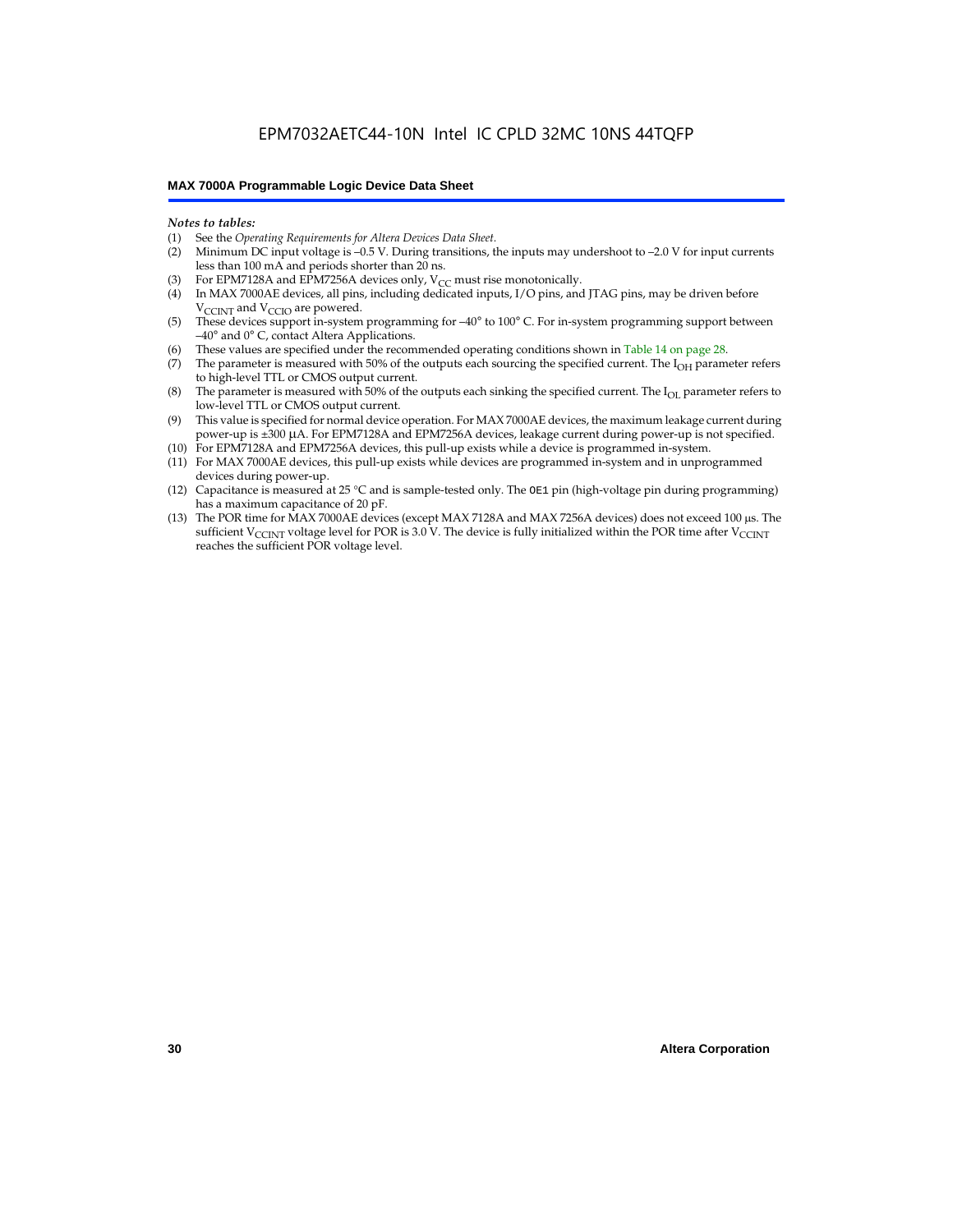Figure 10 shows the typical output drive characteristics of MAX 7000A devices.





**Timing Model** MAX 7000A device timing can be analyzed with the Altera software, a variety of popular industry-standard EDA simulators and timing analyzers, or with the timing model shown in Figure 11. MAX 7000A devices have predictable internal delays that enable the designer to determine the worst-case timing of any design. The software provides timing simulation, point-to-point delay prediction, and detailed timing analysis for device-wide performance evaluation.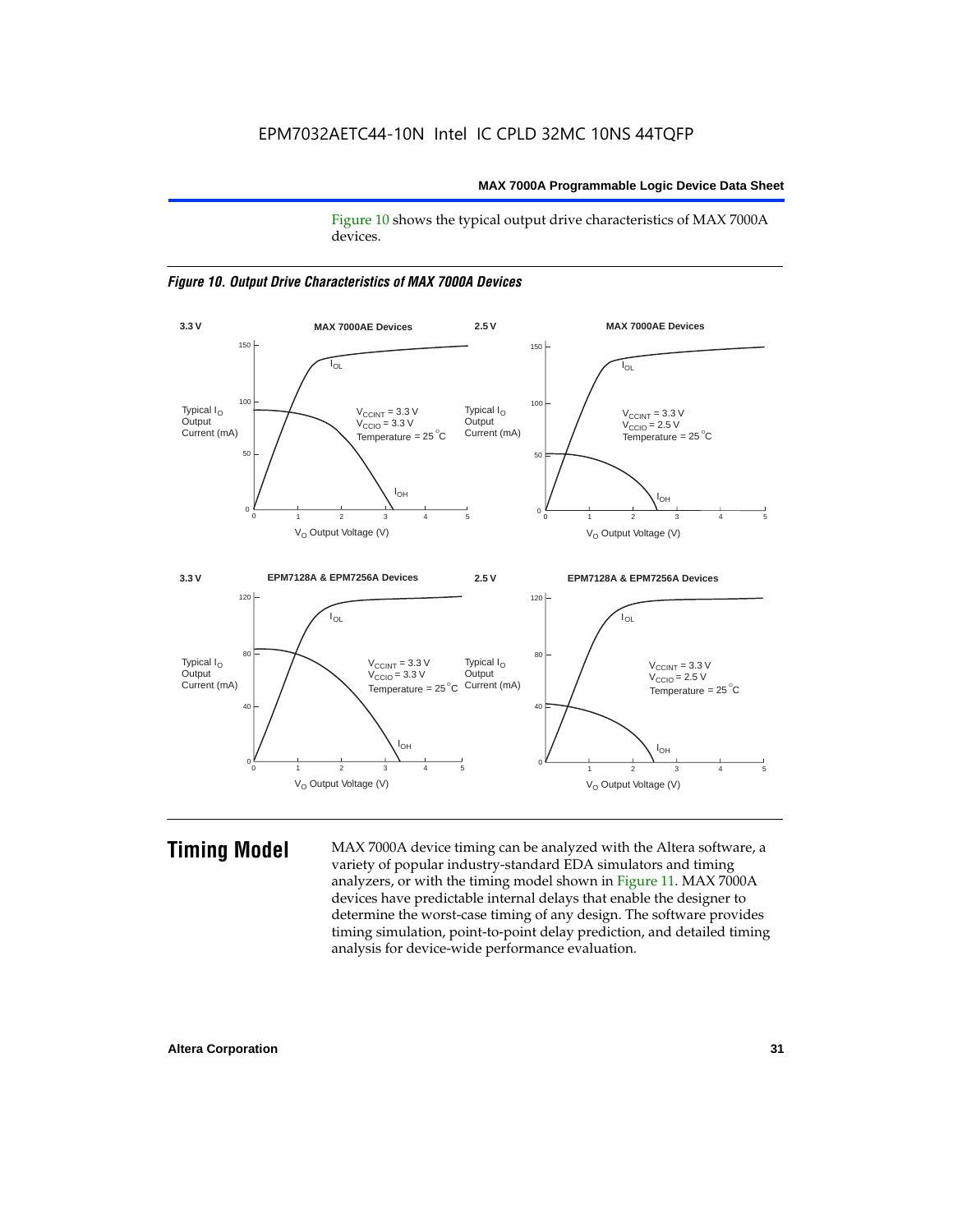



The timing characteristics of any signal path can be derived from the timing model and parameters of a particular device. External timing parameters, which represent pin-to-pin timing delays, can be calculated as the sum of internal parameters. Figure 12 shows the timing relationship between internal and external delay parameters.



f See *Application Note 94 (Understanding MAX 7000 Timing)* for more information.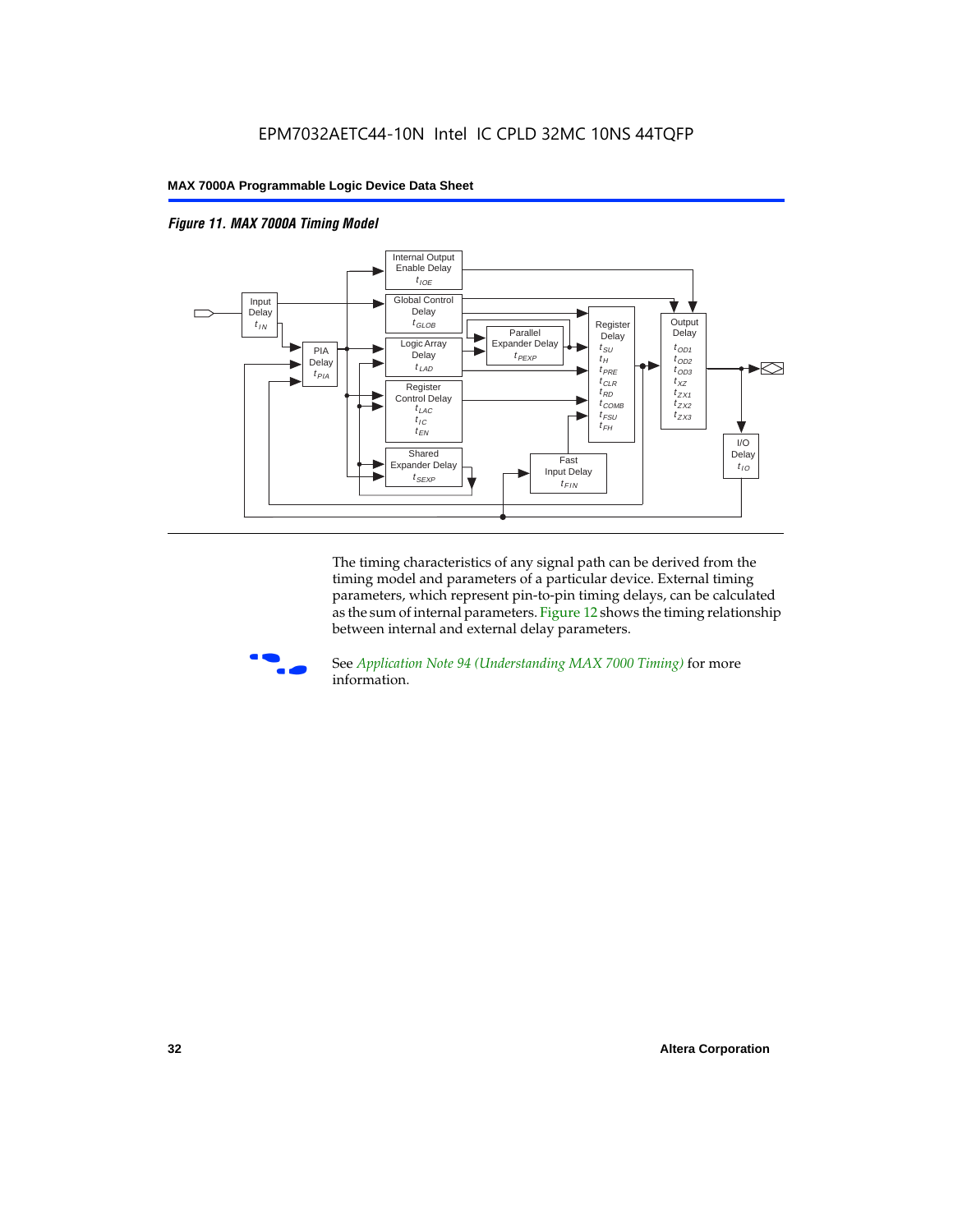#### *Figure 12. MAX 7000A Switching Waveforms*

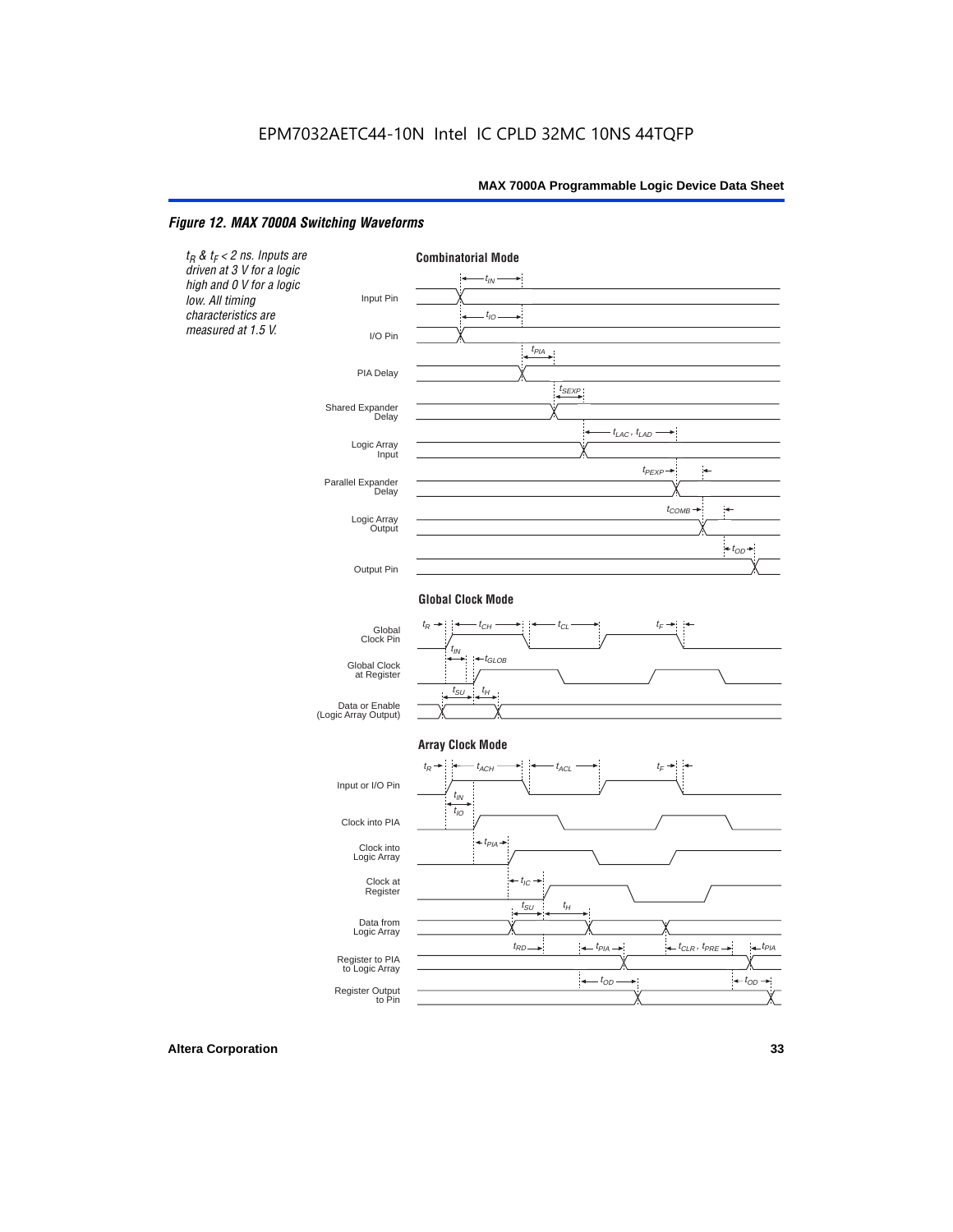Tables 17 through 30 show EPM7032AE, EPM7064AE, EPM7128AE, EPM7256AE, EPM7512AE, EPM7128A, and EPM7256A timing information.

|                  | <b>Table 17. EPM7032AE External Timing Parameters</b><br>Note $(1)$ |                   |       |            |                    |            |       |     |             |  |
|------------------|---------------------------------------------------------------------|-------------------|-------|------------|--------------------|------------|-------|-----|-------------|--|
| Symbol           | <b>Parameter</b>                                                    | <b>Conditions</b> |       |            | <b>Speed Grade</b> |            |       |     | <b>Unit</b> |  |
|                  |                                                                     |                   |       | $-4$       |                    | $-7$       | $-10$ |     |             |  |
|                  |                                                                     |                   | Min   | <b>Max</b> | Min                | <b>Max</b> | Min   | Max |             |  |
| t <sub>PD1</sub> | Input to non-registered<br>output                                   | $C1 = 35 pF(2)$   |       | 4.5        |                    | 7.5        |       | 10  | ns          |  |
| t <sub>PD2</sub> | I/O input to non-registered<br>output                               | $C1 = 35 pF(2)$   |       | 4.5        |                    | 7.5        |       | 10  | ns          |  |
| $t_{\text{SU}}$  | Global clock setup time                                             | (2)               | 2.9   |            | 4.7                |            | 6.3   |     | ns          |  |
| $t_H$            | Global clock hold time                                              | (2)               | 0.0   |            | 0.0                |            | 0.0   |     | ns          |  |
| t <sub>FSU</sub> | Global clock setup time of<br>fast input                            |                   | 2.5   |            | 3.0                |            | 3.0   |     | ns          |  |
| $t_{FH}$         | Global clock hold time of<br>fast input                             |                   | 0.0   |            | 0.0                |            | 0.0   |     | ns          |  |
| $t_{CO1}$        | Global clock to output delay                                        | $C1 = 35 pF$      | 1.0   | 3.0        | 1.0                | 5.0        | 1.0   | 6.7 | ns          |  |
| $t_{CH}$         | Global clock high time                                              |                   | 2.0   |            | 3.0                |            | 4.0   |     | ns          |  |
| $t_{CL}$         | Global clock low time                                               |                   | 2.0   |            | 3.0                |            | 4.0   |     | ns          |  |
| $t_{ASU}$        | Array clock setup time                                              | (2)               | 1.6   |            | 2.5                |            | 3.6   |     | ns          |  |
| t <sub>AH</sub>  | Array clock hold time                                               | (2)               | 0.3   |            | 0.5                |            | 0.5   |     | ns          |  |
| $t_{ACO1}$       | Array clock to output delay                                         | $C1 = 35 pF(2)$   | 1.0   | 4.3        | 1.0                | 7.2        | 1.0   | 9.4 | ns          |  |
| $t_{ACH}$        | Array clock high time                                               |                   | 2.0   |            | 3.0                |            | 4.0   |     | ns          |  |
| $t_{ACL}$        | Array clock low time                                                |                   | 2.0   |            | 3.0                |            | 4.0   |     | ns          |  |
| tcppw            | Minimum pulse width for<br>clear and preset                         | (3)               | 2.0   |            | 3.0                |            | 4.0   |     | ns          |  |
| $t_{\text{CNT}}$ | Minimum global clock<br>period                                      | (2)               |       | 4.4        |                    | 7.2        |       | 9.7 | ns          |  |
| $f_{CNT}$        | Maximum internal global<br>clock frequency                          | (2), (4)          | 227.3 |            | 138.9              |            | 103.1 |     | <b>MHz</b>  |  |
| $t_{ACNT}$       | Minimum array clock period                                          | (2)               |       | 4.4        |                    | 7.2        |       | 9.7 | ns          |  |
| <b>fACNT</b>     | Maximum internal array<br>clock frequency                           | (2), (4)          | 227.3 |            | 138.9              |            | 103.1 |     | <b>MHz</b>  |  |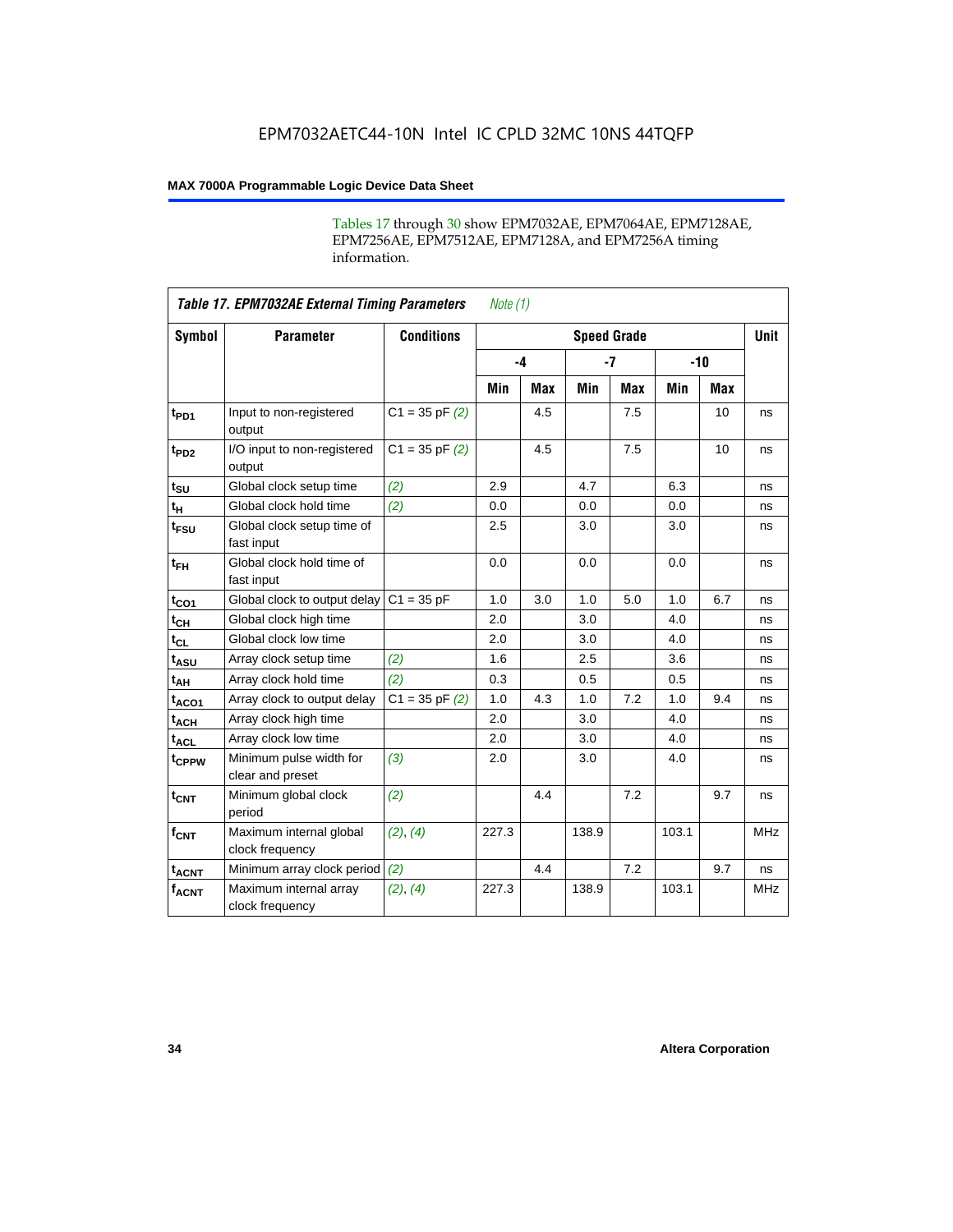|                  | Table 18. EPM7032AE Internal Timing Parameters (Part 1 of 2)<br>Note $(1)$                                   |                     |     |      |     |                    |       |            |             |  |
|------------------|--------------------------------------------------------------------------------------------------------------|---------------------|-----|------|-----|--------------------|-------|------------|-------------|--|
| Symbol           | <b>Parameter</b>                                                                                             | <b>Conditions</b>   |     |      |     | <b>Speed Grade</b> |       |            | <b>Unit</b> |  |
|                  |                                                                                                              |                     |     | $-4$ |     | -7                 | $-10$ |            |             |  |
|                  |                                                                                                              |                     | Min | Max  | Min | Max                | Min   | <b>Max</b> |             |  |
| $t_{IN}$         | Input pad and buffer delay                                                                                   |                     |     | 0.7  |     | 1.2                |       | 1.5        | ns          |  |
| $t_{IO}$         | I/O input pad and buffer<br>delay                                                                            |                     |     | 0.7  |     | 1.2                |       | 1.5        | ns          |  |
| t <sub>FIN</sub> | Fast input delay                                                                                             |                     |     | 2.3  |     | 2.8                |       | 3.4        | ns          |  |
| $t_{SEXP}$       | Shared expander delay                                                                                        |                     |     | 1.9  |     | 3.1                |       | 4.0        | ns          |  |
| $t_{PEXP}$       | Parallel expander delay                                                                                      |                     |     | 0.5  |     | 0.8                |       | 1.0        | ns          |  |
| $t_{LAD}$        | Logic array delay                                                                                            |                     |     | 1.5  |     | 2.5                |       | 3.3        | ns          |  |
| $t_{LAC}$        | Logic control array delay                                                                                    |                     |     | 0.6  |     | 1.0                |       | 1.2        | ns          |  |
| $t_{IOE}$        | Internal output enable delay                                                                                 |                     |     | 0.0  |     | 0.0                |       | 0.0        | ns          |  |
| $t_{OD1}$        | Output buffer and pad<br>delay, slow slew rate $=$ off<br>$V_{\text{CCIO}} = 3.3 \text{ V}$                  | $C1 = 35 pF$        |     | 0.8  |     | 1.3                |       | 1.8        | ns          |  |
| $t_{OD2}$        | Output buffer and pad<br>delay, slow slew rate $=$ off<br>$V_{\text{CCIO}}$ = 2.5 V                          | $C1 = 35 pF$<br>(5) |     | 1.3  |     | 1.8                |       | 2.3        | ns          |  |
| $t_{OD3}$        | Output buffer and pad<br>delay, slow slew rate $=$ on<br>$V_{\text{CCIO}} = 2.5 \text{ V or } 3.3 \text{ V}$ | $C1 = 35 pF$        |     | 5.8  |     | 6.3                |       | 6.8        | ns          |  |
| $t_{ZX1}$        | Output buffer enable delay,<br>slow slew rate $=$ off<br>$V_{\text{CCIO}} = 3.3 \text{ V}$                   | $C1 = 35 pF$        |     | 4.0  |     | 4.0                |       | 5.0        | ns          |  |
| t <sub>ZX2</sub> | Output buffer enable delay,<br>slow slew rate $=$ off<br>$V_{\text{CCIO}}$ = 2.5 V                           | $C1 = 35 pF$<br>(5) |     | 4.5  |     | 4.5                |       | 5.5        | ns          |  |
| $t_{ZX3}$        | Output buffer enable delay,<br>slow slew rate $=$ on<br>$V_{\text{CCIO}} = 3.3 \text{ V}$                    | $C1 = 35 pF$        |     | 9.0  |     | 9.0                |       | 10.0       | ns          |  |
| $t_{XZ}$         | Output buffer disable delay                                                                                  | $C1 = 5$ pF         |     | 4.0  |     | 4.0                |       | 5.0        | ns          |  |
| $t_{\text{SU}}$  | Register setup time                                                                                          |                     | 1.3 |      | 2.0 |                    | 2.8   |            | ns          |  |
| $t_H$            | Register hold time                                                                                           |                     | 0.6 |      | 1.0 |                    | 1.3   |            | ns          |  |
| $t_{FSU}$        | Register setup time of fast<br>input                                                                         |                     | 1.0 |      | 1.5 |                    | 1.5   |            | ns          |  |
| $t_{FH}$         | Register hold time of fast<br>input                                                                          |                     | 1.5 |      | 1.5 |                    | 1.5   |            | ns          |  |
| $t_{RD}$         | Register delay                                                                                               |                     |     | 0.7  |     | 1.2                |       | 1.5        | ns          |  |
| $t_{COMB}$       | Combinatorial delay                                                                                          |                     |     | 0.6  |     | 1.0                |       | 1.3        | ns          |  |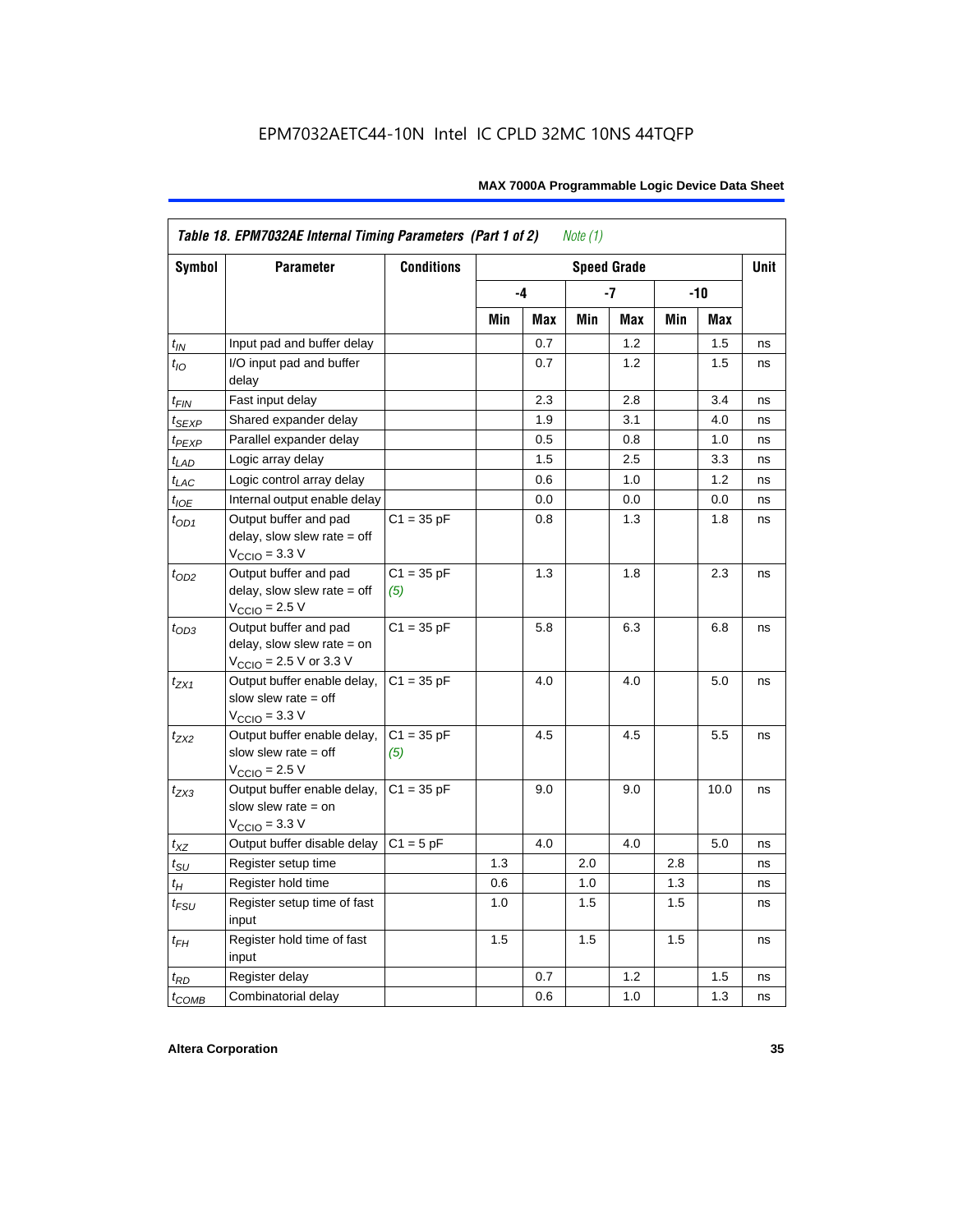| Table 18. EPM7032AE Internal Timing Parameters (Part 2 of 2)<br>Note (1) |                      |                   |                    |            |     |            |     |       |    |
|--------------------------------------------------------------------------|----------------------|-------------------|--------------------|------------|-----|------------|-----|-------|----|
| Symbol                                                                   | <b>Parameter</b>     | <b>Conditions</b> | <b>Speed Grade</b> |            |     |            |     |       |    |
|                                                                          |                      |                   |                    | -4         |     | $-7$       |     | $-10$ |    |
|                                                                          |                      |                   | Min                | <b>Max</b> | Min | <b>Max</b> | Min | Max   |    |
| $t_{IC}$                                                                 | Array clock delay    |                   |                    | 1.2        |     | 2.0        |     | 2.5   | ns |
| $t_{EN}$                                                                 | Register enable time |                   |                    | 0.6        |     | 1.0        |     | 1.2   | ns |
| $t_{GLOB}$                                                               | Global control delay |                   |                    | 0.8        |     | 1.3        |     | 1.9   | ns |
| $t_{PRE}$                                                                | Register preset time |                   |                    | 1.2        |     | 1.9        |     | 2.6   | ns |
| $t_{CLR}$                                                                | Register clear time  |                   |                    | 1.2        |     | 1.9        |     | 2.6   | ns |
| t <sub>PIA</sub>                                                         | PIA delay            | (2)               |                    | 0.9        |     | 1.5        |     | 2.1   | ns |
| $t_{LPA}$                                                                | Low-power adder      | (6)               |                    | 2.5        |     | 4.0        |     | 5.0   | ns |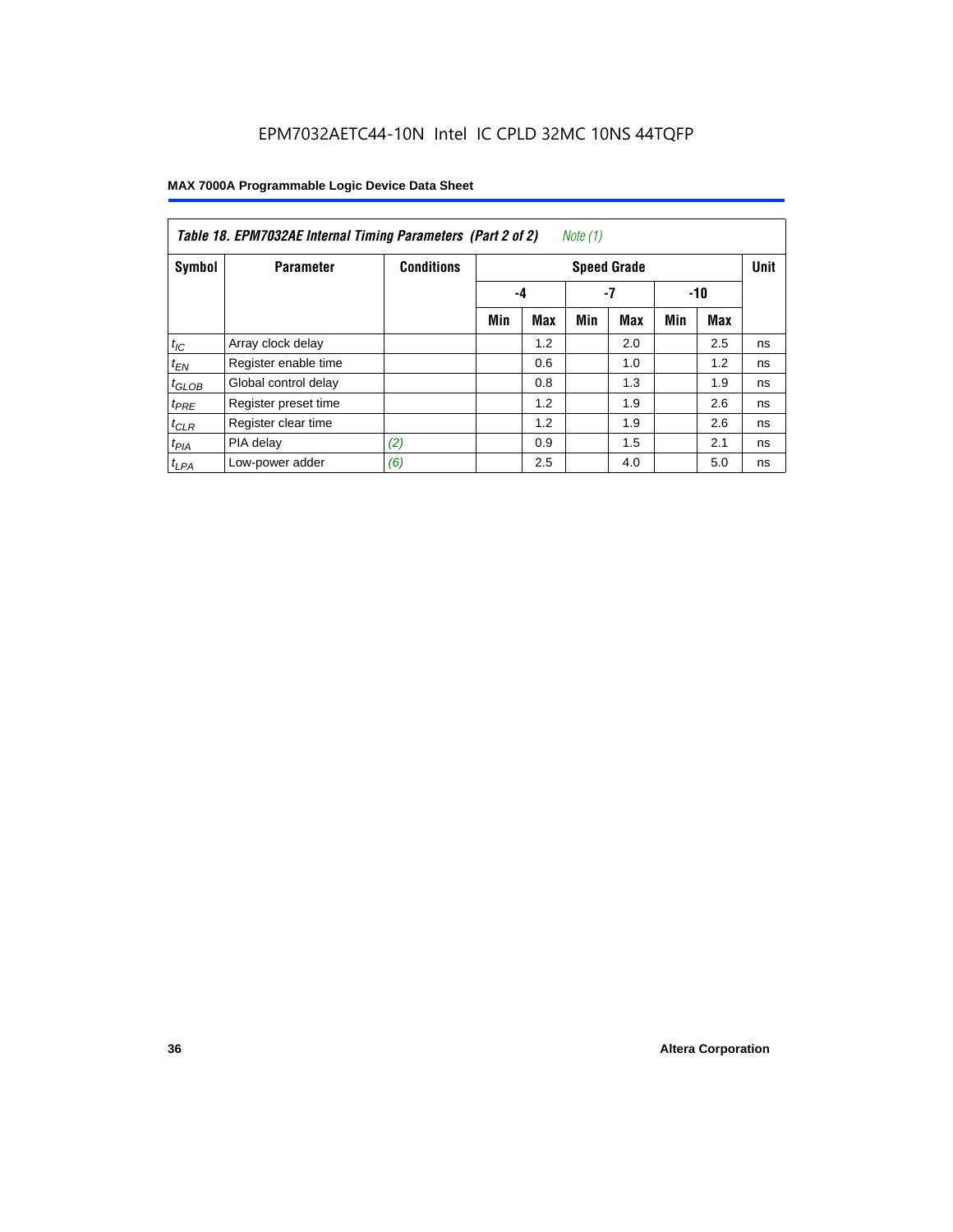| Symbol            | <b>Parameter</b>                            | <b>Conditions</b>   |       |     | <b>Speed Grade</b> |            |       |            | <b>Unit</b> |
|-------------------|---------------------------------------------|---------------------|-------|-----|--------------------|------------|-------|------------|-------------|
|                   |                                             |                     | -4    |     |                    | $-7$       |       | $-10$      |             |
|                   |                                             |                     | Min   | Max | Min                | <b>Max</b> | Min   | <b>Max</b> |             |
| $t_{PD1}$         | Input to non-<br>registered output          | $C1 = 35 pF$<br>(2) |       | 4.5 |                    | 7.5        |       | 10.0       | ns          |
| t <sub>PD2</sub>  | I/O input to non-<br>registered output      | $C1 = 35 pF$<br>(2) |       | 4.5 |                    | 7.5        |       | 10.0       | ns          |
| $t_{\text{SU}}$   | Global clock setup<br>time                  | (2)                 | 2.8   |     | 4.7                |            | 6.2   |            | ns          |
| tμ                | Global clock hold time                      | (2)                 | 0.0   |     | 0.0                |            | 0.0   |            | ns          |
| $t_{FSU}$         | Global clock setup<br>time of fast input    |                     | 2.5   |     | 3.0                |            | 3.0   |            | ns          |
| $t_{FH}$          | Global clock hold time<br>of fast input     |                     | 0.0   |     | 0.0                |            | 0.0   |            | ns          |
| $t_{CO1}$         | Global clock to output<br>delay             | $C1 = 35 pF$        | 1.0   | 3.1 | 1.0                | 5.1        | 1.0   | 7.0        | ns          |
| $t_{CH}$          | Global clock high time                      |                     | 2.0   |     | 3.0                |            | 4.0   |            | ns          |
| $t_{CL}$          | Global clock low time                       |                     | 2.0   |     | 3.0                |            | 4.0   |            | ns          |
| t <sub>ASU</sub>  | Array clock setup time                      | (2)                 | 1.6   |     | 2.6                |            | 3.6   |            | ns          |
| $t_{AH}$          | Array clock hold time                       | (2)                 | 0.3   |     | 0.4                |            | 0.6   |            | ns          |
| t <sub>ACO1</sub> | Array clock to output<br>delay              | $C1 = 35 pF$<br>(2) | 1.0   | 4.3 | 1.0                | 7.2        | 1.0   | 9.6        | ns          |
| $t_{ACH}$         | Array clock high time                       |                     | 2.0   |     | 3.0                |            | 4.0   |            | ns          |
| t <sub>ACL</sub>  | Array clock low time                        |                     | 2.0   |     | 3.0                |            | 4.0   |            | ns          |
| t <sub>CPPW</sub> | Minimum pulse width<br>for clear and preset | (3)                 | 2.0   |     | 3.0                |            | 4.0   |            | ns          |
| $t_{\text{CNT}}$  | Minimum global clock<br>period              | (2)                 |       | 4.5 |                    | 7.4        |       | 10.0       | ns          |
| $f_{CNT}$         | Maximum internal<br>global clock frequency  | (2), (4)            | 222.2 |     | 135.1              |            | 100.0 |            | <b>MHz</b>  |
| $t_{ACNT}$        | Minimum array clock<br>period               | (2)                 |       | 4.5 |                    | 7.4        |       | 10.0       | ns          |
| <b>fACNT</b>      | Maximum internal<br>array clock frequency   | (2), (4)            | 222.2 |     | 135.1              |            | 100.0 |            | <b>MHz</b>  |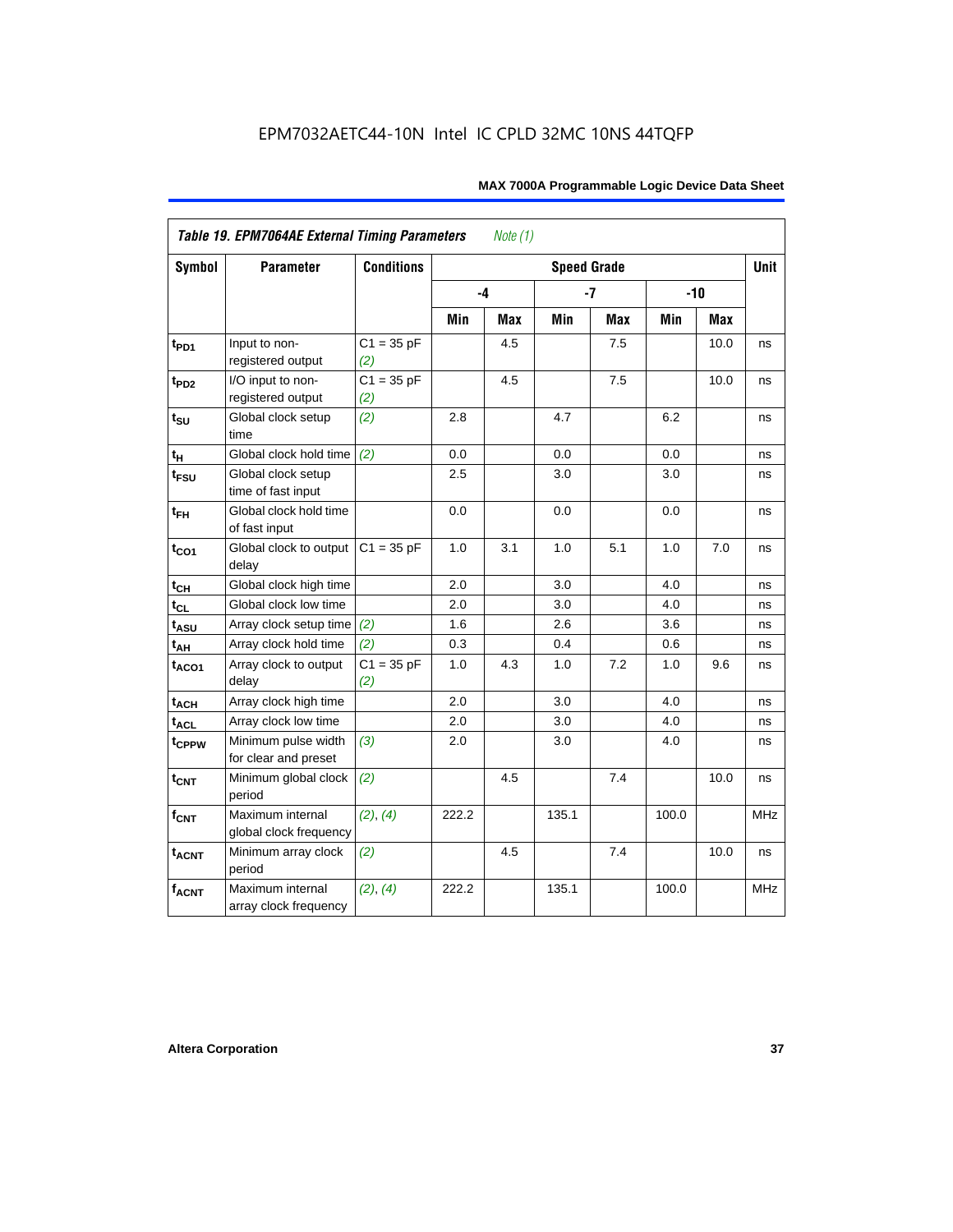|                    | Table 20. EPM7064AE Internal Timing Parameters (Part 1 of 2)<br>Note (1)                                     |                     |     |     |     |                    |     |      |      |  |
|--------------------|--------------------------------------------------------------------------------------------------------------|---------------------|-----|-----|-----|--------------------|-----|------|------|--|
| Symbol             | Parameter                                                                                                    | <b>Conditions</b>   |     |     |     | <b>Speed Grade</b> |     |      | Unit |  |
|                    |                                                                                                              |                     |     | -4  |     | -7                 | -10 |      |      |  |
|                    |                                                                                                              |                     | Min | Max | Min | Max                | Min | Max  |      |  |
| $t_{IN}$           | Input pad and buffer delay                                                                                   |                     |     | 0.6 |     | 1.1                |     | 1.4  | ns   |  |
| $t_{IO}$           | I/O input pad and buffer<br>delay                                                                            |                     |     | 0.6 |     | 1.1                |     | 1.4  | ns   |  |
| $t_{\mathsf{FIN}}$ | Fast input delay                                                                                             |                     |     | 2.5 |     | 3.0                |     | 3.7  | ns   |  |
| $t_{SEXP}$         | Shared expander delay                                                                                        |                     |     | 1.8 |     | 3.0                |     | 3.9  | ns   |  |
| t <sub>PEXP</sub>  | Parallel expander delay                                                                                      |                     |     | 0.4 |     | 0.7                |     | 0.9  | ns   |  |
| $t_{LAD}$          | Logic array delay                                                                                            |                     |     | 1.5 |     | 2.5                |     | 3.2  | ns   |  |
| $t_{LAC}$          | Logic control array delay                                                                                    |                     |     | 0.6 |     | 1.0                |     | 1.2  | ns   |  |
| $t_{IOE}$          | Internal output enable delay                                                                                 |                     |     | 0.0 |     | 0.0                |     | 0.0  | ns   |  |
| $t_{OD1}$          | Output buffer and pad<br>delay, slow slew rate = off<br>$VCCIO = 3.3 V$                                      | $C1 = 35 pF$        |     | 0.8 |     | 1.3                |     | 1.8  | ns   |  |
| $t_{OD2}$          | Output buffer and pad<br>delay, slow slew rate $=$ off<br>$V_{\rm CClO}$ = 2.5 V                             | $C1 = 35 pF$<br>(5) |     | 1.3 |     | 1.8                |     | 2.3  | ns   |  |
| $t_{OD3}$          | Output buffer and pad<br>delay, slow slew rate $=$ on<br>$V_{\text{CCIO}} = 2.5 \text{ V or } 3.3 \text{ V}$ | $C1 = 35 pF$        |     | 5.8 |     | 6.3                |     | 6.8  | ns   |  |
| $t_{ZX1}$          | Output buffer enable delay,<br>slow slew rate = off<br>$V_{\rm CClO}$ = 3.3 V                                | $C1 = 35 pF$        |     | 4.0 |     | 4.0                |     | 5.0  | ns   |  |
| t <sub>ZX2</sub>   | Output buffer enable delay,<br>slow slew rate $=$ off<br>$VCCIO = 2.5 V$                                     | $C1 = 35 pF$<br>(5) |     | 4.5 |     | 4.5                |     | 5.5  | ns   |  |
| $t_{ZX3}$          | Output buffer enable delay,<br>slow slew rate $=$ on<br>$V_{\text{CCIO}} = 3.3 \text{ V}$                    | $C1 = 35 pF$        |     | 9.0 |     | 9.0                |     | 10.0 | ns   |  |
| $t_{XZ}$           | Output buffer disable delay                                                                                  | $C1 = 5pF$          |     | 4.0 |     | 4.0                |     | 5.0  | ns   |  |
| $t_{\text{SU}}$    | Register setup time                                                                                          |                     | 1.3 |     | 2.0 |                    | 2.9 |      | ns   |  |
| $t_H$              | Register hold time                                                                                           |                     | 0.6 |     | 1.0 |                    | 1.3 |      | ns   |  |
| $t_{\mathit{FSU}}$ | Register setup time of fast<br>input                                                                         |                     | 1.0 |     | 1.5 |                    | 1.5 |      | ns   |  |
| $t_{FH}$           | Register hold time of fast<br>input                                                                          |                     | 1.5 |     | 1.5 |                    | 1.5 |      | ns   |  |
| $t_{RD}$           | Register delay                                                                                               |                     |     | 0.7 |     | 1.2                |     | 1.6  | ns   |  |
| $t_{COMB}$         | Combinatorial delay                                                                                          |                     |     | 0.6 |     | 0.9                |     | 1.3  | ns   |  |
| $t_{IC}$           | Array clock delay                                                                                            |                     |     | 1.2 |     | 1.9                |     | 2.5  | ns   |  |

**38 Altera Corporation**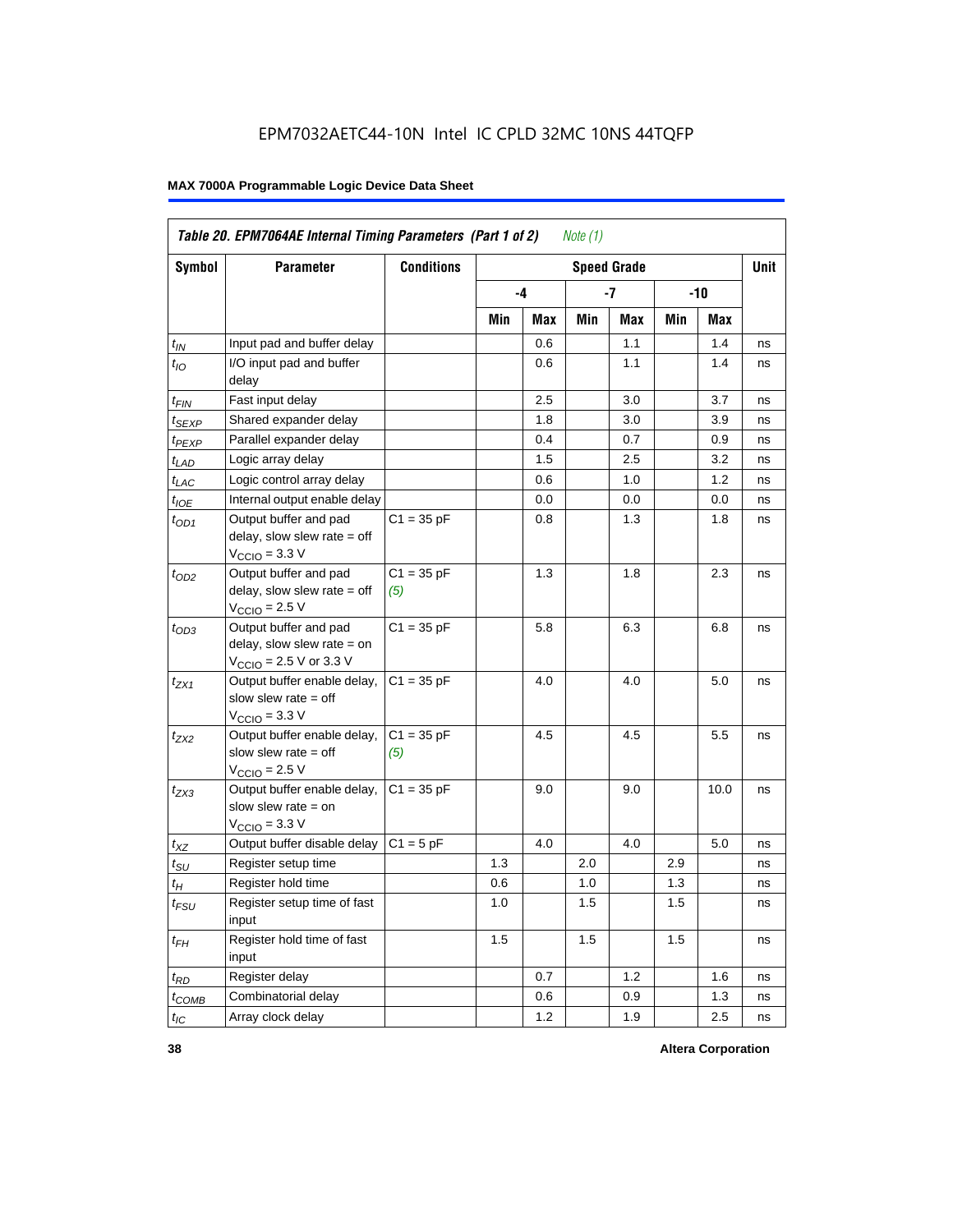| Note $(1)$<br>Table 20. EPM7064AE Internal Timing Parameters (Part 2 of 2) |                      |                   |     |     |     |                    |     |     |             |  |  |
|----------------------------------------------------------------------------|----------------------|-------------------|-----|-----|-----|--------------------|-----|-----|-------------|--|--|
| Symbol                                                                     | <b>Parameter</b>     | <b>Conditions</b> |     |     |     | <b>Speed Grade</b> |     |     | <b>Unit</b> |  |  |
|                                                                            |                      |                   | -4  | -10 |     |                    |     |     |             |  |  |
|                                                                            |                      |                   | Min | Max | Min | <b>Max</b>         | Min | Max |             |  |  |
| $t_{EN}$                                                                   | Register enable time |                   |     | 0.6 |     | 1.0                |     | 1.2 | ns          |  |  |
| $t_{GLOB}$                                                                 | Global control delay |                   |     | 1.0 |     | 1.5                |     | 2.2 | ns          |  |  |
| $t_{PRE}$                                                                  | Register preset time |                   |     | 1.3 |     | 2.1                |     | 2.9 | ns          |  |  |
| $t_{CLR}$                                                                  | Register clear time  |                   |     | 1.3 |     | 2.1                |     | 2.9 | ns          |  |  |
| $t_{PIA}$                                                                  | PIA delay            | (2)               |     | 1.0 |     | 1.7                |     | 2.3 | ns          |  |  |
| $t_{LPA}$                                                                  | Low-power adder      | (6)               |     | 3.5 |     | 4.0                |     | 5.0 | ns          |  |  |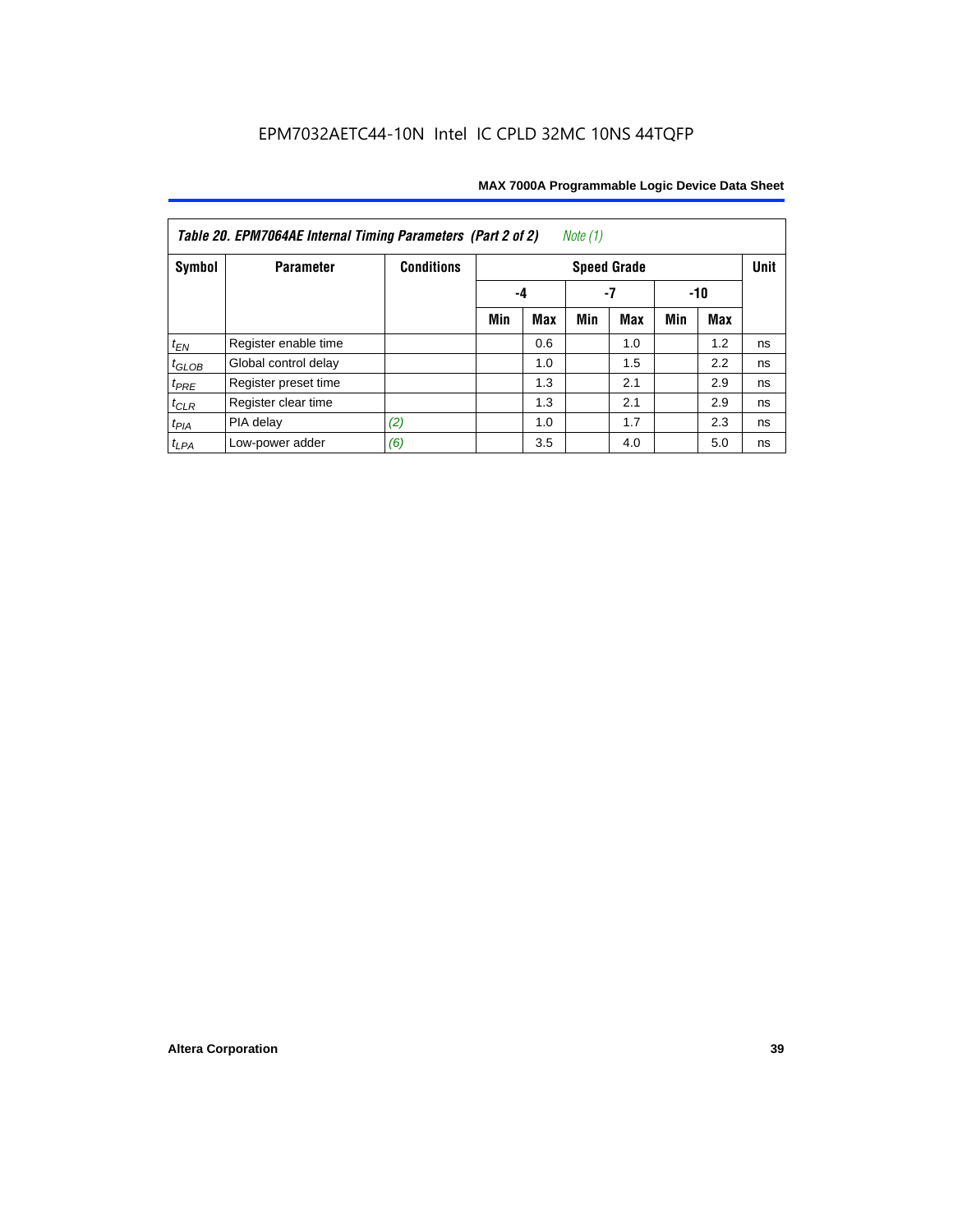|                   | <b>Table 21. EPM7128AE External Timing Parameters</b> |                     |       | Note $(1)$ |                    |            |      |            |            |
|-------------------|-------------------------------------------------------|---------------------|-------|------------|--------------------|------------|------|------------|------------|
| Symbol            | <b>Parameter</b>                                      | <b>Conditions</b>   |       |            | <b>Speed Grade</b> |            |      |            | Unit       |
|                   |                                                       |                     | -5    |            |                    | $-7$       |      | $-10$      |            |
|                   |                                                       |                     | Min   | <b>Max</b> | Min                | <b>Max</b> | Min  | <b>Max</b> |            |
| t <sub>PD1</sub>  | Input to non-<br>registered output                    | $C1 = 35 pF$<br>(2) |       | 5.0        |                    | 7.5        |      | 10         | ns         |
| t <sub>PD2</sub>  | I/O input to non-<br>registered output                | $C1 = 35 pF$<br>(2) |       | 5.0        |                    | 7.5        |      | 10         | ns         |
| $t_{\text{SU}}$   | Global clock setup<br>time                            | (2)                 | 3.3   |            | 4.9                |            | 6.6  |            | ns         |
| $t_H$             | Global clock hold time                                | (2)                 | 0.0   |            | 0.0                |            | 0.0  |            | ns         |
| t <sub>FSU</sub>  | Global clock setup<br>time of fast input              |                     | 2.5   |            | 3.0                |            | 3.0  |            | ns         |
| $t_{FH}$          | Global clock hold time<br>of fast input               |                     | 0.0   |            | 0.0                |            | 0.0  |            | ns         |
| $t_{CO1}$         | Global clock to output<br>delay                       | $C1 = 35 pF$        | 1.0   | 3.4        | $1.0$              | 5.0        | 1.0  | 6.6        | ns         |
| $t_{CH}$          | Global clock high time                                |                     | 2.0   |            | 3.0                |            | 4.0  |            | ns         |
| $t_{CL}$          | Global clock low time                                 |                     | 2.0   |            | 3.0                |            | 4.0  |            | ns         |
| $t_{ASU}$         | Array clock setup time                                | (2)                 | 1.8   |            | 2.8                |            | 3.8  |            | ns         |
| $t_{AH}$          | Array clock hold time                                 | (2)                 | 0.2   |            | 0.3                |            | 0.4  |            | ns         |
| $t_{ACO1}$        | Array clock to output<br>delay                        | $C1 = 35 pF$<br>(2) | 1.0   | 4.9        | 1.0                | 7.1        | 1.0  | 9.4        | ns         |
| $t_{ACH}$         | Array clock high time                                 |                     | 2.0   |            | 3.0                |            | 4.0  |            | ns         |
| t <sub>ACL</sub>  | Array clock low time                                  |                     | 2.0   |            | 3.0                |            | 4.0  |            | ns         |
| t <sub>CPPW</sub> | Minimum pulse width<br>for clear and preset           | (3)                 | 2.0   |            | 3.0                |            | 4.0  |            | ns         |
| $t_{\text{CNT}}$  | Minimum global clock<br>period                        | (2)                 |       | 5.2        |                    | 7.7        |      | 10.2       | ns         |
| $f_{CNT}$         | Maximum internal<br>global clock frequency            | (2), (4)            | 192.3 |            | 129.9              |            | 98.0 |            | <b>MHz</b> |
| $t_{ACNT}$        | Minimum array clock<br>period                         | (2)                 |       | 5.2        |                    | 7.7        |      | 10.2       | ns         |
| <b>fACNT</b>      | Maximum internal<br>array clock frequency             | (2), (4)            | 192.3 |            | 129.9              |            | 98.0 |            | <b>MHz</b> |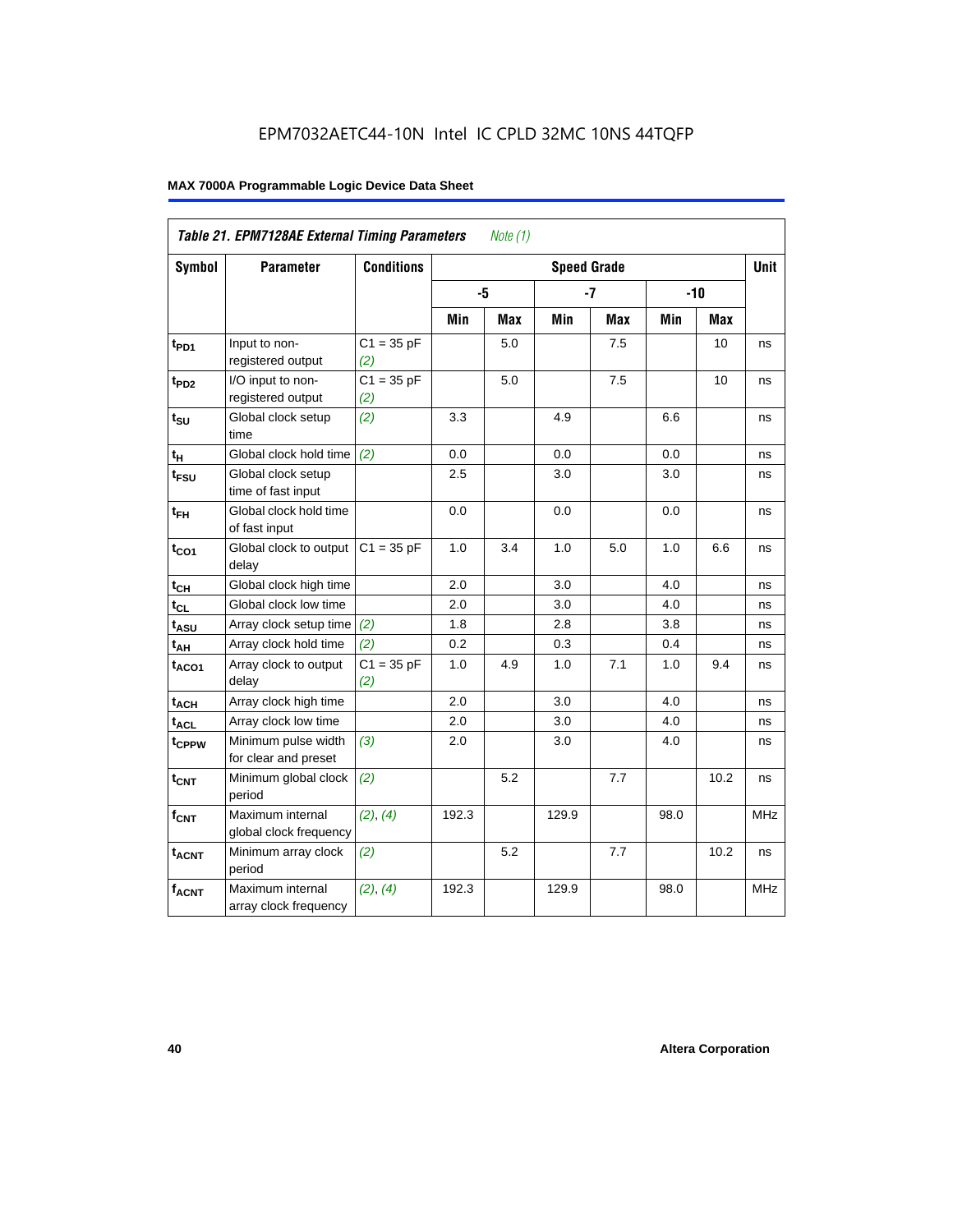|                   | Table 22. EPM7128AE Internal Timing Parameters (Part 1 of 2)                                                 |                     |     |     | Note $(1)$ |                    |     |            |             |
|-------------------|--------------------------------------------------------------------------------------------------------------|---------------------|-----|-----|------------|--------------------|-----|------------|-------------|
| <b>Symbol</b>     | <b>Parameter</b>                                                                                             | <b>Conditions</b>   |     |     |            | <b>Speed Grade</b> |     |            | <b>Unit</b> |
|                   |                                                                                                              |                     |     | -5  |            | $-7$               |     | $-10$      |             |
|                   |                                                                                                              |                     | Min | Max | Min        | Max                | Min | <b>Max</b> |             |
| $t_{IN}$          | Input pad and buffer delay                                                                                   |                     |     | 0.7 |            | 1.0                |     | 1.4        | ns          |
| $t_{IO}$          | I/O input pad and buffer<br>delay                                                                            |                     |     | 0.7 |            | 1.0                |     | 1.4        | ns          |
| $t_{\sf FIN}$     | Fast input delay                                                                                             |                     |     | 2.5 |            | 3.0                |     | 3.4        | ns          |
| t <sub>SEXP</sub> | Shared expander delay                                                                                        |                     |     | 2.0 |            | 2.9                |     | 3.8        | ns          |
| t <sub>PEXP</sub> | Parallel expander delay                                                                                      |                     |     | 0.4 |            | 0.7                |     | 0.9        | ns          |
| $t_{LAD}$         | Logic array delay                                                                                            |                     |     | 1.6 |            | 2.4                |     | 3.1        | ns          |
| $t_{LAC}$         | Logic control array delay                                                                                    |                     |     | 0.7 |            | 1.0                |     | 1.3        | ns          |
| $t_{IOE}$         | Internal output enable delay                                                                                 |                     |     | 0.0 |            | 0.0                |     | 0.0        | ns          |
| $t_{OD1}$         | Output buffer and pad<br>delay, slow slew rate $=$ off<br>$V_{\text{CCIO}} = 3.3 \text{ V}$                  | $C1 = 35 pF$        |     | 0.8 |            | 1.2                |     | 1.6        | ns          |
| $t_{OD2}$         | Output buffer and pad<br>delay, slow slew rate $=$ off<br>$V_{\text{CCIO}} = 2.5 V$                          | $C1 = 35 pF$<br>(5) |     | 1.3 |            | 1.7                |     | 2.1        | ns          |
| $t_{OD3}$         | Output buffer and pad<br>delay, slow slew rate $=$ on<br>$V_{\text{CCIO}} = 2.5 \text{ V or } 3.3 \text{ V}$ | $C1 = 35 pF$        |     | 5.8 |            | 6.2                |     | 6.6        | ns          |
| $t_{ZX1}$         | Output buffer enable delay,<br>slow slew rate $=$ off<br>$V_{\text{CCIO}} = 3.3 \text{ V}$                   | $C1 = 35 pF$        |     | 4.0 |            | 4.0                |     | 5.0        | ns          |
| $t_{ZX2}$         | Output buffer enable delay,<br>slow slew rate $=$ off<br>$V_{\text{CCIO}} = 2.5 V$                           | $C1 = 35 pF$<br>(5) |     | 4.5 |            | 4.5                |     | 5.5        | ns          |
| $t_{ZX3}$         | Output buffer enable delay,<br>slow slew rate $=$ on<br>$V_{\text{CCIO}} = 3.3 \text{ V}$                    | $C1 = 35 pF$        |     | 9.0 |            | 9.0                |     | 10.0       | ns          |
| $t_{XZ}$          | Output buffer disable delay                                                                                  | $C1 = 5$ pF         |     | 4.0 |            | 4.0                |     | 5.0        | ns          |
| $t_{\sf SU}$      | Register setup time                                                                                          |                     | 1.4 |     | 2.1        |                    | 2.9 |            | ns          |
| $t_H$             | Register hold time                                                                                           |                     | 0.6 |     | 1.0        |                    | 1.3 |            | ns          |
| $t_{FSU}$         | Register setup time of fast<br>input                                                                         |                     | 1.1 |     | 1.6        |                    | 1.6 |            | ns          |
| $t_{FH}$          | Register hold time of fast<br>input                                                                          |                     | 1.4 |     | 1.4        |                    | 1.4 |            | ns          |
| $t_{RD}$          | Register delay                                                                                               |                     |     | 0.8 |            | 1.2                |     | 1.6        | ns          |
| $t_{COMB}$        | Combinatorial delay                                                                                          |                     |     | 0.5 |            | 0.9                |     | 1.3        | ns          |
| $t_{IC}$          | Array clock delay                                                                                            |                     |     | 1.2 |            | 1.7                |     | 2.2        | ns          |

**Altera Corporation 41**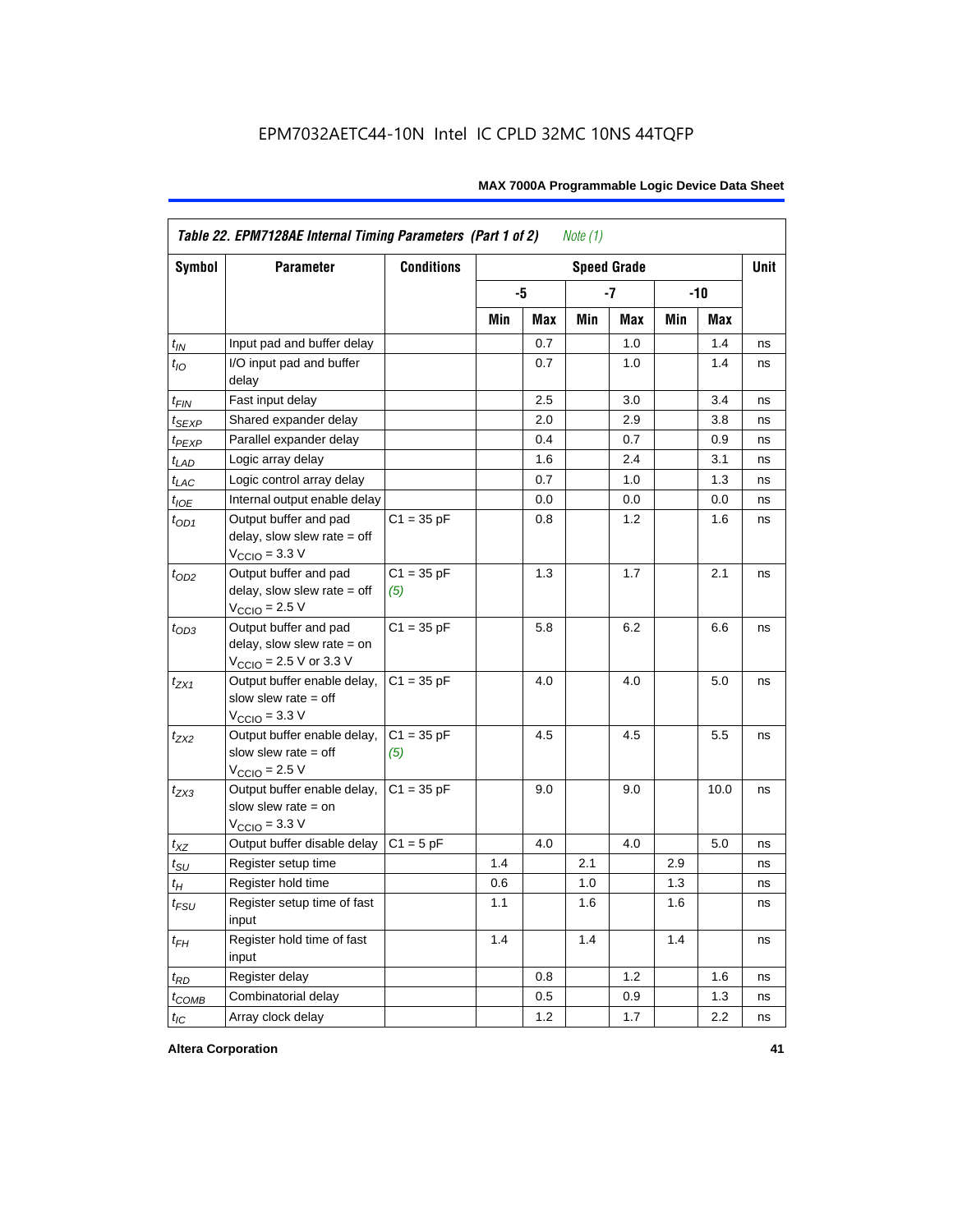| Note (1)<br>Table 22. EPM7128AE Internal Timing Parameters (Part 2 of 2) |                      |                   |     |                   |     |                    |     |            |             |  |  |
|--------------------------------------------------------------------------|----------------------|-------------------|-----|-------------------|-----|--------------------|-----|------------|-------------|--|--|
| Symbol                                                                   | <b>Parameter</b>     | <b>Conditions</b> |     |                   |     | <b>Speed Grade</b> |     |            | <b>Unit</b> |  |  |
|                                                                          |                      |                   |     | -5<br>$-7$<br>-10 |     |                    |     |            |             |  |  |
|                                                                          |                      |                   | Min | <b>Max</b>        | Min | <b>Max</b>         | Min | <b>Max</b> |             |  |  |
| $t_{EN}$                                                                 | Register enable time |                   |     | 0.7               |     | 1.0                |     | 1.3        | ns          |  |  |
| $t_{GLOB}$                                                               | Global control delay |                   |     | 1.1               |     | 1.6                |     | 2.0        | ns          |  |  |
| $t_{PRE}$                                                                | Register preset time |                   |     | 1.4               |     | 2.0                |     | 2.7        | ns          |  |  |
| $t_{CLR}$                                                                | Register clear time  |                   |     | 1.4               |     | 2.0                |     | 2.7        | ns          |  |  |
| t <sub>PIA</sub>                                                         | PIA delay            | (2)               |     | 1.4               |     | 2.0                |     | 2.6        | ns          |  |  |
| $t_{LPA}$                                                                | Low-power adder      | (6)               |     | 4.0               |     | 4.0                |     | 5.0        | ns          |  |  |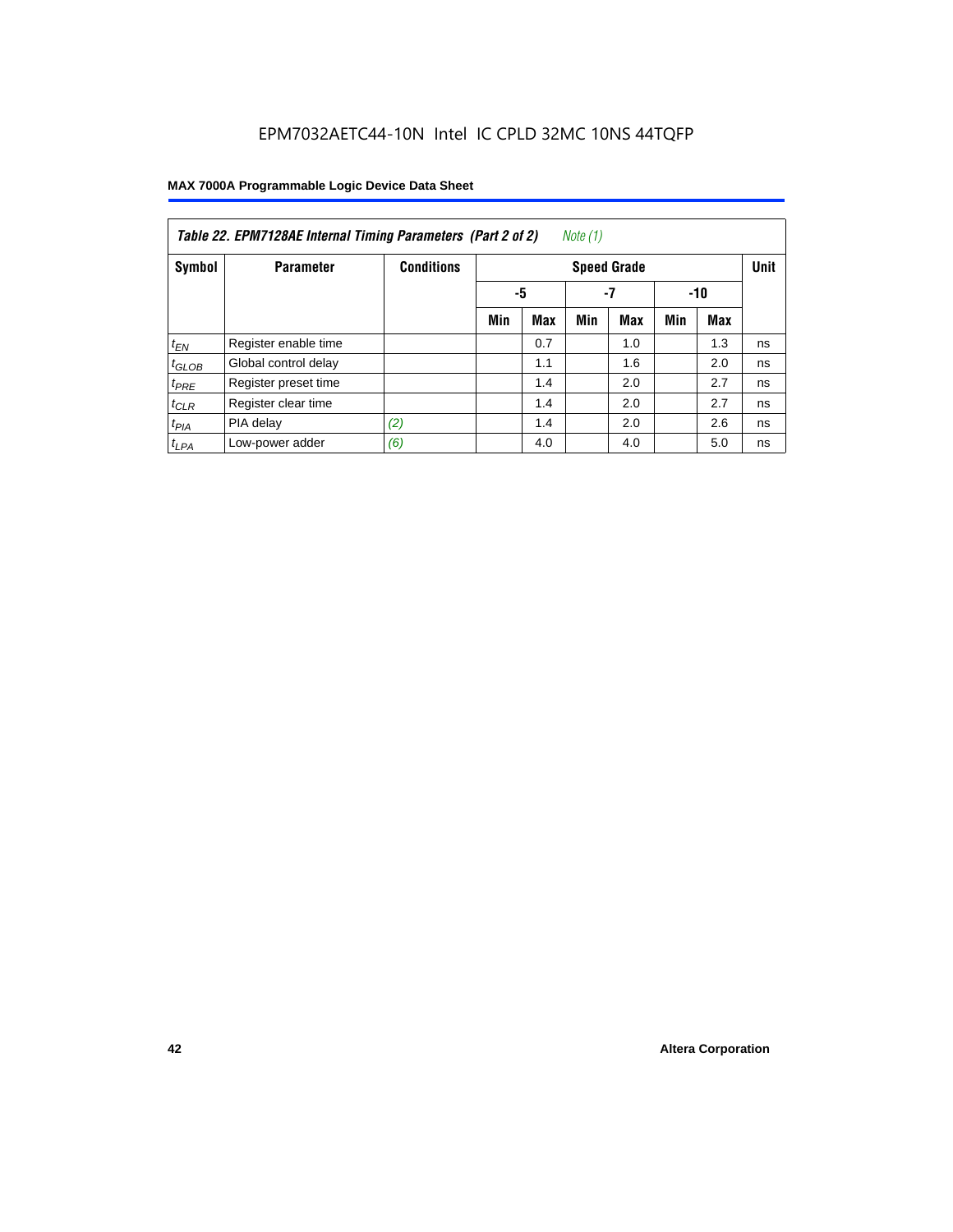| Symbol            | Table 23. EPM7256AE External Timing Parameters<br><b>Parameter</b> | <b>Conditions</b>   |       | Note $(1)$ | <b>Speed Grade</b> |            |      |        | <b>Unit</b> |
|-------------------|--------------------------------------------------------------------|---------------------|-------|------------|--------------------|------------|------|--------|-------------|
|                   |                                                                    |                     |       |            |                    |            |      |        |             |
|                   |                                                                    |                     |       | -5         |                    | $-7$       |      | $-10$  |             |
|                   |                                                                    |                     | Min   | Max        | Min                | <b>Max</b> | Min  | Max    |             |
| $t_{PD1}$         | Input to non-<br>registered output                                 | $C1 = 35 pF$<br>(2) |       | 5.5        |                    | 7.5        |      | 10     | ns          |
| t <sub>PD2</sub>  | I/O input to non-<br>registered output                             | $C1 = 35 pF$<br>(2) |       | 5.5        |                    | 7.5        |      | 10     | ns          |
| $t_{\text{SU}}$   | Global clock setup<br>time                                         | (2)                 | 3.9   |            | 5.2                |            | 6.9  |        | ns          |
| tμ                | Global clock hold time                                             | (2)                 | 0.0   |            | 0.0                |            | 0.0  |        | ns          |
| $t_{FSU}$         | Global clock setup<br>time of fast input                           |                     | 2.5   |            | 3.0                |            | 3.0  |        | ns          |
| $t_{FH}$          | Global clock hold time<br>of fast input                            |                     | 0.0   |            | 0.0                |            | 0.0  |        | ns          |
| $t_{CO1}$         | Global clock to output<br>delay                                    | $C1 = 35 pF$        | 1.0   | 3.5        | 1.0                | 4.8        | 1.0  | 6.4    | ns          |
| $t_{CH}$          | Global clock high time                                             |                     | 2.0   |            | 3.0                |            | 4.0  |        | ns          |
| $t_{CL}$          | Global clock low time                                              |                     | 2.0   |            | 3.0                |            | 4.0  |        | ns          |
| $t_{ASU}$         | Array clock setup time                                             | (2)                 | 2.0   |            | 2.7                |            | 3.6  |        | ns          |
| $t_{AH}$          | Array clock hold time                                              | (2)                 | 0.2   |            | 0.3                |            | 0.5  |        | ns          |
| t <sub>ACO1</sub> | Array clock to output<br>delay                                     | $C1 = 35 pF$<br>(2) | 1.0   | 5.4        | 1.0                | 7.3        | 1.0  | 9.7    | ns          |
| $t_{ACH}$         | Array clock high time                                              |                     | 2.0   |            | 3.0                |            | 4.0  |        | ns          |
| t <sub>ACL</sub>  | Array clock low time                                               |                     | 2.0   |            | 3.0                |            | 4.0  |        | ns          |
| t <sub>CPPW</sub> | Minimum pulse width<br>for clear and preset                        | (3)                 | 2.0   |            | 3.0                |            | 4.0  |        | ns          |
| $t_{CNT}$         | Minimum global clock<br>period                                     | (2)                 |       | 5.8        |                    | 7.9        |      | $10.5$ | ns          |
| $f_{CNT}$         | Maximum internal<br>global clock frequency                         | (2), (4)            | 172.4 |            | 126.6              |            | 95.2 |        | <b>MHz</b>  |
| $t_{ACNT}$        | Minimum array clock<br>period                                      | (2)                 |       | 5.8        |                    | 7.9        |      | 10.5   | ns          |
| <b>fACNT</b>      | Maximum internal<br>array clock frequency                          | (2), (4)            | 172.4 |            | 126.6              |            | 95.2 |        | <b>MHz</b>  |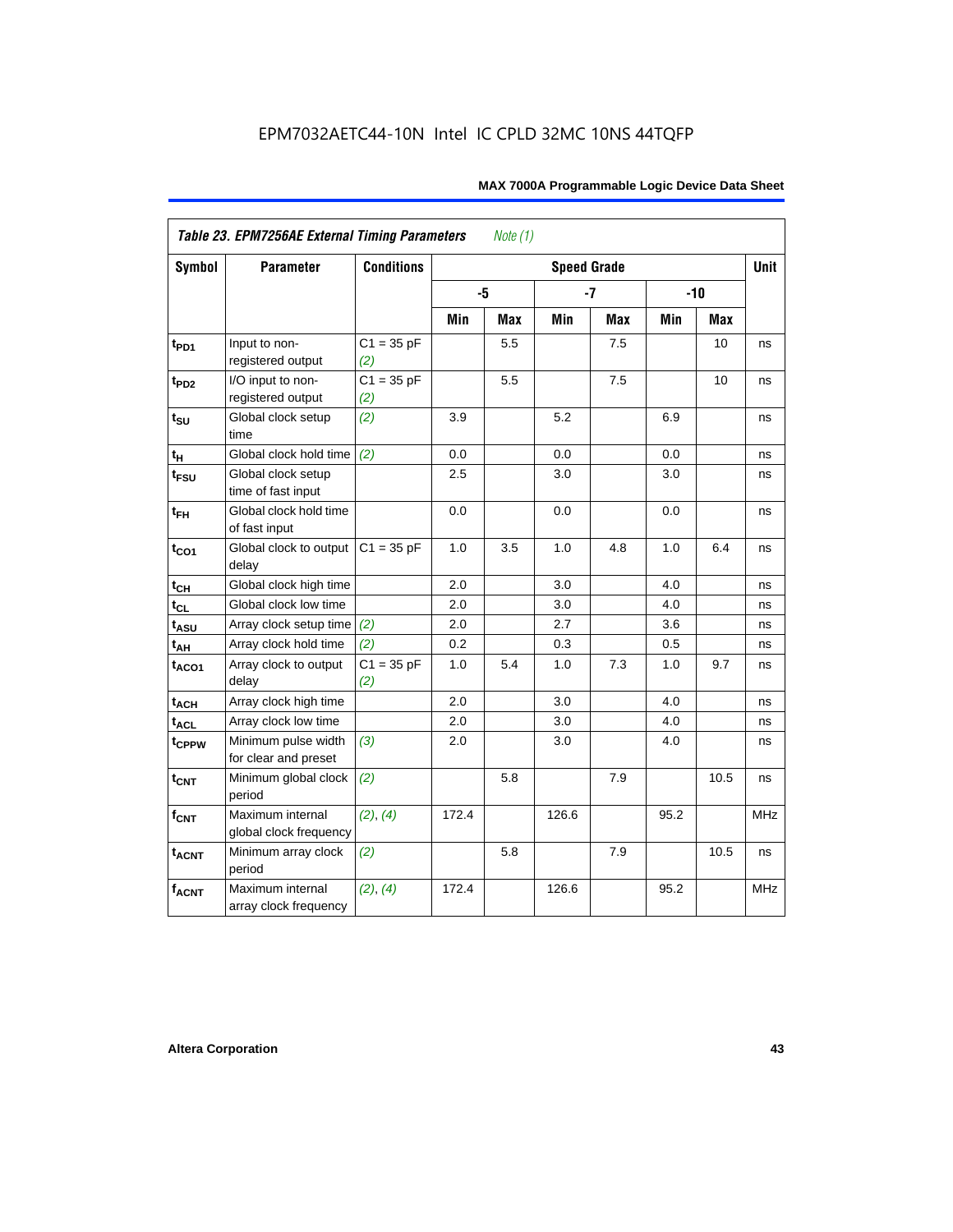| Symbol                      | <b>Parameter</b>                                                                                             | <b>Conditions</b>   |     |     |     | <b>Speed Grade</b> |     |      | <b>Unit</b> |
|-----------------------------|--------------------------------------------------------------------------------------------------------------|---------------------|-----|-----|-----|--------------------|-----|------|-------------|
|                             |                                                                                                              |                     |     | -5  |     | -7                 |     | -10  |             |
|                             |                                                                                                              |                     | Min | Max | Min | Max                | Min | Max  |             |
| $t_{IN}$                    | Input pad and buffer delay                                                                                   |                     |     | 0.7 |     | 0.9                |     | 1.2  | ns          |
| $t_{IO}$                    | I/O input pad and buffer<br>delay                                                                            |                     |     | 0.7 |     | 0.9                |     | 1.2  | ns          |
| t <sub>FIN</sub>            | Fast input delay                                                                                             |                     |     | 2.4 |     | 2.9                |     | 3.4  | ns          |
| $t_{SEXP}$                  | Shared expander delay                                                                                        |                     |     | 2.1 |     | 2.8                |     | 3.7  | ns          |
| t <sub>PEXP</sub>           | Parallel expander delay                                                                                      |                     |     | 0.3 |     | 0.5                |     | 0.6  | ns          |
| $t_{LAD}$                   | Logic array delay                                                                                            |                     |     | 1.7 |     | 2.2                |     | 2.8  | ns          |
| $t_{LAC}$                   | Logic control array delay                                                                                    |                     |     | 0.8 |     | 1.0                |     | 1.3  | ns          |
| $t_{IOE}$                   | Internal output enable delay                                                                                 |                     |     | 0.0 |     | 0.0                |     | 0.0  | ns          |
| $t_{OD1}$                   | Output buffer and pad<br>delay, slow slew rate $=$ off<br>$V_{\text{CCIO}} = 3.3 \text{ V}$                  | $C1 = 35 pF$        |     | 0.9 |     | 1.2                |     | 1.6  | ns          |
| $t_{OD2}$                   | Output buffer and pad<br>delay, slow slew rate $=$ off<br>$V_{\text{CCIO}}$ = 2.5 V                          | $C1 = 35 pF$<br>(5) |     | 1.4 |     | 1.7                |     | 2.1  | ns          |
| $t_{OD3}$                   | Output buffer and pad<br>delay, slow slew rate $=$ on<br>$V_{\text{CCIO}} = 2.5 \text{ V or } 3.3 \text{ V}$ | $C1 = 35 pF$        |     | 5.9 |     | 6.2                |     | 6.6  | ns          |
| t <sub>ZX1</sub>            | Output buffer enable delay,<br>slow slew rate $=$ off<br>$V_{\text{CCIO}} = 3.3 \text{ V}$                   | $C1 = 35 pF$        |     | 4.0 |     | 4.0                |     | 5.0  | ns          |
| t <sub>ZX2</sub>            | Output buffer enable delay,<br>slow slew rate $=$ off<br>$V_{\text{CCIO}} = 2.5 V$                           | $C1 = 35 pF$<br>(5) |     | 4.5 |     | 4.5                |     | 5.5  | ns          |
| $t_{ZX3}$                   | Output buffer enable delay,<br>slow slew rate $=$ on<br>$VCCIO = 3.3 V$                                      | $C1 = 35 pF$        |     | 9.0 |     | 9.0                |     | 10.0 | ns          |
| $t_{XZ}$                    | Output buffer disable delay                                                                                  | $C1 = 5pF$          |     | 4.0 |     | 4.0                |     | 5.0  | ns          |
| $t_{\scriptstyle\text{SU}}$ | Register setup time                                                                                          |                     | 1.5 |     | 2.1 |                    | 2.9 |      | ns          |
| $t_H$                       | Register hold time                                                                                           |                     | 0.7 |     | 0.9 |                    | 1.2 |      | ns          |
| $t_{\it FSU}$               | Register setup time of fast<br>input                                                                         |                     | 1.1 |     | 1.6 |                    | 1.6 |      | ns          |
| $t_{FH}$                    | Register hold time of fast<br>input                                                                          |                     | 1.4 |     | 1.4 |                    | 1.4 |      | ns          |
| $t_{RD}$                    | Register delay                                                                                               |                     |     | 0.9 |     | 1.2                |     | 1.6  | ns          |
| $t_{\text{COMB}}$           | Combinatorial delay                                                                                          |                     |     | 0.5 |     | 0.8                |     | 1.2  | ns          |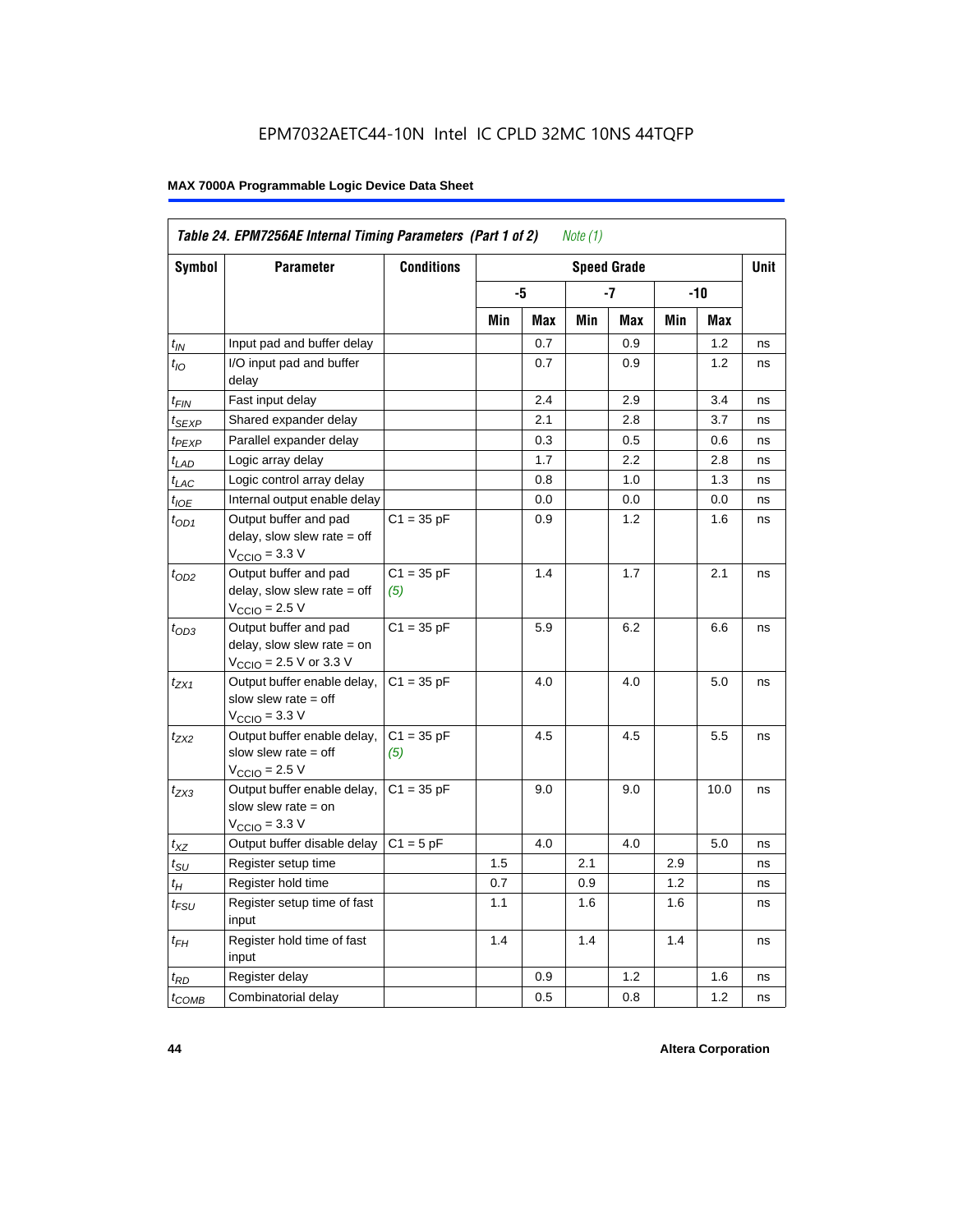| Table 24. EPM7256AE Internal Timing Parameters (Part 2 of 2)<br>Note (1) |                      |                   |     |     |     |                    |     |     |             |  |  |
|--------------------------------------------------------------------------|----------------------|-------------------|-----|-----|-----|--------------------|-----|-----|-------------|--|--|
| Symbol                                                                   | <b>Parameter</b>     | <b>Conditions</b> |     |     |     | <b>Speed Grade</b> |     |     | <b>Unit</b> |  |  |
|                                                                          |                      |                   |     | -5  |     | $-10$              |     |     |             |  |  |
|                                                                          |                      |                   | Min | Max | Min | Max                | Min | Max |             |  |  |
| $t_{\mathit{IC}}$                                                        | Array clock delay    |                   |     | 1.2 |     | 1.6                |     | 2.1 | ns          |  |  |
| $t_{EN}$                                                                 | Register enable time |                   |     | 0.8 |     | 1.0                |     | 1.3 | ns          |  |  |
| $t_{GLOB}$                                                               | Global control delay |                   |     | 1.0 |     | 1.5                |     | 2.0 | ns          |  |  |
| $t_{PRE}$                                                                | Register preset time |                   |     | 1.6 |     | 2.3                |     | 3.0 | ns          |  |  |
| $t_{CLR}$                                                                | Register clear time  |                   |     | 1.6 |     | 2.3                |     | 3.0 | ns          |  |  |
| $t_{PIA}$                                                                | PIA delay            | (2)               |     | 1.7 |     | 2.4                |     | 3.2 | ns          |  |  |
| $t_{LPA}$                                                                | Low-power adder      | (6)               |     | 4.0 |     | 4.0                |     | 5.0 | ns          |  |  |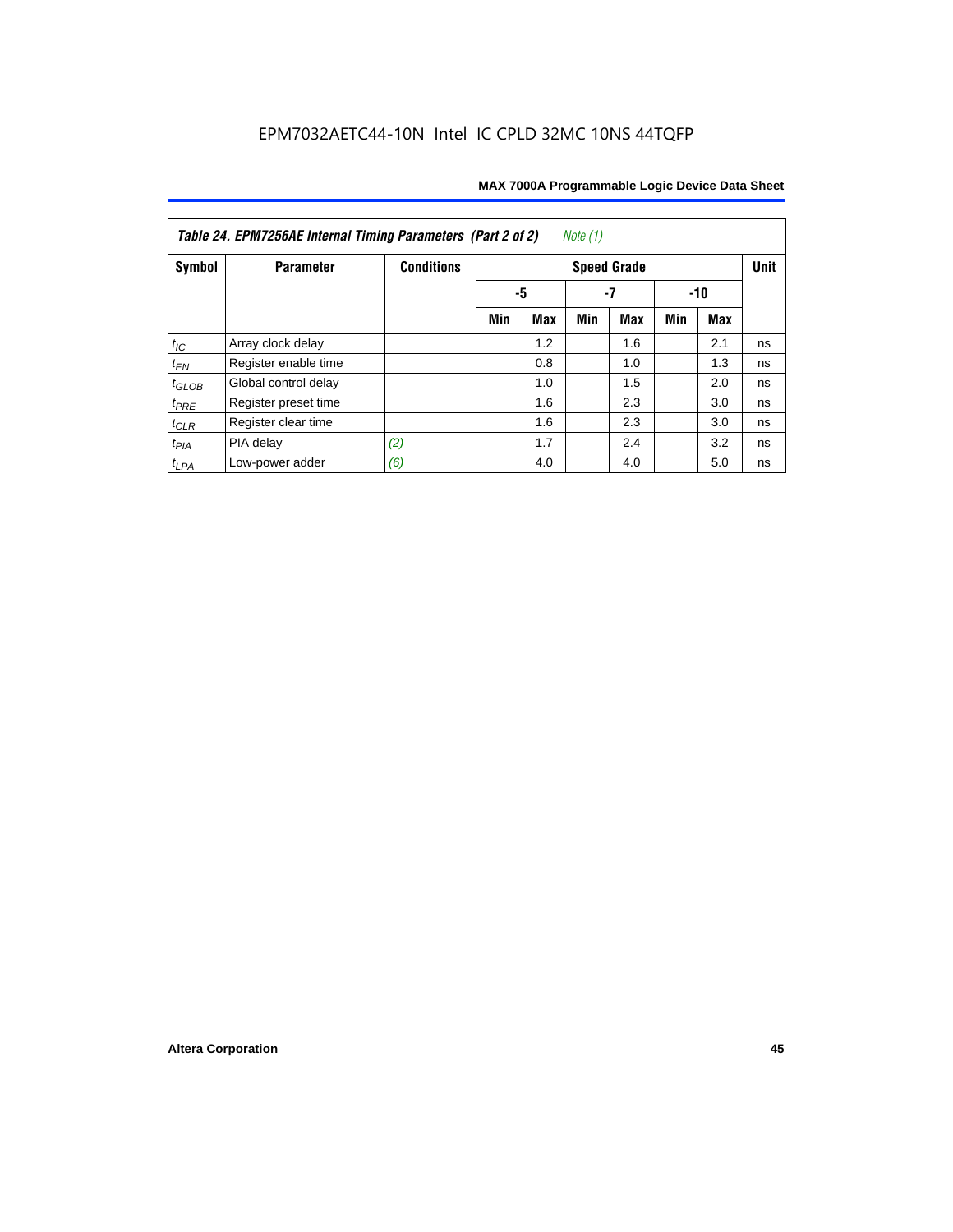|                   | Table 25. EPM7512AE External Timing Parameters |                     |       | Note $(1)$ |      |                    |      |       |             |
|-------------------|------------------------------------------------|---------------------|-------|------------|------|--------------------|------|-------|-------------|
| Symbol            | <b>Parameter</b>                               | <b>Conditions</b>   |       |            |      | <b>Speed Grade</b> |      |       | <b>Unit</b> |
|                   |                                                |                     | $-7$  |            |      | $-10$              |      | $-12$ |             |
|                   |                                                |                     | Min   | <b>Max</b> | Min  | <b>Max</b>         | Min  | Max   |             |
| t <sub>PD1</sub>  | Input to non-<br>registered output             | $C1 = 35 pF$<br>(2) |       | 7.5        |      | 10.0               |      | 12.0  | ns          |
| $t_{PD2}$         | I/O input to non-<br>registered output         | $C1 = 35 pF$<br>(2) |       | 7.5        |      | 10.0               |      | 12.0  | ns          |
| $t_{\text{SU}}$   | Global clock setup<br>time                     | (2)                 | 5.6   |            | 7.6  |                    | 9.1  |       | ns          |
| $t_H$             | Global clock hold time                         | (2)                 | 0.0   |            | 0.0  |                    | 0.0  |       | ns          |
| t <sub>FSU</sub>  | Global clock setup<br>time of fast input       |                     | 3.0   |            | 3.0  |                    | 3.0  |       | ns          |
| $t_{FH}$          | Global clock hold time<br>of fast input        |                     | 0.0   |            | 0.0  |                    | 0.0  |       | ns          |
| $t_{CO1}$         | Global clock to output<br>delay                | $C1 = 35 pF$        | 1.0   | 4.7        | 1.0  | 6.3                | 1.0  | 7.5   | ns          |
| $t_{CH}$          | Global clock high time                         |                     | 3.0   |            | 4.0  |                    | 5.0  |       | ns          |
| $t_{CL}$          | Global clock low time                          |                     | 3.0   |            | 4.0  |                    | 5.0  |       | ns          |
| $t_{ASU}$         | Array clock setup time                         | (2)                 | 2.5   |            | 3.5  |                    | 4.1  |       | ns          |
| $t_{AH}$          | Array clock hold time                          | (2)                 | 0.2   |            | 0.3  |                    | 0.4  |       | ns          |
| $t_{ACO1}$        | Array clock to output<br>delay                 | $C1 = 35 pF$<br>(2) | 1.0   | 7.8        | 1.0  | 10.4               | 1.0  | 12.5  | ns          |
| $t_{ACH}$         | Array clock high time                          |                     | 3.0   |            | 4.0  |                    | 5.0  |       | ns          |
| $t_{\text{ACL}}$  | Array clock low time                           |                     | 3.0   |            | 4.0  |                    | 5.0  |       | ns          |
| t <sub>CPPW</sub> | Minimum pulse width<br>for clear and preset    | (3)                 | 3.0   |            | 4.0  |                    | 5.0  |       | ns          |
| t <sub>CNT</sub>  | Minimum global clock<br>period                 | (2)                 |       | 8.6        |      | 11.5               |      | 13.9  | ns          |
| $f_{CNT}$         | Maximum internal<br>global clock frequency     | (2), (4)            | 116.3 |            | 87.0 |                    | 71.9 |       | MHz         |
| $t_{ACNT}$        | Minimum array clock<br>period                  | (2)                 |       | 8.6        |      | 11.5               |      | 13.9  | ns          |
| $f_{ACNT}$        | Maximum internal<br>array clock frequency      | (2), (4)            | 116.3 |            | 87.0 |                    | 71.9 |       | <b>MHz</b>  |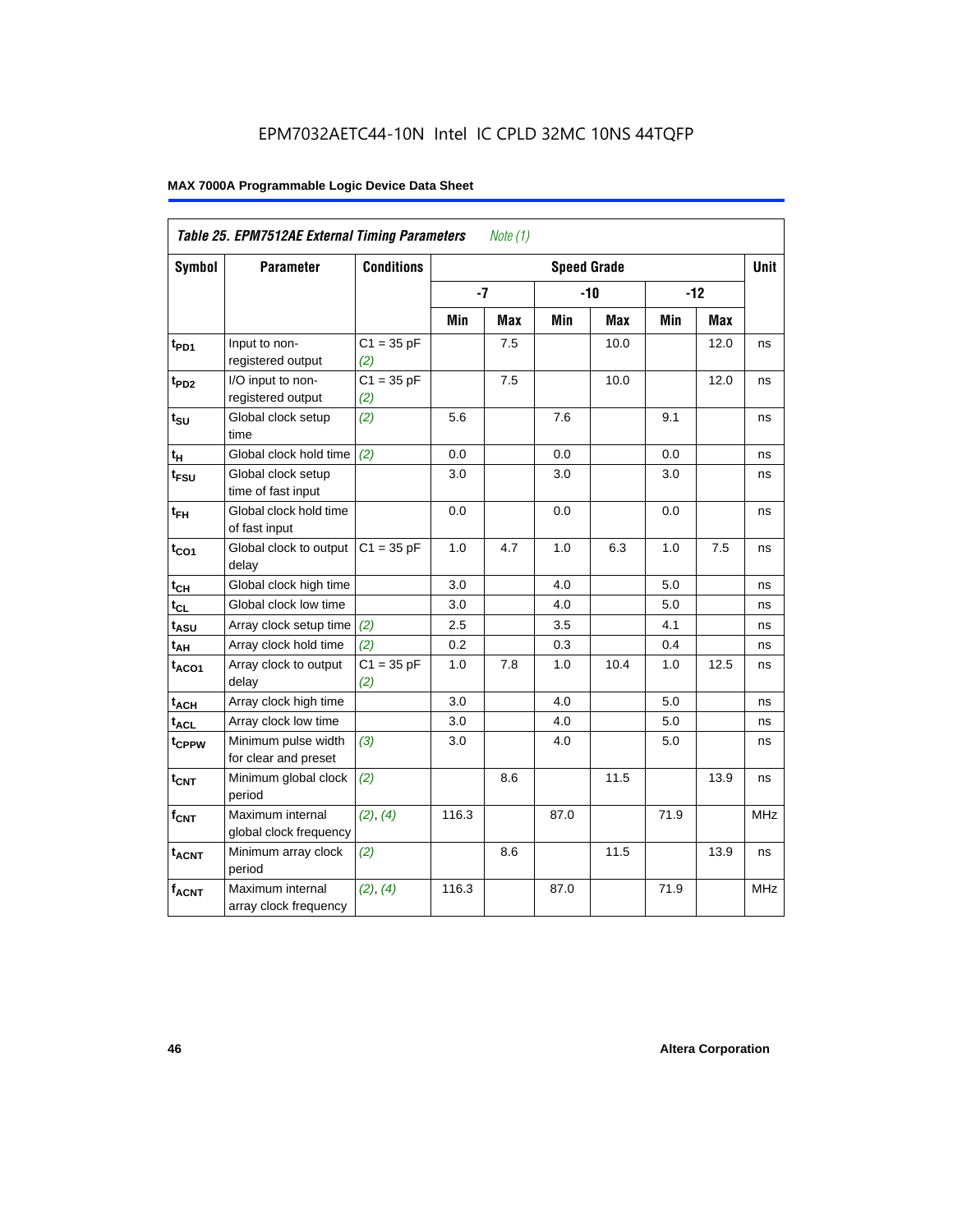|                    | Table 26. EPM7512AE Internal Timing Parameters (Part 1 of 2)                                                 |                     |     |            | Note $(1)$ |                    |     |       |             |
|--------------------|--------------------------------------------------------------------------------------------------------------|---------------------|-----|------------|------------|--------------------|-----|-------|-------------|
| <b>Symbol</b>      | <b>Parameter</b>                                                                                             | <b>Conditions</b>   |     |            |            | <b>Speed Grade</b> |     |       | <b>Unit</b> |
|                    |                                                                                                              |                     |     | -7         |            | -10                |     | $-12$ |             |
|                    |                                                                                                              |                     | Min | <b>Max</b> | Min        | Max                | Min | Max   |             |
| $t_{IN}$           | Input pad and buffer delay                                                                                   |                     |     | 0.7        |            | 0.9                |     | 1.0   | ns          |
| $t_{IO}$           | I/O input pad and buffer<br>delay                                                                            |                     |     | 0.7        |            | 0.9                |     | 1.0   | ns          |
| $t_{\sf FIN}$      | Fast input delay                                                                                             |                     |     | 3.1        |            | 3.6                |     | 4.1   | ns          |
| $t_{SEXP}$         | Shared expander delay                                                                                        |                     |     | 2.7        |            | 3.5                |     | 4.4   | ns          |
| t <sub>PEXP</sub>  | Parallel expander delay                                                                                      |                     |     | 0.4        |            | 0.5                |     | 0.6   | ns          |
| $t_{LAD}$          | Logic array delay                                                                                            |                     |     | 2.2        |            | 2.8                |     | 3.5   | ns          |
| $t_{LAC}$          | Logic control array delay                                                                                    |                     |     | 1.0        |            | 1.3                |     | 1.7   | ns          |
| $t_{IOE}$          | Internal output enable delay                                                                                 |                     |     | 0.0        |            | 0.0                |     | 0.0   | ns          |
| $t_{OD1}$          | Output buffer and pad<br>delay, slow slew rate $=$ off<br>$V_{\text{CCIO}} = 3.3 \text{ V}$                  | $C1 = 35 pF$        |     | 1.0        |            | 1.5                |     | 1.7   | ns          |
| $t_{OD2}$          | Output buffer and pad<br>delay, slow slew rate $=$ off<br>$V_{\text{CCIO}}$ = 2.5 V                          | $C1 = 35 pF$<br>(5) |     | 1.5        |            | 2.0                |     | 2.2   | ns          |
| $t_{OD3}$          | Output buffer and pad<br>delay, slow slew rate $=$ on<br>$V_{\text{CCIO}} = 2.5 \text{ V or } 3.3 \text{ V}$ | $C1 = 35 pF$        |     | 6.0        |            | 6.5                |     | 6.7   | ns          |
| $t_{ZX1}$          | Output buffer enable delay,<br>slow slew rate $=$ off<br>$V_{\text{CCIO}} = 3.3 \text{ V}$                   | $C1 = 35 pF$        |     | 4.0        |            | 5.0                |     | 5.0   | ns          |
| $t_{ZX2}$          | Output buffer enable delay,<br>slow slew rate $=$ off<br>$V_{\text{CCIO}}$ = 2.5 V                           | $C1 = 35 pF$<br>(5) |     | 4.5        |            | 5.5                |     | 5.5   | ns          |
| $t_{ZX3}$          | Output buffer enable delay,<br>slow slew rate $=$ on<br>$V_{\text{CCIO}} = 3.3 \text{ V}$                    | $C1 = 35 pF$        |     | 9.0        |            | 10.0               |     | 10.0  | ns          |
| $t_{\mathsf{XZ}}$  | Output buffer disable delay                                                                                  | $C1 = 5pF$          |     | 4.0        |            | 5.0                |     | 5.0   | ns          |
| $t_{\text{SU}}$    | Register setup time                                                                                          |                     | 2.1 |            | 3.0        |                    | 3.5 |       | ns          |
| $t_H$              | Register hold time                                                                                           |                     | 0.6 |            | 0.8        |                    | 1.0 |       | ns          |
| $t_{\mathit{FSU}}$ | Register setup time of fast<br>input                                                                         |                     | 1.6 |            | 1.6        |                    | 1.6 |       | ns          |
| $t_{FH}$           | Register hold time of fast<br>input                                                                          |                     | 1.4 |            | 1.4        |                    | 1.4 |       | ns          |
| $t_{RD}$           | Register delay                                                                                               |                     |     | 1.3        |            | 1.7                |     | 2.1   | ns          |
| $t_{COMB}$         | Combinatorial delay                                                                                          |                     |     | 0.6        |            | 0.8                |     | 1.0   | ns          |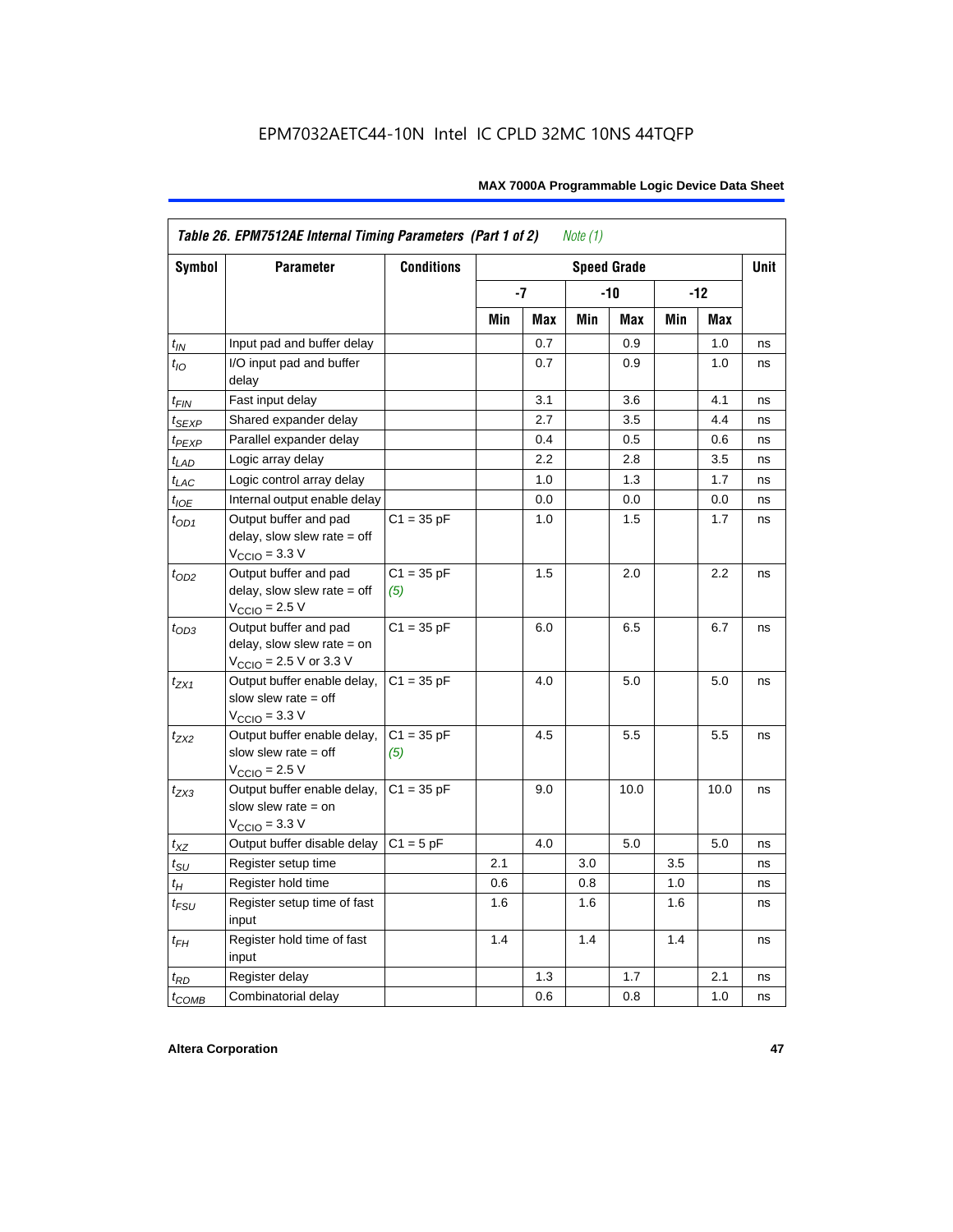| Table 26. EPM7512AE Internal Timing Parameters (Part 2 of 2)<br>Note (1) |                      |                   |     |             |     |                    |     |       |             |  |  |
|--------------------------------------------------------------------------|----------------------|-------------------|-----|-------------|-----|--------------------|-----|-------|-------------|--|--|
| Symbol                                                                   | <b>Parameter</b>     | <b>Conditions</b> |     |             |     | <b>Speed Grade</b> |     |       | <b>Unit</b> |  |  |
|                                                                          |                      |                   |     | -7<br>$-10$ |     |                    |     | $-12$ |             |  |  |
|                                                                          |                      |                   | Min | Max         | Min | <b>Max</b>         | Min | Max   |             |  |  |
| $t_{IC}$                                                                 | Array clock delay    |                   |     | 1.8         |     | 2.3                |     | 2.9   | ns          |  |  |
| $t_{EN}$                                                                 | Register enable time |                   |     | 1.0         |     | 1.3                |     | 1.7   | ns          |  |  |
| $t_{GLOB}$                                                               | Global control delay |                   |     | 1.7         |     | 2.2                |     | 2.7   | ns          |  |  |
| $t_{PRE}$                                                                | Register preset time |                   |     | 1.0         |     | 1.4                |     | 1.7   | ns          |  |  |
| $t_{CLR}$                                                                | Register clear time  |                   |     | 1.0         |     | 1.4                |     | 1.7   | ns          |  |  |
| t <sub>PIA</sub>                                                         | PIA delay            | (2)               |     | 3.0         |     | 4.0                |     | 4.8   | ns          |  |  |
| $t_{LPA}$                                                                | Low-power adder      | (6)               |     | 4.5         |     | 5.0                |     | 5.0   | ns          |  |  |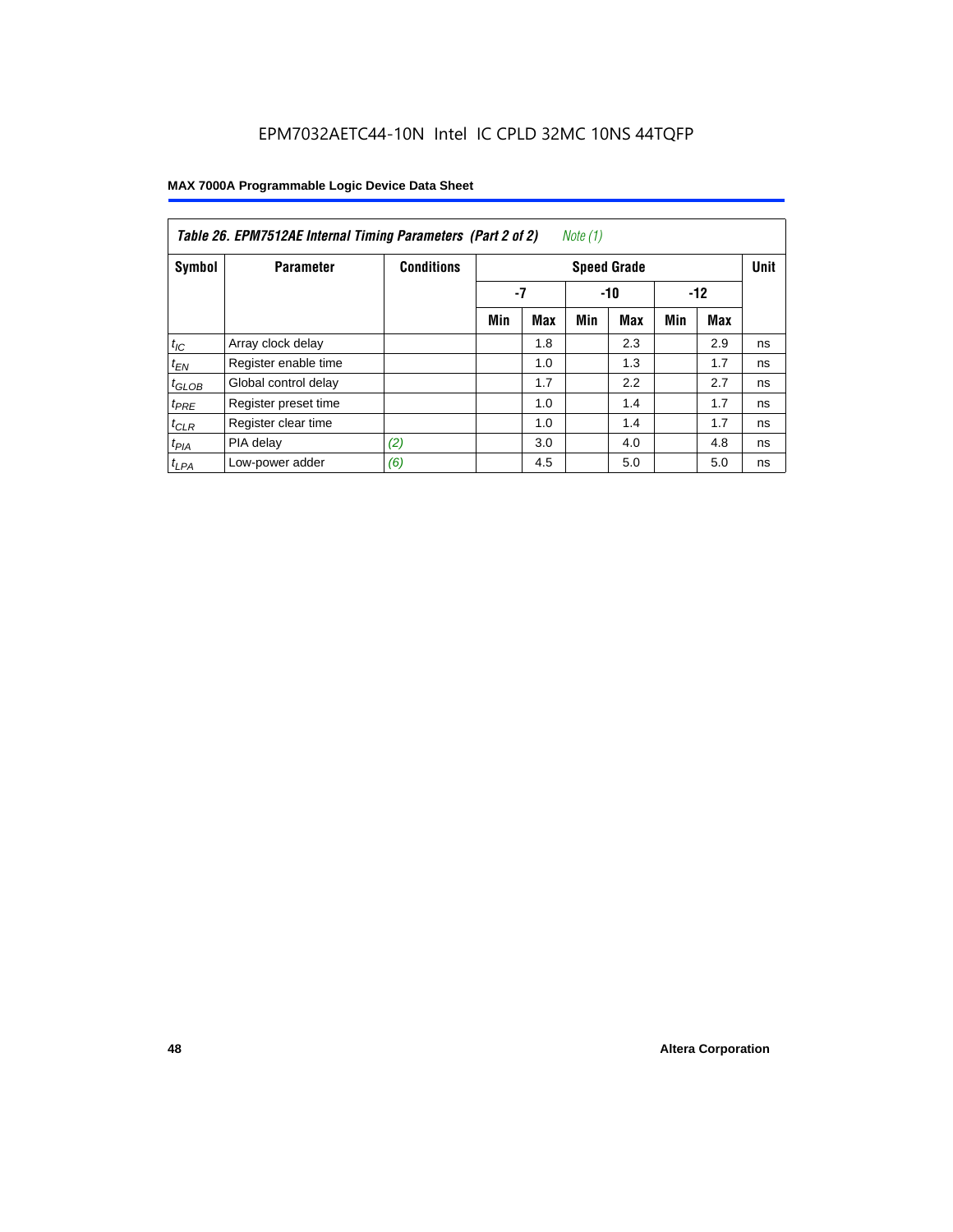|                         | <b>Table 27. EPM7128A External Timing Parameters</b> |                     |         | Note (1)   |       |            |                    |            |      |       |             |
|-------------------------|------------------------------------------------------|---------------------|---------|------------|-------|------------|--------------------|------------|------|-------|-------------|
| <b>Symbol</b>           | <b>Parameter</b>                                     | <b>Conditions</b>   |         |            |       |            | <b>Speed Grade</b> |            |      |       | <b>Unit</b> |
|                         |                                                      |                     |         | -6         | $-7$  |            |                    | $-10$      |      | $-12$ |             |
|                         |                                                      |                     | Min     | <b>Max</b> | Min   | <b>Max</b> | Min                | <b>Max</b> | Min  | Max   |             |
| t <sub>PD1</sub>        | Input to non-registered<br>output                    | $C1 = 35 pF$<br>(2) |         | 6.0        |       | 7.5        |                    | 10.0       |      | 12.0  | ns          |
| t <sub>PD2</sub>        | I/O input to non-<br>registered output               | $C1 = 35 pF$<br>(2) |         | 6.0        |       | 7.5        |                    | 10.0       |      | 12.0  | ns          |
| $t_{\text{SU}}$         | Global clock setup time                              | (2)                 | 4.2     |            | 5.3   |            | 7.0                |            | 8.5  |       | ns          |
| $t_H$                   | Global clock hold time                               | (2)                 | 0.0     |            | 0.0   |            | 0.0                |            | 0.0  |       | ns          |
| t <sub>FSU</sub>        | Global clock setup time<br>of fast input             |                     | $2.5\,$ |            | 3.0   |            | 3.0                |            | 3.0  |       | ns          |
| $t_{FH}$                | Global clock hold time of<br>fast input              |                     | 0.0     |            | 0.0   |            | 0.0                |            | 0.0  |       | ns          |
| $t_{CO1}$               | Global clock to output<br>delay                      | $C1 = 35 pF$        | 1.0     | 3.7        | 1.0   | 4.6        | 1.0                | 6.1        | 1.0  | 7.3   | ns          |
| $t_{CH}$                | Global clock high time                               |                     | 3.0     |            | 3.0   |            | 4.0                |            | 5.0  |       | ns          |
| $t_{CL}$                | Global clock low time                                |                     | 3.0     |            | 3.0   |            | 4.0                |            | 5.0  |       | ns          |
| t <sub>ASU</sub>        | Array clock setup time                               | (2)                 | 1.9     |            | 2.4   |            | 3.1                |            | 3.8  |       | ns          |
| $t_{\underline{AH}}$    | Array clock hold time                                | (2)                 | 1.5     |            | 2.2   |            | 3.3                |            | 4.3  |       | ns          |
| t <sub>ACO1</sub>       | Array clock to output<br>delay                       | $C1 = 35 pF$<br>(2) | 1.0     | 6.0        | 1.0   | 7.5        | 1.0                | 10.0       | 1.0  | 12.0  | ns          |
| $t_{ACH}$               | Array clock high time                                |                     | 3.0     |            | 3.0   |            | 4.0                |            | 5.0  |       | ns          |
| t <sub>ACL</sub>        | Array clock low time                                 |                     | 3.0     |            | 3.0   |            | 4.0                |            | 5.0  |       | ns          |
| t <sub>CPPW</sub>       | Minimum pulse width for<br>clear and preset          | (3)                 | 3.0     |            | 3.0   |            | 4.0                |            | 5.0  |       | ns          |
| $t_{\text{CNT}}$        | Minimum global clock<br>period                       | (2)                 |         | 6.9        |       | 8.6        |                    | 11.5       |      | 13.8  | ns          |
| $f_{\text{CNT}}$        | Maximum internal global<br>clock frequency           | (2), (4)            | 144.9   |            | 116.3 |            | 87.0               |            | 72.5 |       | MHz         |
| <b>t<sub>ACNT</sub></b> | Minimum array clock<br>period                        | (2)                 |         | 6.9        |       | 8.6        |                    | 11.5       |      | 13.8  | ns          |
| <b>fACNT</b>            | Maximum internal array<br>clock frequency            | (2), (4)            | 144.9   |            | 116.3 |            | 87                 |            | 72.5 |       | <b>MHz</b>  |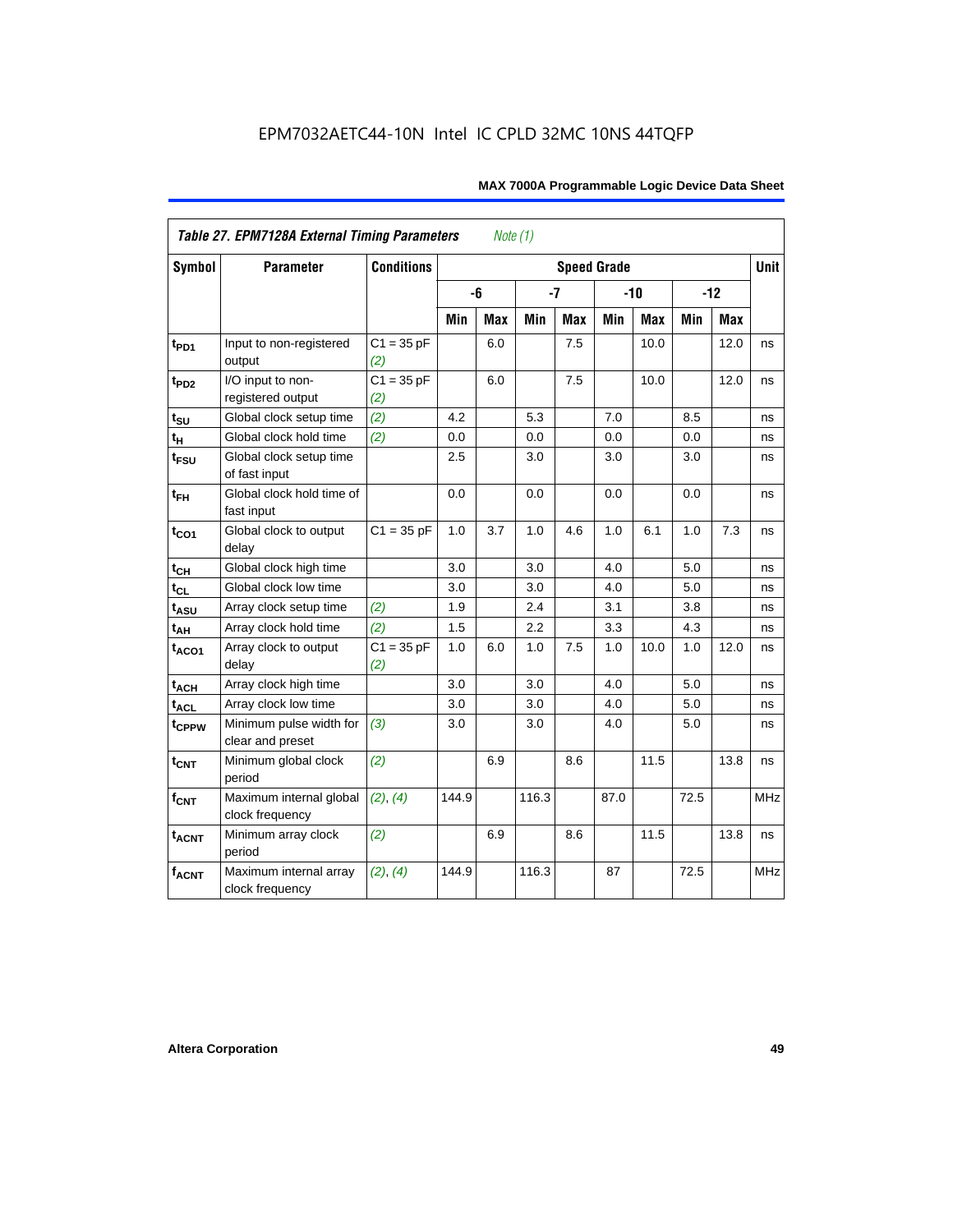|                             | Table 28. EPM7128A Internal Timing Parameters (Part 1 of 2)                                                |                     |     |     |     | Note (1) |                    |      |     |            |             |
|-----------------------------|------------------------------------------------------------------------------------------------------------|---------------------|-----|-----|-----|----------|--------------------|------|-----|------------|-------------|
| <b>Symbol</b>               | <b>Parameter</b>                                                                                           | <b>Conditions</b>   |     |     |     |          | <b>Speed Grade</b> |      |     |            | <b>Unit</b> |
|                             |                                                                                                            |                     |     | -6  |     | -7       |                    | -10  |     | $-12$      |             |
|                             |                                                                                                            |                     | Min | Max | Min | Max      | Min                | Max  | Min | <b>Max</b> |             |
| $t_{IN}$                    | Input pad and buffer delay                                                                                 |                     |     | 0.6 |     | 0.7      |                    | 0.9  |     | 1.1        | ns          |
| $t_{IO}$                    | I/O input pad and buffer<br>delay                                                                          |                     |     | 0.6 |     | 0.7      |                    | 0.9  |     | 1.1        | ns          |
| t <sub>FIN</sub>            | Fast input delay                                                                                           |                     |     | 2.7 |     | 3.1      |                    | 3.6  |     | 3.9        | ns          |
| t <sub>SEXP</sub>           | Shared expander delay                                                                                      |                     |     | 2.5 |     | 3.2      |                    | 4.3  |     | 5.1        | ns          |
| t <sub>PEXP</sub>           | Parallel expander delay                                                                                    |                     |     | 0.7 |     | 0.8      |                    | 1.1  |     | 1.3        | ns          |
| $t_{LAD}$                   | Logic array delay                                                                                          |                     |     | 2.4 |     | 3.0      |                    | 4.1  |     | 4.9        | ns          |
| $t_{LAC}$                   | Logic control array delay                                                                                  |                     |     | 2.4 |     | 3.0      |                    | 4.1  |     | 4.9        | ns          |
| $t_{\text{IOE}}$            | Internal output enable<br>delay                                                                            |                     |     | 0.0 |     | 0.0      |                    | 0.0  |     | 0.0        | ns          |
| $t_{OD1}$                   | Output buffer and pad<br>delay, slow slew rate = off<br>$VCCIO = 3.3 V$                                    | $C1 = 35 pF$        |     | 0.4 |     | 0.6      |                    | 0.7  |     | 0.9        | ns          |
| $t_{OD2}$                   | Output buffer and pad<br>delay, slow slew rate $=$ off<br>$VCCIO = 2.5 V$                                  | $C1 = 35 pF$<br>(5) |     | 0.9 |     | 1.1      |                    | 1.2  |     | 1.4        | ns          |
| $t_{OD3}$                   | Output buffer and pad<br>delay, slow slew rate = on<br>$V_{\text{CCIO}} = 2.5 \text{ V or } 3.3 \text{ V}$ | $C1 = 35 pF$        |     | 5.4 |     | 5.6      |                    | 5.7  |     | 5.9        | ns          |
| t <sub>ZX1</sub>            | Output buffer enable<br>$delay$ , slow slew rate = off<br>$VCCIO = 3.3 V$                                  | $C1 = 35 pF$        |     | 4.0 |     | 4.0      |                    | 5.0  |     | 5.0        | ns          |
| $t_{ZX2}$                   | Output buffer enable<br>$delay$ , slow slew rate = off<br>$VCCIO = 2.5 V$                                  | $C1 = 35 pF$<br>(5) |     | 4.5 |     | 4.5      |                    | 5.5  |     | 5.5        | ns          |
| t <sub>ZX3</sub>            | Output buffer enable<br>delay, slow slew rate = on<br>$VCCIO = 3.3 V$                                      | $C1 = 35 pF$        |     | 9.0 |     | 9.0      |                    | 10.0 |     | 10.0       | ns          |
| $t_{XZ}$                    | Output buffer disable<br>delay                                                                             | $C1 = 5$ pF         |     | 4.0 |     | 4.0      |                    | 5.0  |     | 5.0        | ns          |
| $t_{\scriptstyle\text{SU}}$ | Register setup time                                                                                        |                     | 1.9 |     | 2.4 |          | 3.1                |      | 3.8 |            | ns          |
| $t_{\mathcal{H}}$           | Register hold time                                                                                         |                     | 1.5 |     | 2.2 |          | 3.3                |      | 4.3 |            | ns          |
| $t_{\mathsf{FSU}}$          | Register setup time of fast<br>input                                                                       |                     | 0.8 |     | 1.1 |          | 1.1                |      | 1.1 |            | ns          |
| $t_{FH}$                    | Register hold time of fast<br>input                                                                        |                     | 1.7 |     | 1.9 |          | 1.9                |      | 1.9 |            | ns          |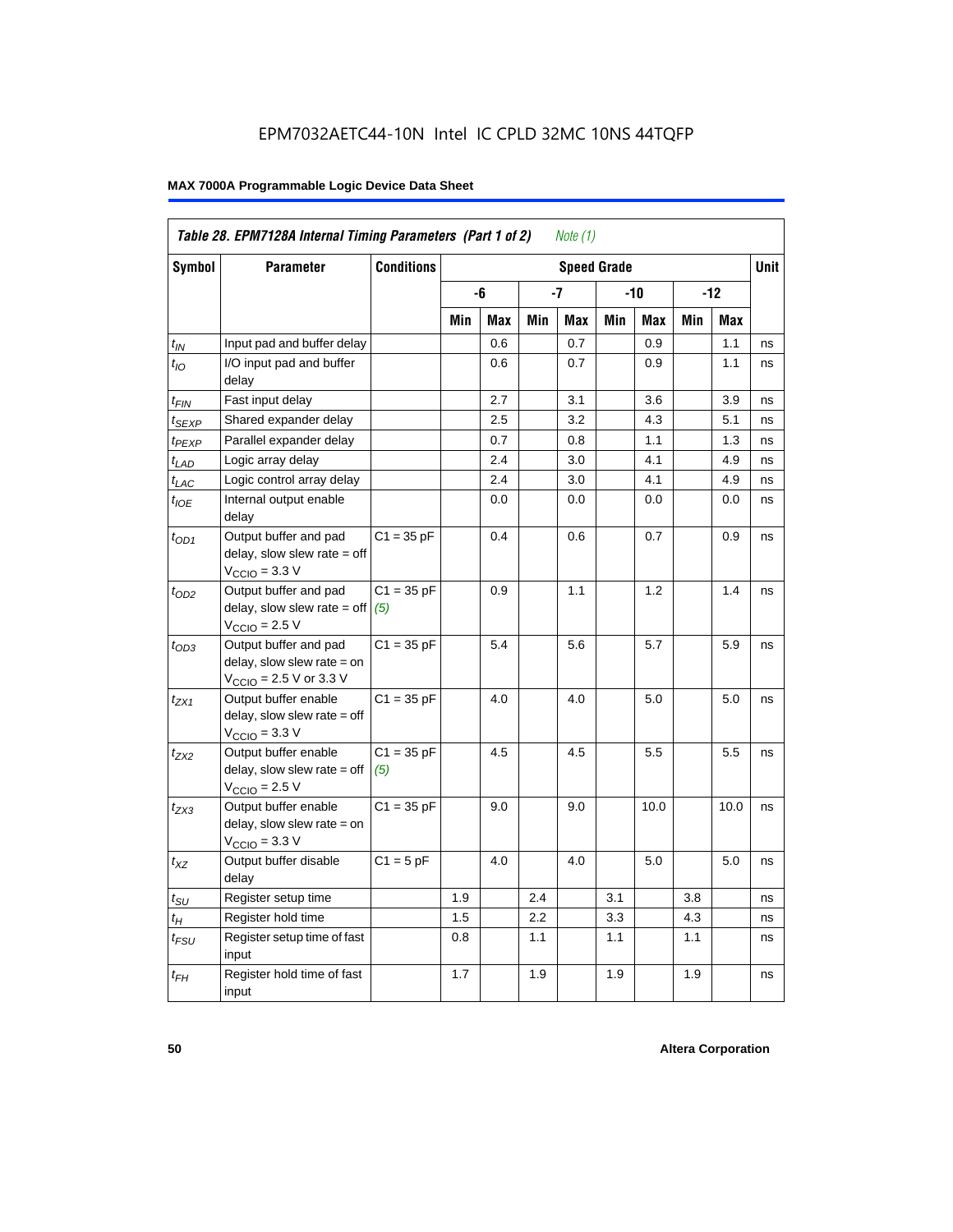| Table 28. EPM7128A Internal Timing Parameters (Part 2 of 2)<br>Note $(1)$ |                      |                   |                    |            |     |            |     |            |     |      |    |
|---------------------------------------------------------------------------|----------------------|-------------------|--------------------|------------|-----|------------|-----|------------|-----|------|----|
| Symbol                                                                    | <b>Parameter</b>     | <b>Conditions</b> | <b>Speed Grade</b> |            |     |            |     |            |     |      |    |
|                                                                           |                      |                   |                    | -6<br>-7   |     | $-10$      |     | $-12$      |     |      |    |
|                                                                           |                      |                   | Min                | <b>Max</b> | Min | <b>Max</b> | Min | <b>Max</b> | Min | Max  |    |
| $t_{RD}$                                                                  | Register delay       |                   |                    | 1.7        |     | 2.1        |     | 2.8        |     | 3.3  | ns |
| $t_{COMB}$                                                                | Combinatorial delay  |                   |                    | 1.7        |     | 2.1        |     | 2.8        |     | 3.3  | ns |
| $t_{IC}$                                                                  | Array clock delay    |                   |                    | 2.4        |     | 3.0        |     | 4.1        |     | 4.9  | ns |
| $t_{EN}$                                                                  | Register enable time |                   |                    | 2.4        |     | 3.0        |     | 4.1        |     | 4.9  | ns |
| $t_{GLOB}$                                                                | Global control delay |                   |                    | 1.0        |     | 1.2        |     | 1.7        |     | 2.0  | ns |
| $t_{PRE}$                                                                 | Register preset time |                   |                    | 3.1        |     | 3.9        |     | 5.2        |     | 6.2  | ns |
| $t_{\text{CLR}}$                                                          | Register clear time  |                   |                    | 3.1        |     | 3.9        |     | 5.2        |     | 6.2  | ns |
| $t_{PIA}$                                                                 | PIA delay            | (2)               |                    | 0.9        |     | 1.1        |     | 1.5        |     | 1.8  | ns |
| $t_{LPA}$                                                                 | Low-power adder      | (6)               |                    | 11.0       |     | 10.0       |     | 10.0       |     | 10.0 | ns |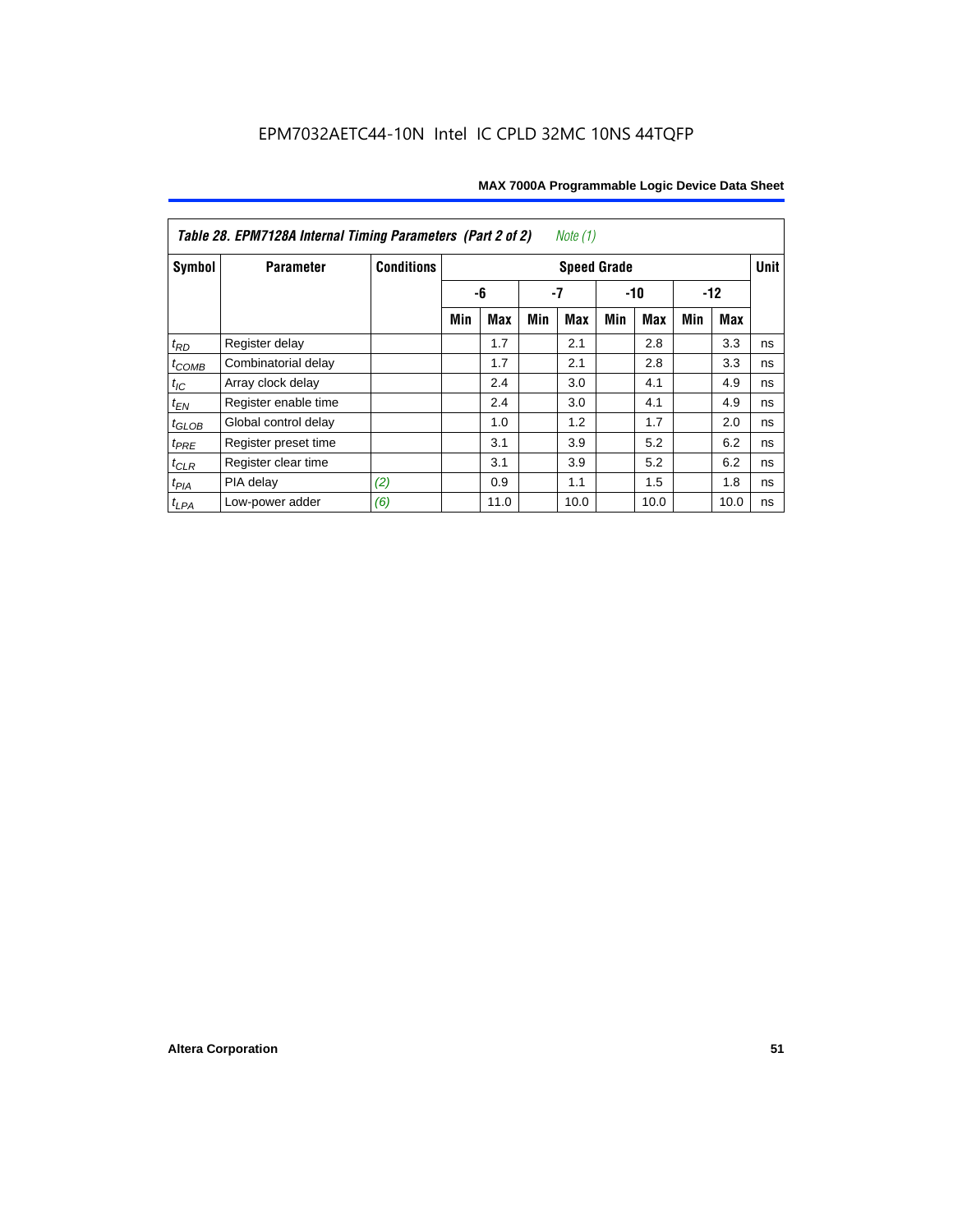| Table 29. EPM7256A External Timing Parameters<br>Note $(1)$ |                                             |                     |       |                                   |       |     |       |            |       |            |            |
|-------------------------------------------------------------|---------------------------------------------|---------------------|-------|-----------------------------------|-------|-----|-------|------------|-------|------------|------------|
| Symbol                                                      | <b>Parameter</b>                            | <b>Conditions</b>   |       | <b>Unit</b><br><b>Speed Grade</b> |       |     |       |            |       |            |            |
|                                                             |                                             |                     |       | -6                                | $-7$  |     | $-10$ |            | $-12$ |            |            |
|                                                             |                                             |                     | Min   | Max                               | Min   | Max | Min   | <b>Max</b> | Min   | <b>Max</b> |            |
| t <sub>PD1</sub>                                            | Input to non-registered<br>output           | $C1 = 35 pF$<br>(2) |       | 6.0                               |       | 7.5 |       | 10.0       |       | 12.0       | ns         |
| t <sub>PD2</sub>                                            | I/O input to non-<br>registered output      | $C1 = 35 pF$<br>(2) |       | 6.0                               |       | 7.5 |       | 10.0       |       | 12.0       | ns         |
| $t_{\text{SU}}$                                             | Global clock setup time                     | (2)                 | 3.7   |                                   | 4.6   |     | 6.2   |            | 7.4   |            | ns         |
| $t_H$                                                       | Global clock hold time                      | (2)                 | 0.0   |                                   | 0.0   |     | 0.0   |            | 0.0   |            | ns         |
| t <sub>FSU</sub>                                            | Global clock setup time<br>of fast input    |                     | 2.5   |                                   | 3.0   |     | 3.0   |            | 3.0   |            | ns         |
| $t_{FH}$                                                    | Global clock hold time of<br>fast input     |                     | 0.0   |                                   | 0.0   |     | 0.0   |            | 0.0   |            | ns         |
| $t_{CO1}$                                                   | Global clock to output<br>delay             | $C1 = 35 pF$        | 1.0   | 3.3                               | 1.0   | 4.2 | 1.0   | 5.5        | 1.0   | 6.6        | ns         |
| $t_{CH}$                                                    | Global clock high time                      |                     | 3.0   |                                   | 3.0   |     | 4.0   |            | 4.0   |            | ns         |
| $t_{CL}$                                                    | Global clock low time                       |                     | 3.0   |                                   | 3.0   |     | 4.0   |            | 4.0   |            | ns         |
| t <sub>ASU</sub>                                            | Array clock setup time                      | (2)                 | 0.8   |                                   | 1.0   |     | 1.4   |            | 1.6   |            | ns         |
| $t_{AH}$                                                    | Array clock hold time                       | (2)                 | 1.9   |                                   | 2.7   |     | 4.0   |            | 5.1   |            | ns         |
| t <sub>ACO1</sub>                                           | Array clock to output<br>delay              | $C1 = 35$ pF<br>(2) | 1.0   | 6.2                               | 1.0   | 7.8 | 1.0   | 10.3       | 1.0   | 12.4       | ns         |
| $t_{ACH}$                                                   | Array clock high time                       |                     | 3.0   |                                   | 3.0   |     | 4.0   |            | 4.0   |            | ns         |
| t <sub>ACL</sub>                                            | Array clock low time                        |                     | 3.0   |                                   | 3.0   |     | 4.0   |            | 4.0   |            | ns         |
| tcPPW                                                       | Minimum pulse width for<br>clear and preset | (3)                 | 3.0   |                                   | 3.0   |     | 4.0   |            | 4.0   |            | ns         |
| $t_{CNT}$                                                   | Minimum global clock<br>period              | (2)                 |       | 6.4                               |       | 8.0 |       | 10.7       |       | 12.8       | ns         |
| $f_{CNT}$                                                   | Maximum internal global<br>clock frequency  | (2), (4)            | 156.3 |                                   | 125.0 |     | 93.5  |            | 78.1  |            | <b>MHz</b> |
| t <sub>ACNT</sub>                                           | Minimum array clock<br>period               | (2)                 |       | 6.4                               |       | 8.0 |       | 10.7       |       | 12.8       | ns         |
| <b>fACNT</b>                                                | Maximum internal array<br>clock frequency   | (2), (4)            | 156.3 |                                   | 125.0 |     | 93.5  |            | 78.1  |            | <b>MHz</b> |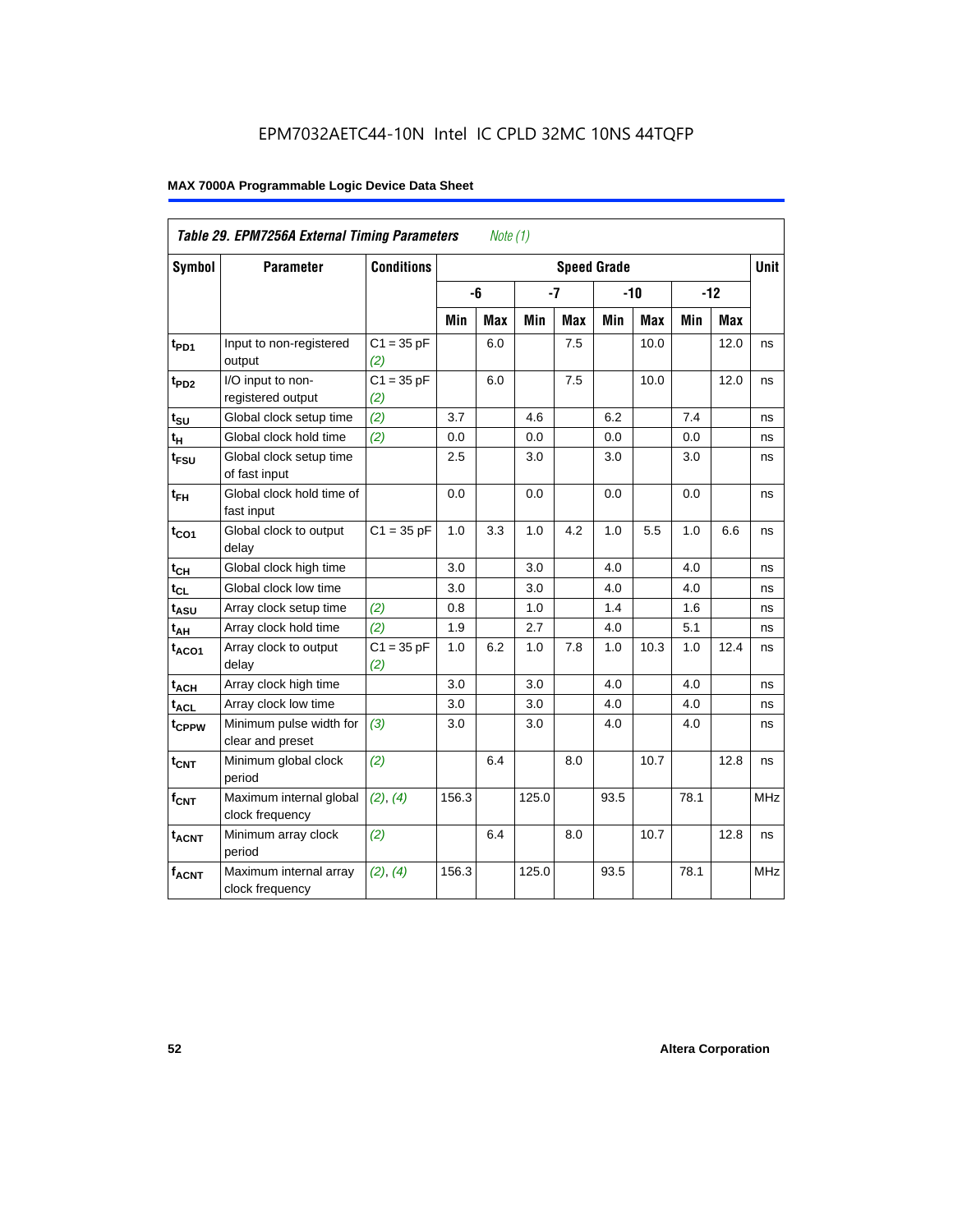| <b>Symbol</b>               | <b>Parameter</b>                                                                             | <b>Conditions</b><br><b>Speed Grade</b> |     |     |     |     |       |      |       |            | <b>Unit</b> |
|-----------------------------|----------------------------------------------------------------------------------------------|-----------------------------------------|-----|-----|-----|-----|-------|------|-------|------------|-------------|
|                             |                                                                                              |                                         |     | -6  |     | -7  | $-10$ |      | $-12$ |            |             |
|                             |                                                                                              |                                         | Min | Max | Min | Max | Min   | Max  | Min   | <b>Max</b> |             |
| $t_{IN}$                    | Input pad and buffer delay                                                                   |                                         |     | 0.3 |     | 0.4 |       | 0.5  |       | 0.6        | ns          |
| $t_{IO}$                    | I/O input pad and buffer<br>delay                                                            |                                         |     | 0.3 |     | 0.4 |       | 0.5  |       | 0.6        | ns          |
| t <sub>FIN</sub>            | Fast input delay                                                                             |                                         |     | 2.4 |     | 3.0 |       | 3.4  |       | 3.8        | ns          |
| t <sub>SEXP</sub>           | Shared expander delay                                                                        |                                         |     | 2.8 |     | 3.5 |       | 4.7  |       | 5.6        | ns          |
| t <sub>PEXP</sub>           | Parallel expander delay                                                                      |                                         |     | 0.5 |     | 0.6 |       | 0.8  |       | 1.0        | ns          |
| $t_{LAD}$                   | Logic array delay                                                                            |                                         |     | 2.5 |     | 3.1 |       | 4.2  |       | 5.0        | ns          |
| $t_{LAC}$                   | Logic control array delay                                                                    |                                         |     | 2.5 |     | 3.1 |       | 4.2  |       | 5.0        | ns          |
| $t_{IOE}$                   | Internal output enable<br>delay                                                              |                                         |     | 0.2 |     | 0.3 |       | 0.4  |       | 0.5        | ns          |
| $t_{OD1}$                   | Output buffer and pad<br>$delay$ , slow slew rate = off<br>$V_{\text{CCIO}} = 3.3 \text{ V}$ | $C1 = 35 pF$                            |     | 0.3 |     | 0.4 |       | 0.5  |       | 0.6        | ns          |
| $t_{OD2}$                   | Output buffer and pad<br>$delay$ , slow slew rate = off<br>$V_{\text{CCIO}} = 2.5 V$         | $C1 = 35 pF$<br>(5)                     |     | 0.8 |     | 0.9 |       | 1.0  |       | 1.1        | ns          |
| $t_{OD3}$                   | Output buffer and pad<br>delay slow slew rate $=$ on<br>$V_{\text{CCIO}}$ = 2.5 V or 3.3 V   | $C1 = 35 pF$                            |     | 5.3 |     | 5.4 |       | 5.5  |       | 5.6        | ns          |
| $t_{ZX1}$                   | Output buffer enable<br>delay slow slew rate $=$ off<br>$VCCIO = 3.3 V$                      | $C1 = 35 pF$                            |     | 4.0 |     | 4.0 |       | 5.0  |       | 5.0        | ns          |
| $t_{ZX2}$                   | Output buffer enable<br>delay slow slew rate $=$ off<br>$VCCIO = 2.5 V$                      | $C1 = 35 pF$<br>(5)                     |     | 4.5 |     | 4.5 |       | 5.5  |       | 5.5        | ns          |
| $t_{ZX3}$                   | Output buffer enable<br>delay slow slew rate $=$ on<br>$V_{\text{CCIO}}$ = 2.5 V or 3.3 V    | $C1 = 35 pF$                            |     | 9.0 |     | 9.0 |       | 10.0 |       | 10.0       | ns          |
| $t_{XZ}$                    | Output buffer disable<br>delay                                                               | $C1 = 5pF$                              |     | 4.0 |     | 4.0 |       | 5.0  |       | 5.0        | ns          |
| $t_{\scriptstyle\text{SU}}$ | Register setup time                                                                          |                                         | 1.0 |     | 1.3 |     | 1.7   |      | 2.0   |            | ns          |
| $t_{H}$                     | Register hold time                                                                           |                                         | 1.7 |     | 2.4 |     | 3.7   |      | 4.7   |            | ns          |
| $t_{FSU}$                   | Register setup time of fast<br>input                                                         |                                         | 1.2 |     | 1.4 |     | 1.4   |      | 1.4   |            | ns          |
| $t_{FH}$                    | Register hold time of fast<br>input                                                          |                                         | 1.3 |     | 1.6 |     | 1.6   |      | 1.6   |            | ns          |
| $t_{RD}$                    | Register delay                                                                               |                                         |     | 1.6 |     | 2.0 |       | 2.7  |       | 3.2        | ns          |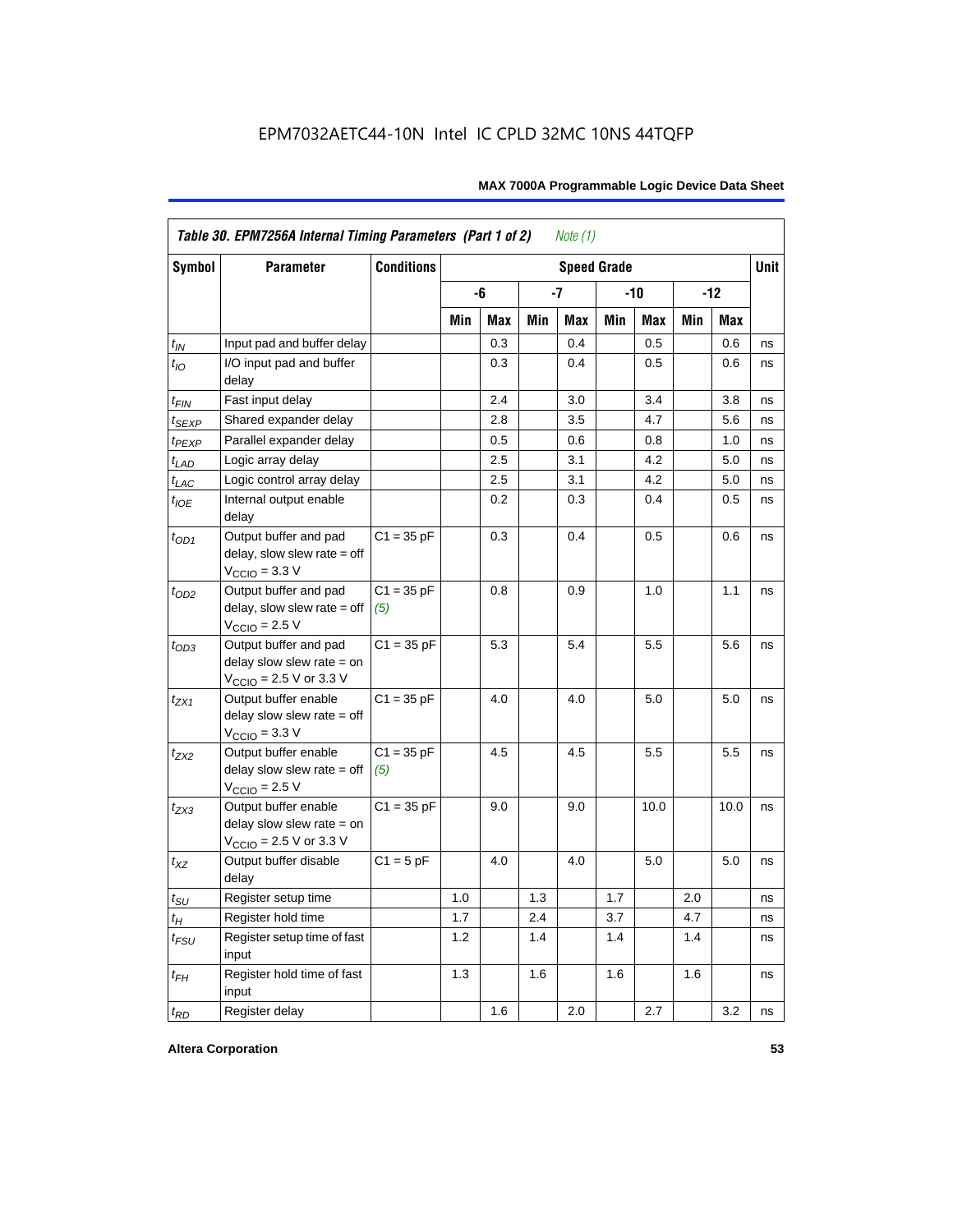| Table 30. EPM7256A Internal Timing Parameters (Part 2 of 2)<br>Note (1) |                      |                   |                    |            |     |      |       |            |       |      |    |
|-------------------------------------------------------------------------|----------------------|-------------------|--------------------|------------|-----|------|-------|------------|-------|------|----|
| <b>Symbol</b>                                                           | <b>Parameter</b>     | <b>Conditions</b> | <b>Speed Grade</b> |            |     |      |       |            |       |      |    |
|                                                                         |                      |                   | -6                 |            | -7  |      | $-10$ |            | $-12$ |      |    |
|                                                                         |                      |                   | Min                | <b>Max</b> | Min | Max  | Min   | <b>Max</b> | Min   | Max  |    |
| $t_{COMB}$                                                              | Combinatorial delay  |                   |                    | 1.6        |     | 2.0  |       | 2.7        |       | 3.2  | ns |
| $t_{IC}$                                                                | Array clock delay    |                   |                    | 2.7        |     | 3.4  |       | 4.5        |       | 5.4  | ns |
| $t_{EN}$                                                                | Register enable time |                   |                    | 2.5        |     | 3.1  |       | 4.2        |       | 5.0  | ns |
| $t_{\text{GLOB}}$                                                       | Global control delay |                   |                    | 1.1        |     | 1.4  |       | 1.8        |       | 2.2  | ns |
| $t_{PRE}$                                                               | Register preset time |                   |                    | 2.3        |     | 2.9  |       | 3.8        |       | 4.6  | ns |
| $t_{CLR}$                                                               | Register clear time  |                   |                    | 2.3        |     | 2.9  |       | 3.8        |       | 4.6  | ns |
| t <sub>PIA</sub>                                                        | PIA delay            | (2)               |                    | 1.3        |     | 1.6  |       | 2.1        |       | 2.6  | ns |
| $t_{LPA}$                                                               | Low-power adder      | (6)               |                    | 11.0       |     | 10.0 |       | 10.0       |       | 10.0 | ns |

#### *Notes to tables:*

(1) These values are specified under the recommended operating conditions shown in Table 14 on page 28. See Figure 12 for more information on switching waveforms.

- (2) These values are specified for a PIA fan-out of one LAB (16 macrocells). For each additional LAB fan-out in these devices, add an additional 0.1 ns to the PIA timing value.
- (3) This minimum pulse width for preset and clear applies for both global clear and array controls. The  $t_{LPA}$  parameter must be added to this minimum width if the clear or reset signal incorporates the  $t_{LAD}$  parameter into the signal path.
- (4) This parameter is measured with a 16-bit loadable, enabled, up/down counter programmed into each LAB.
- (5) Operating conditions:  $V_{\text{CCIO}} = 2.5 \pm 0.2 \text{ V}$  for commercial and industrial use.<br>(6) The  $t_{I/A}$  parameter must be added to the  $t_{I AD}$ ,  $t_{I AC}$ ,  $t_{I C}$ ,  $t_{F N}$ ,  $t_{S F Y P}$ ,  $t_{A C I}$ , and
- The  $t_{LPA}$  parameter must be added to the  $t_{LAD}$ ,  $t_{LAC}$ ,  $t_{IC}$ ,  $t_{EN}$ ,  $t_{SEXP}$ ,  $t_{ACL}$  and  $t_{CPPW}$  parameters for macrocells running in low-power mode.

## **Power Consumption**

Supply power (P) versus frequency  $(f_{MAX}$ , in MHz) for MAX 7000A devices is calculated with the following equation:

 $P = P_{INT} + P_{IO} = I_{CCINT} \times V_{CC} + P_{IO}$ 

The  $P_{IO}$  value, which depends on the device output load characteristics and switching frequency, can be calculated using the guidelines given in *Application Note 74 (Evaluating Power for Altera Devices)*.

The  $I_{\text{CUNT}}$  value depends on the switching frequency and the application logic. The  $I_{\text{CCINT}}$  value is calculated with the following equation:

 $I_{\text{CCMT}} =$ 

 $(A \times MC_{TON}) + [B \times (MC_{DEV} - MC_{TON})] + (C \times MC_{LISED} \times f_{MAX} \times tog_{LC})$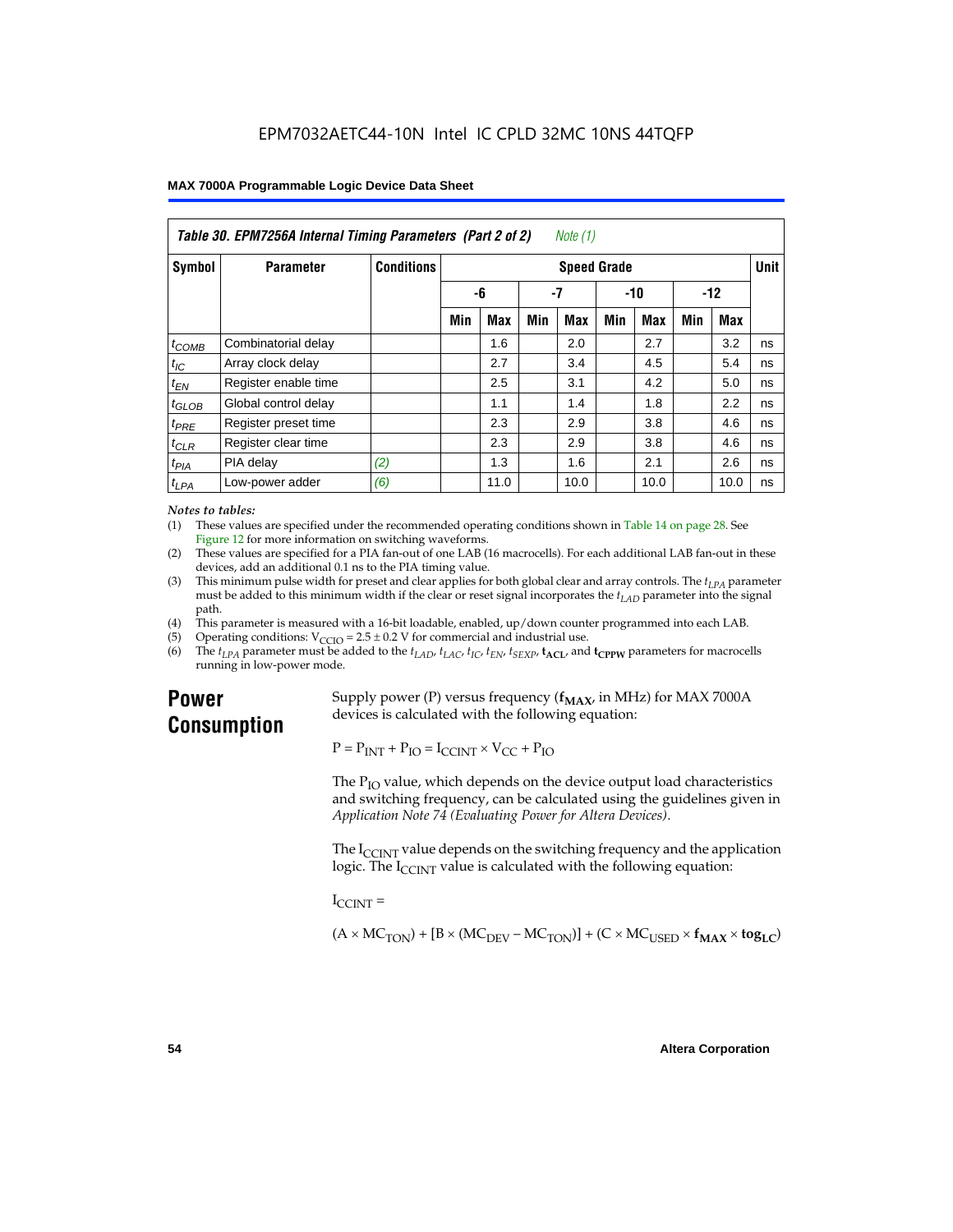The parameters in this equation are:

| MC <sub>TON</sub> | = Number of macrocells with the Turbo Bit option turned<br>on, as reported in the MAX+PLUS II Report File (.rpt) |
|-------------------|------------------------------------------------------------------------------------------------------------------|
| MC <sub>DFV</sub> | = Number of macrocells in the device                                                                             |
| $MC_{LISED}$      | = Total number of macrocells in the design, as reported in                                                       |
|                   | the Report File                                                                                                  |
| $f_{MAX}$         | = Highest clock frequency to the device                                                                          |
| $tog_{LC}$        | = Average percentage of logic cells toggling at each clock                                                       |
|                   | (typically 12.5%)                                                                                                |
| A, B, C           | = Constants, shown in Table 31                                                                                   |

| Table 31. MAX 7000A I <sub>CC</sub> Equation Constants |      |      |       |  |  |  |
|--------------------------------------------------------|------|------|-------|--|--|--|
| <b>Device</b>                                          | A    | B    | C     |  |  |  |
| EPM7032AE                                              | 0.71 | 0.30 | 0.014 |  |  |  |
| EPM7064AE                                              | 0.71 | 0.30 | 0.014 |  |  |  |
| <b>EPM7128A</b>                                        | 0.71 | 0.30 | 0.014 |  |  |  |
| EPM7128AE                                              | 0.71 | 0.30 | 0.014 |  |  |  |
| <b>EPM7256A</b>                                        | 0.71 | 0.30 | 0.014 |  |  |  |
| EPM7256AE                                              | 0.71 | 0.30 | 0.014 |  |  |  |
| EPM7512AE                                              | 0.71 | 0.30 | 0.014 |  |  |  |

This calculation provides an  $I_{CC}$  estimate based on typical conditions using a pattern of a 16-bit, loadable, enabled, up/down counter in each LAB with no output load. Actual  $I_{CC}$  should be verified during operation because this measurement is sensitive to the actual pattern in the device and the environmental operating conditions.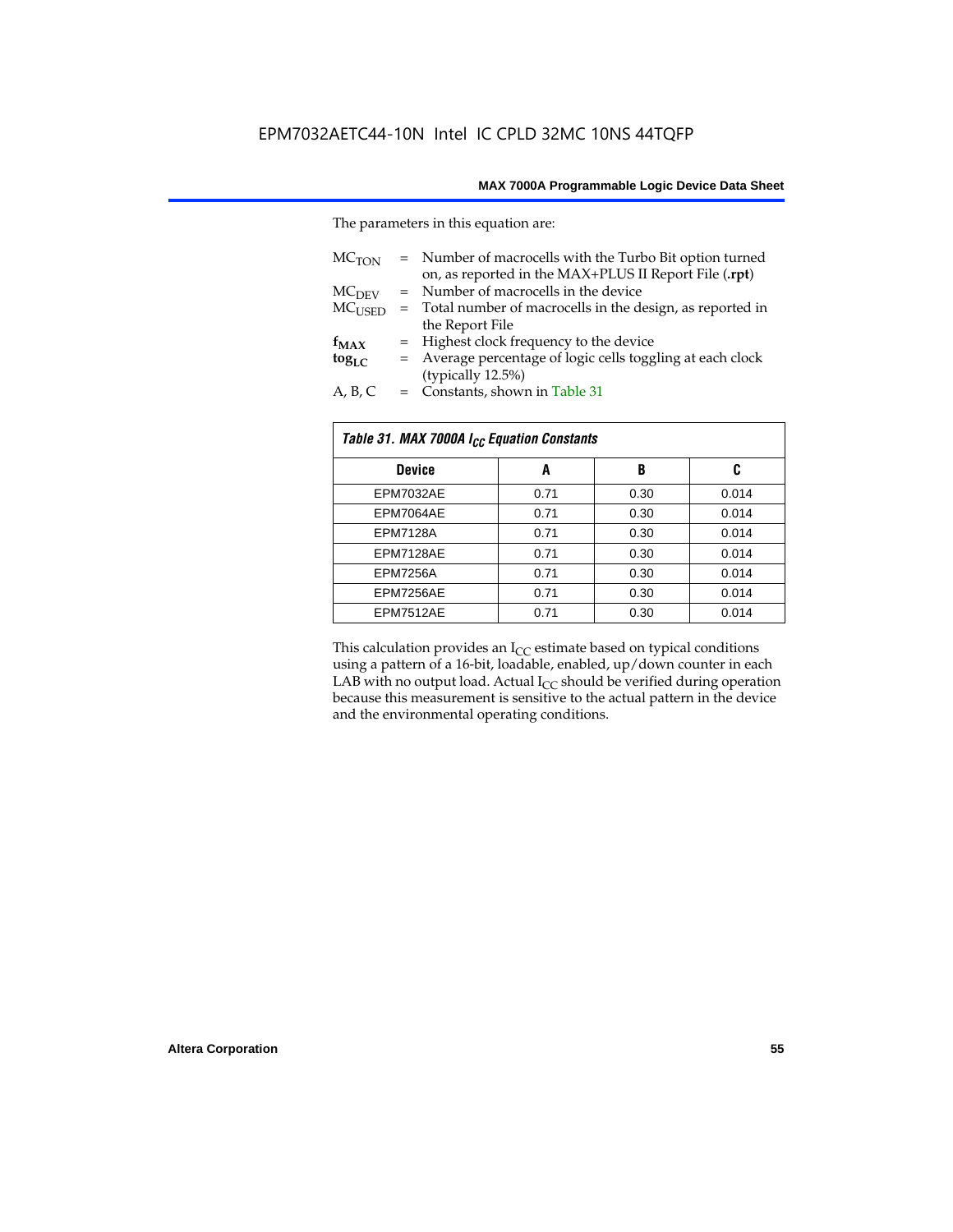Figure 13 shows the typical supply current versus frequency for MAX 7000A devices.

#### *Figure 13. I<sub>CC</sub> vs. Frequency for MAX 7000A Devices (Part 1 of 2)*



#### **EPM7128A & EPM7128AE**

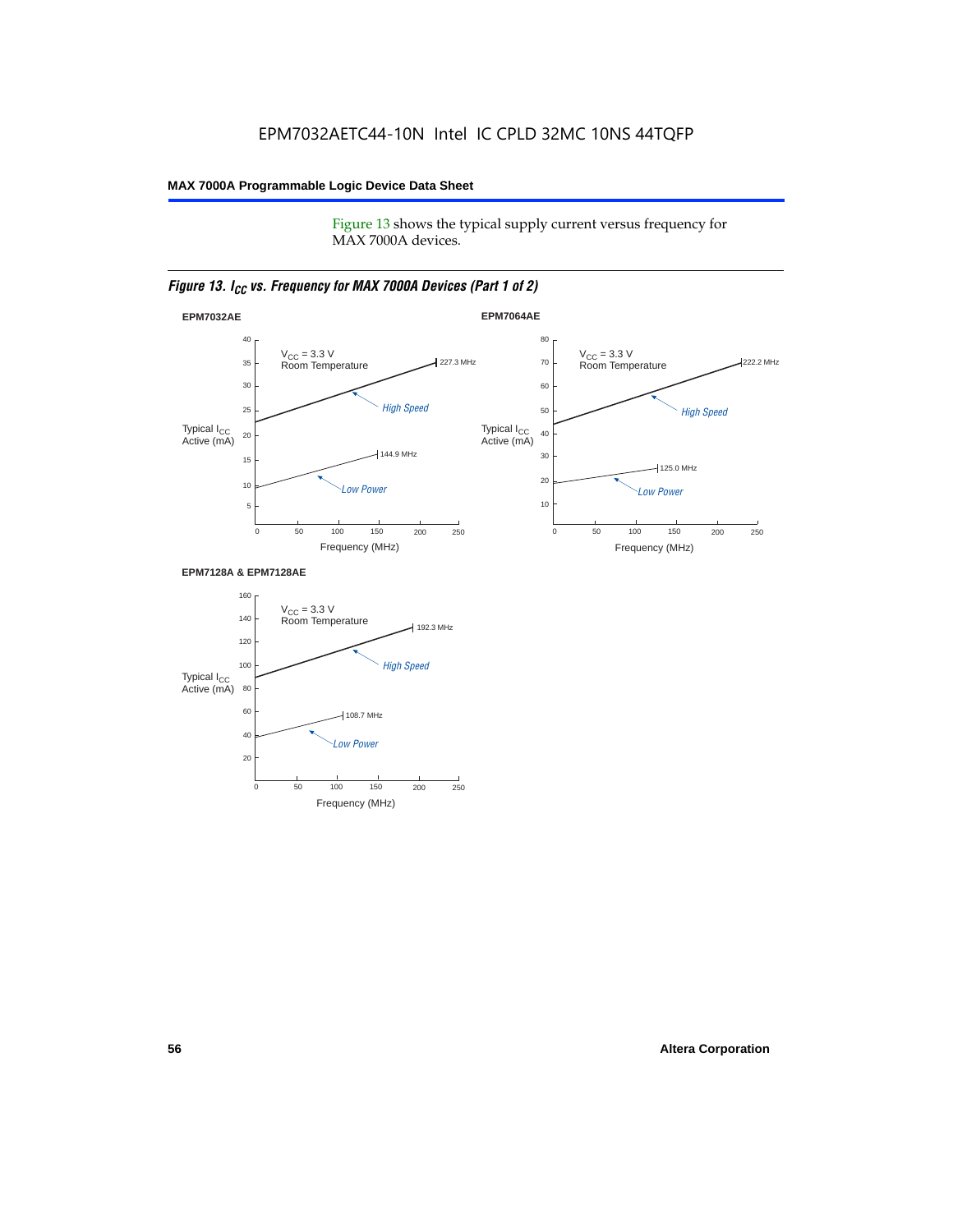



### **Device Pin-Outs**

See the Altera web site (**http://www.altera.com**) or the *Altera Digital Library* for pin-out information.

Figures 14 through 23 show the package pin-out diagrams for MAX 7000A devices.

#### *Figure 14. 44-Pin PLCC/TQFP Package Pin-Out Diagram*

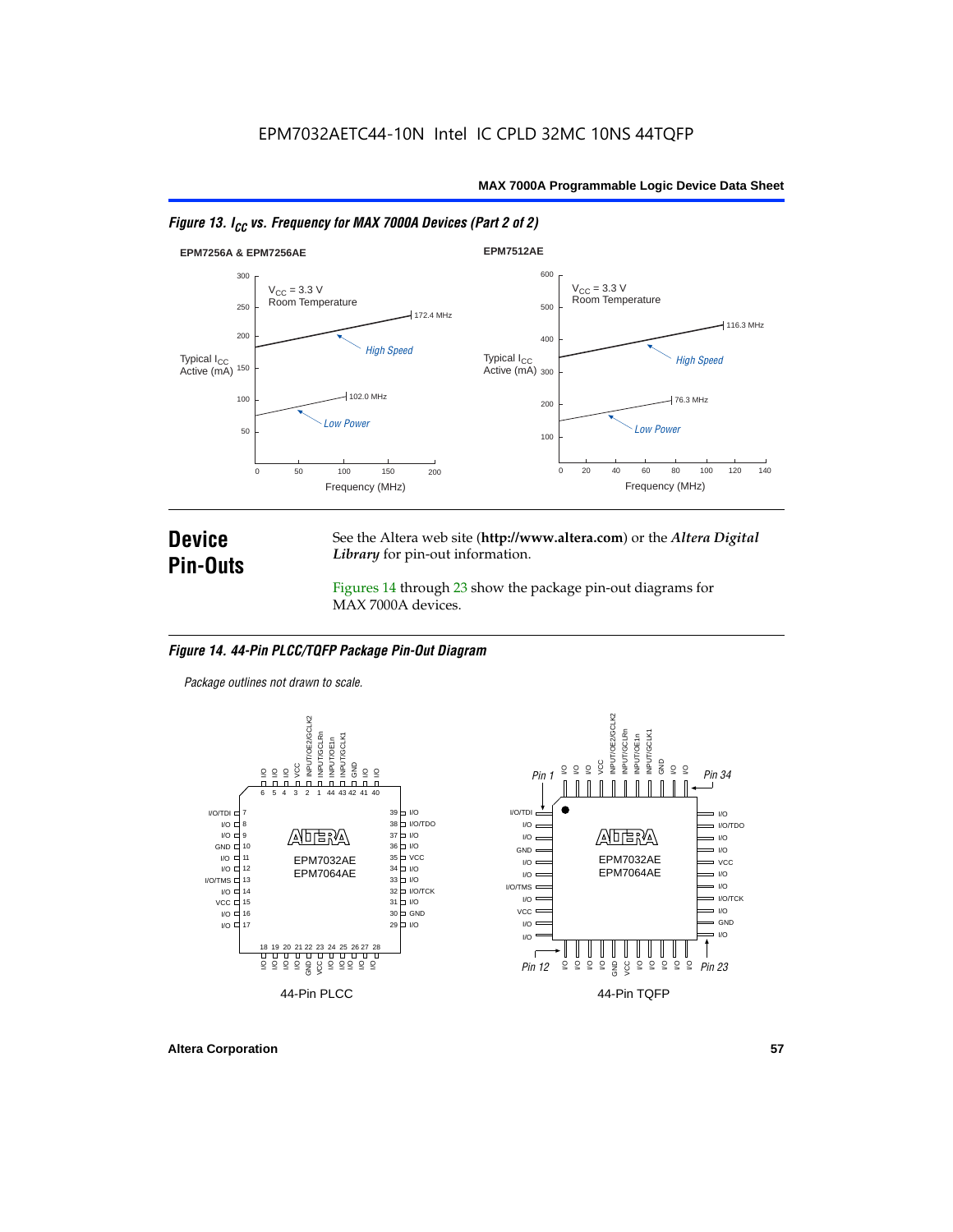#### *Figure 15. 49-Pin Ultra FineLine BGA Package Pin-Out Diagram*

*Package outlines not drawn to scale.*



#### *Figure 16. 84-Pin PLCC Package Pin-Out Diagram*

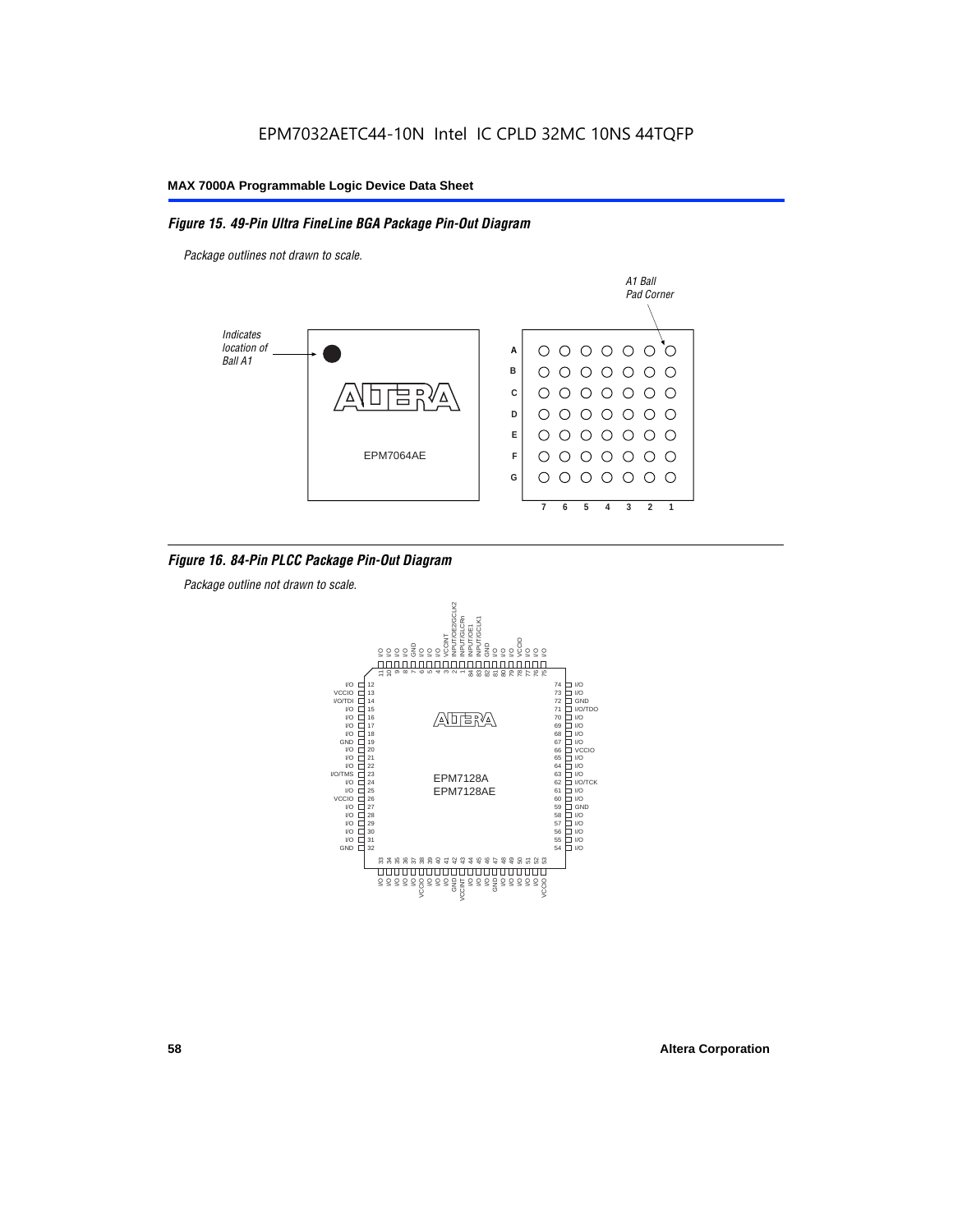#### *Figure 17. 100-Pin TQFP Package Pin-Out Diagram*



*Figure 18. 100-Pin FineLine BGA Package Pin-Out Diagram*

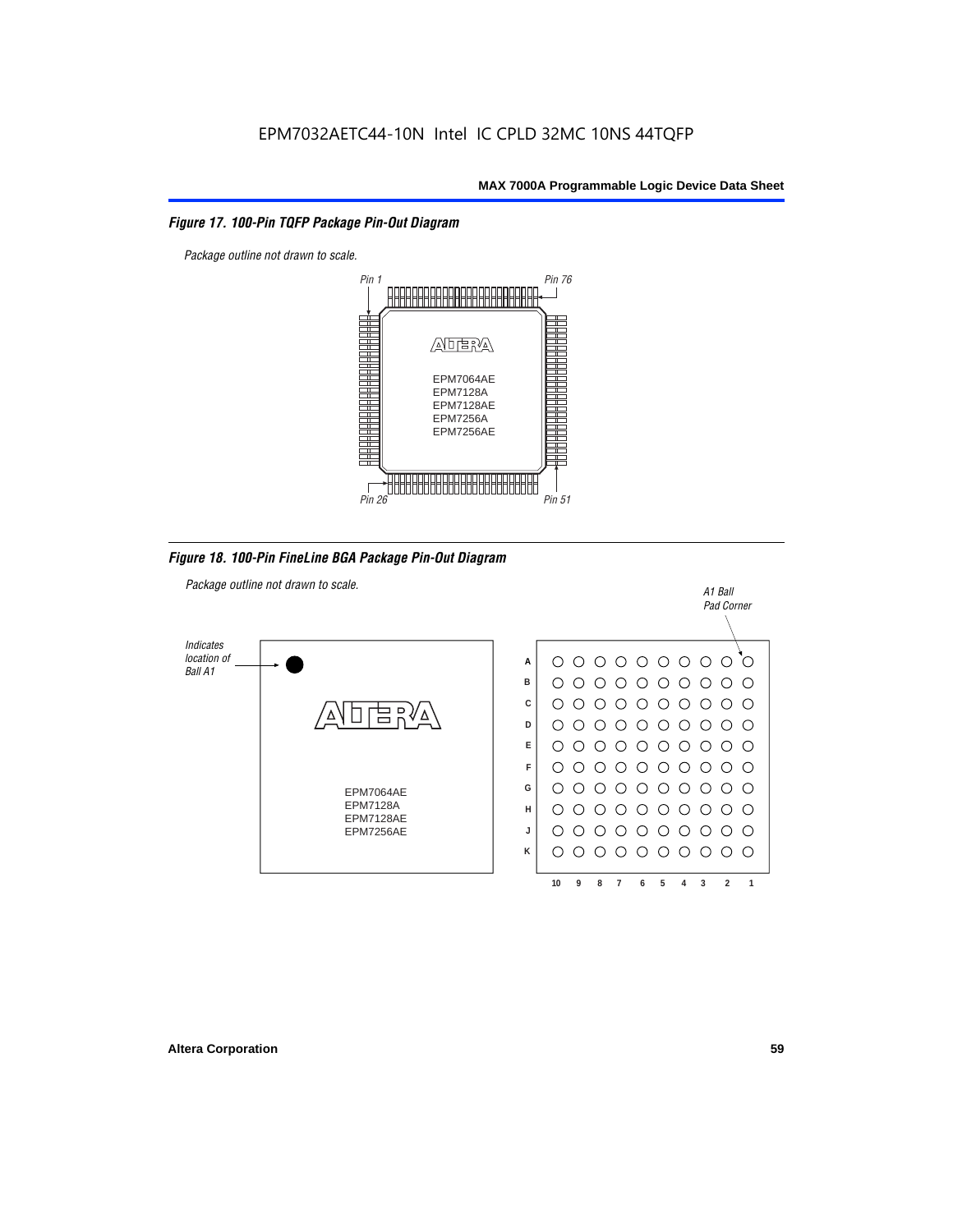#### *Figure 19. 144-Pin TQFP Package Pin-Out Diagram*

*Package outline not drawn to scale*.



*Figure 20. 169-Pin Ultra FineLine BGA Package Pin-Out Diagram*

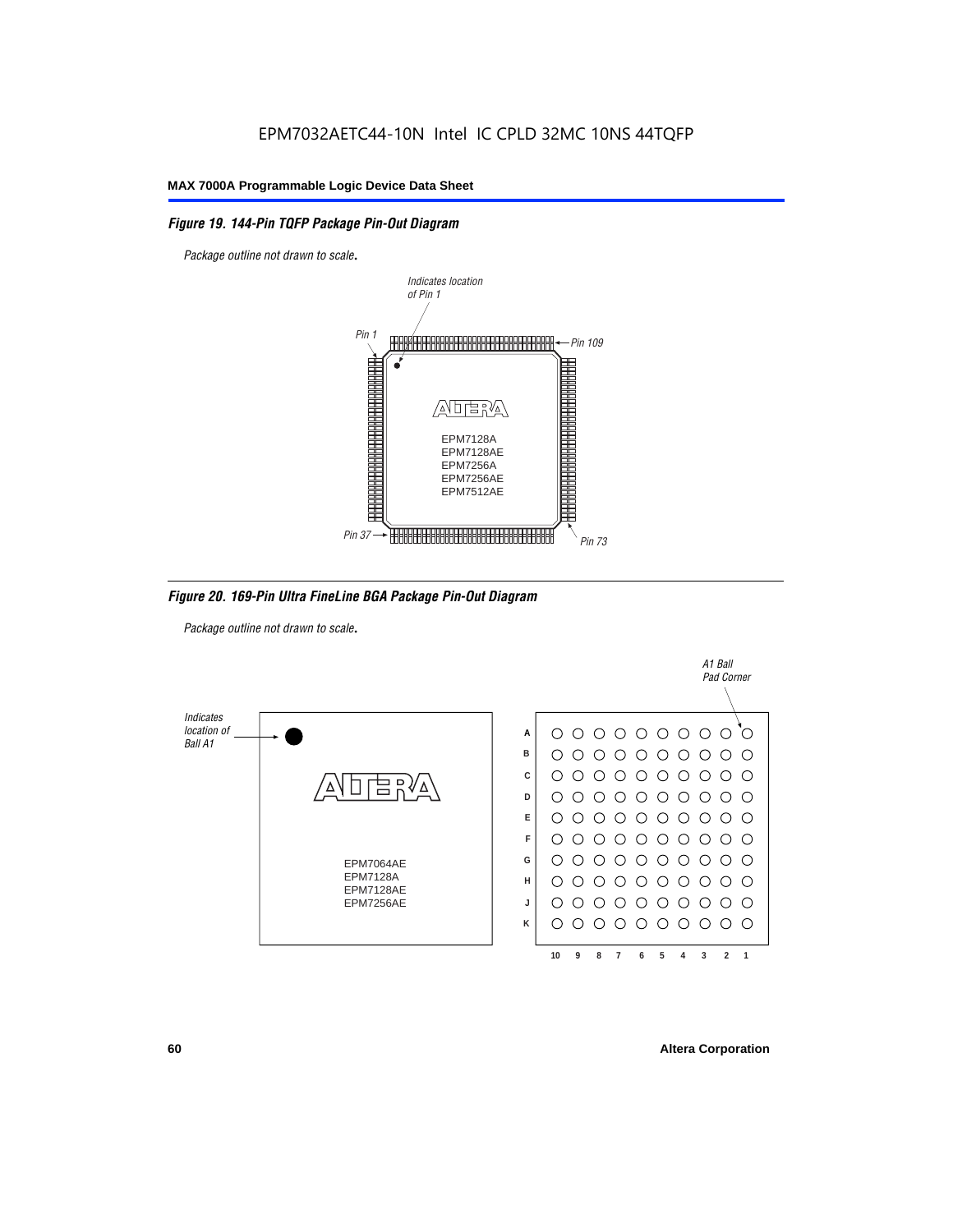#### *Figure 21. 208-Pin PQFP Package Pin-Out Diagram*

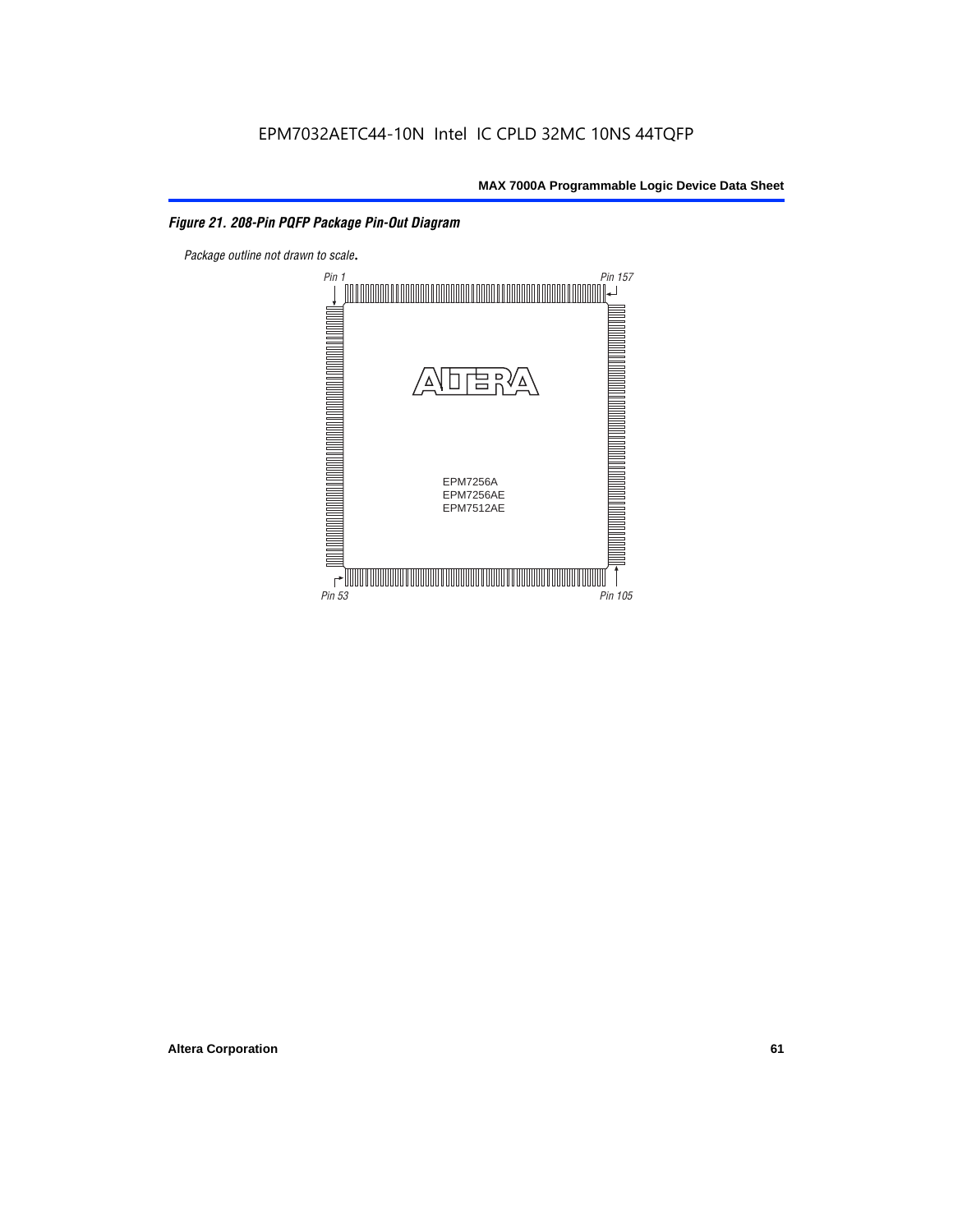#### *Figure 22. 256-Pin BGA Package Pin-Out Diagram*

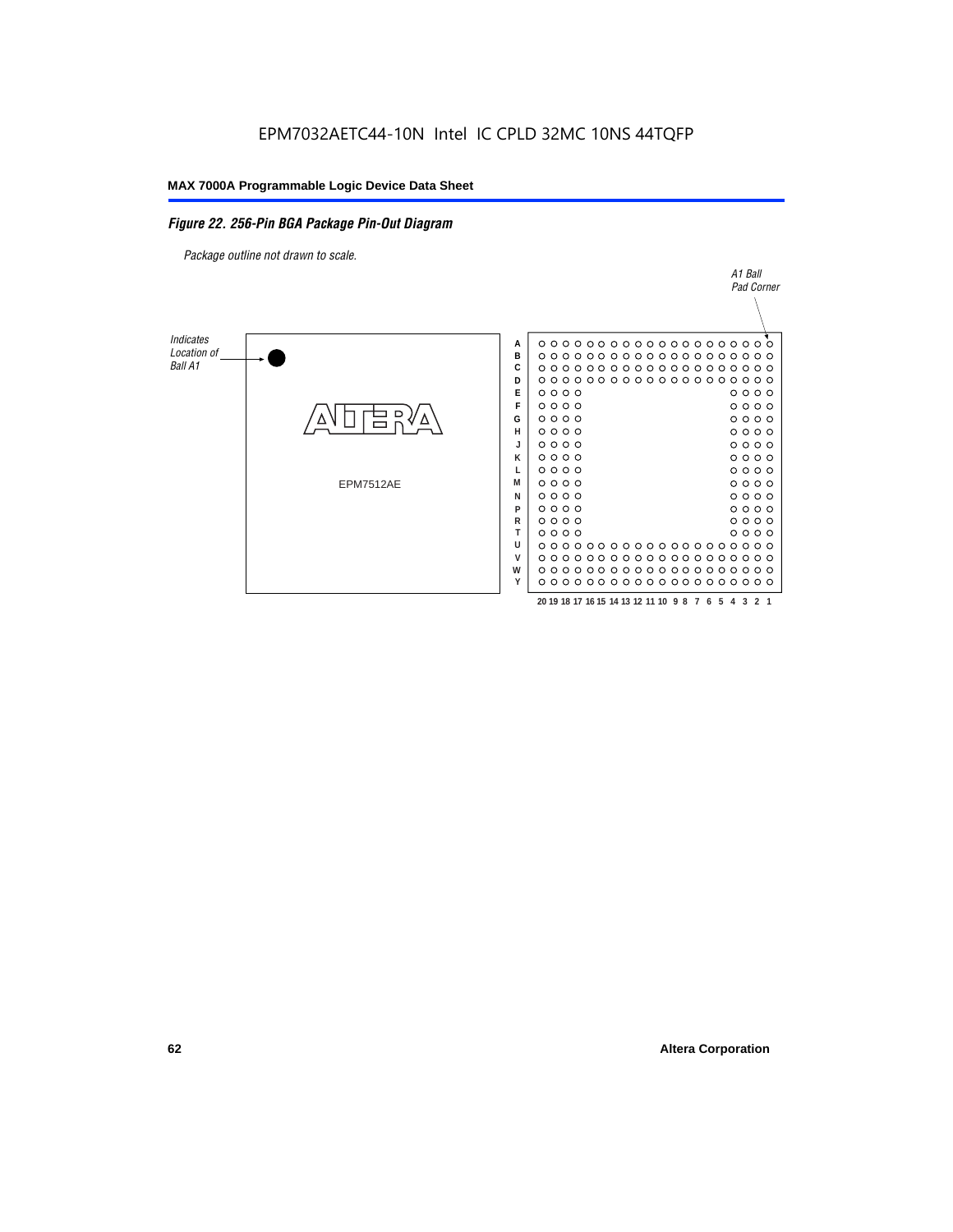#### *Figure 23. 256-Pin FineLine BGA Package Pin-Out Diagram*

*Package outline not drawn to scale*.



### **Revision History**

The information contained in the *MAX 7000A Programmable Logic Device Data Sheet* version 4.5 supersedes information published in previous versions.

#### **Version 4.5**

The following changes were made in the *MAX 7000A Programmable Logic Device Data Sheet* version 4.5:

Updated text in the "Power Sequencing & Hot-Socketing" section.

#### **Version 4.4**

The following changes were made in the *MAX 7000A Programmable Logic Device Data Sheet* version 4.4:

- Added Tables 5 through 7.
	- Added "Programming Sequence" on page 17 and "Programming Times" on page 18.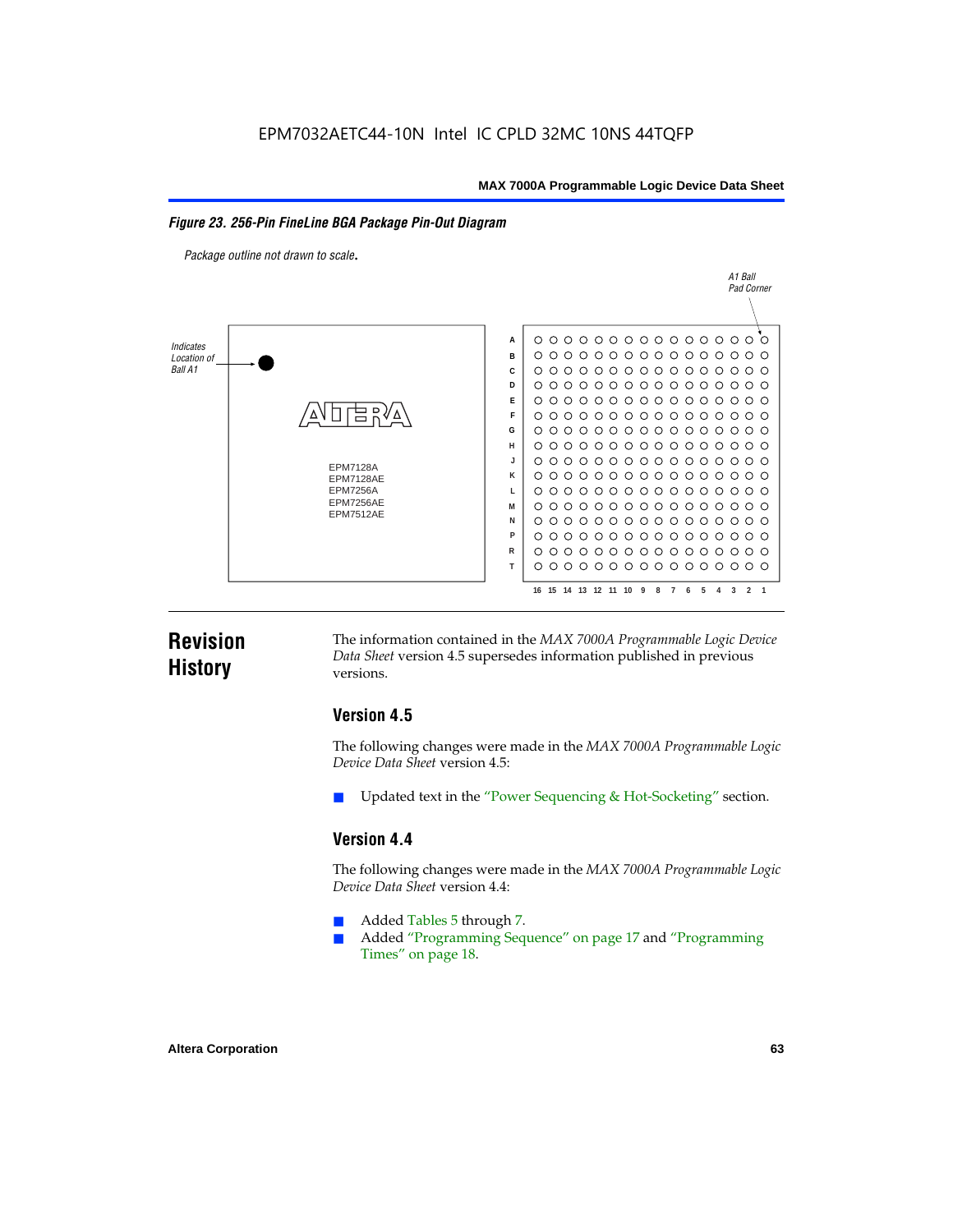#### **Version 4.3**

The following changes were made in the *MAX 7000A Programmable Logic Device Data Sheet* version 4.3:

- Added extended temperature devices to document
- Updated Table 14.

#### **Version 4.2**

The following changes were made in the *MAX 7000A Programmable Logic Device Data Sheet* version 4.2:

- Removed *Note (1)* from Table 2.
- Removed *Note (4)* from Tables 3 and 4.

### **Version 4.1**

The following changes were made in the *MAX 7000A Programmable Logic Device Data Sheet* version 4.1:

- Updated leakage current information in Table 15.
- Updated *Note (9)* of Table 15.
- Updated *Note* (1) of Tables 17 through 30.



101 Innovation Drive San Jose, CA 95134 (408) 544-7000 http://www.altera.com Applications Hotline: (800) 800-EPLD Literature Services: lit\_req@altera.com

Copyright © 2003 Altera Corporation. All rights reserved. Altera, The Programmable Solutions Company, the stylized Altera logo, specific device designations, and all other words and logos that are identified as trademarks and/or service marks are, unless noted otherwise, the trademarks and service marks of Altera Corporation in the U.S. and other countries. All other product or service names are the property of their respective holders. Altera products are protected under numerous U.S. and foreign patents and pending applications, maskwork rights, and copyrights. Altera warrants performance of its semiconductor products to current specifications in accordance with Altera's standard warranty, but reserves the right **TSAI** to make changes to any products and services at any time without notice. Altera assumes no responsibility or liability arising out of the application or use of any information, product, or service described herein except as expressly agreed to in writing by Altera Corporation. Altera customers are advised to obtain the latest version of device specifications before relying on any published information and before placing orders for products or services.



**I.S. EN ISO 9001** 

**64 Altera Corporation**